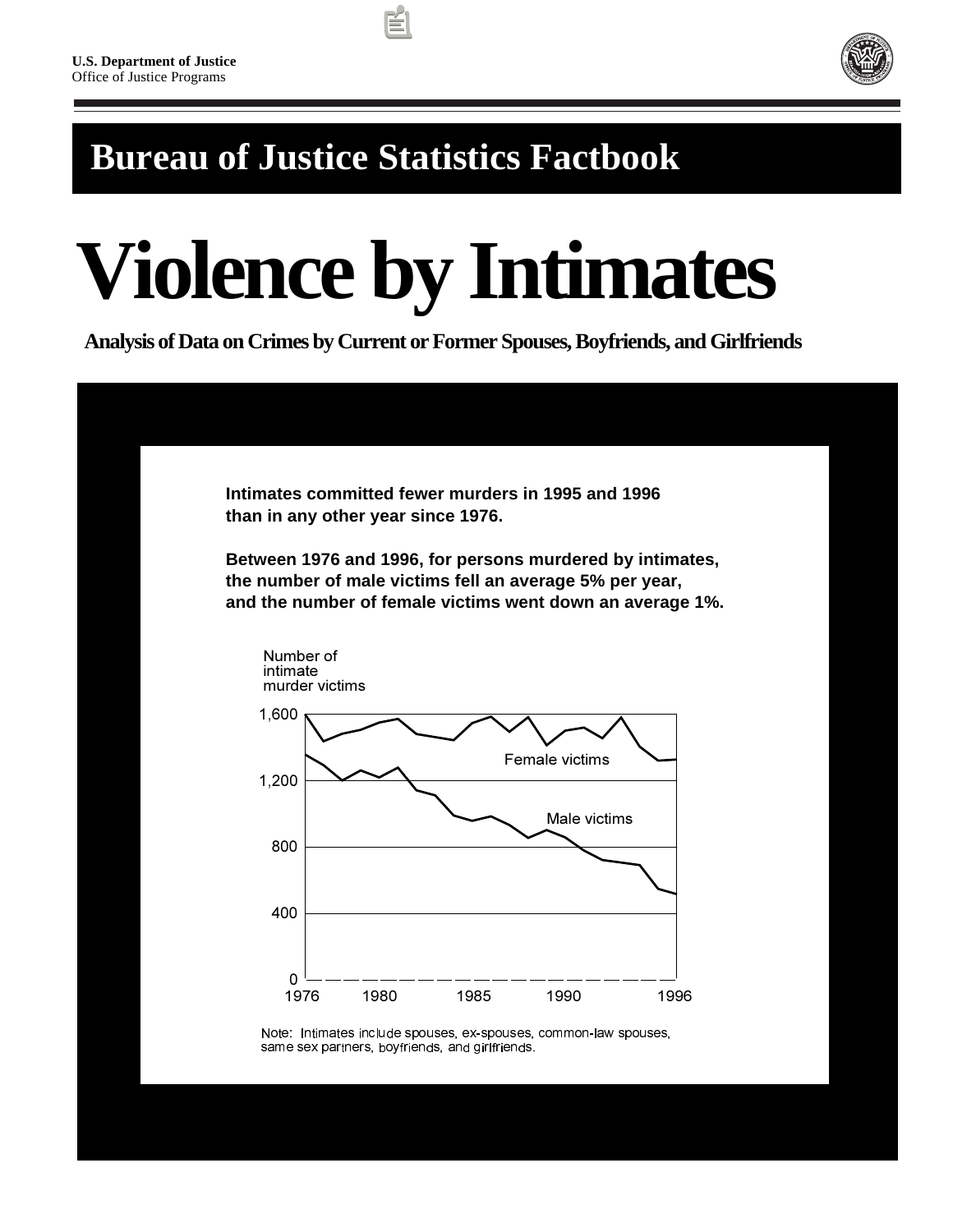

## **Violence by Intimates**

*Analysis of Data on Crimes by Current or Former Spouses, Boyfriends, and Girlfriends*

By Lawrence A. Greenfeld *BJS Deputy Director*

> Michael R. Rand *Chief, Victimization Statistics*

Diane Craven, Ph.D. Patsy A. Klaus Craig A. Perkins Cheryl Ringel Greg Warchol, Ph.D. *BJS Statisticians*

Cathy Maston *BJS Statistical Assistant*

and

James Alan Fox, Ph.D. Dean and Professor, Northeastern University *BJS Visiting Fellow*

NCJ-167237 March 1998 **171**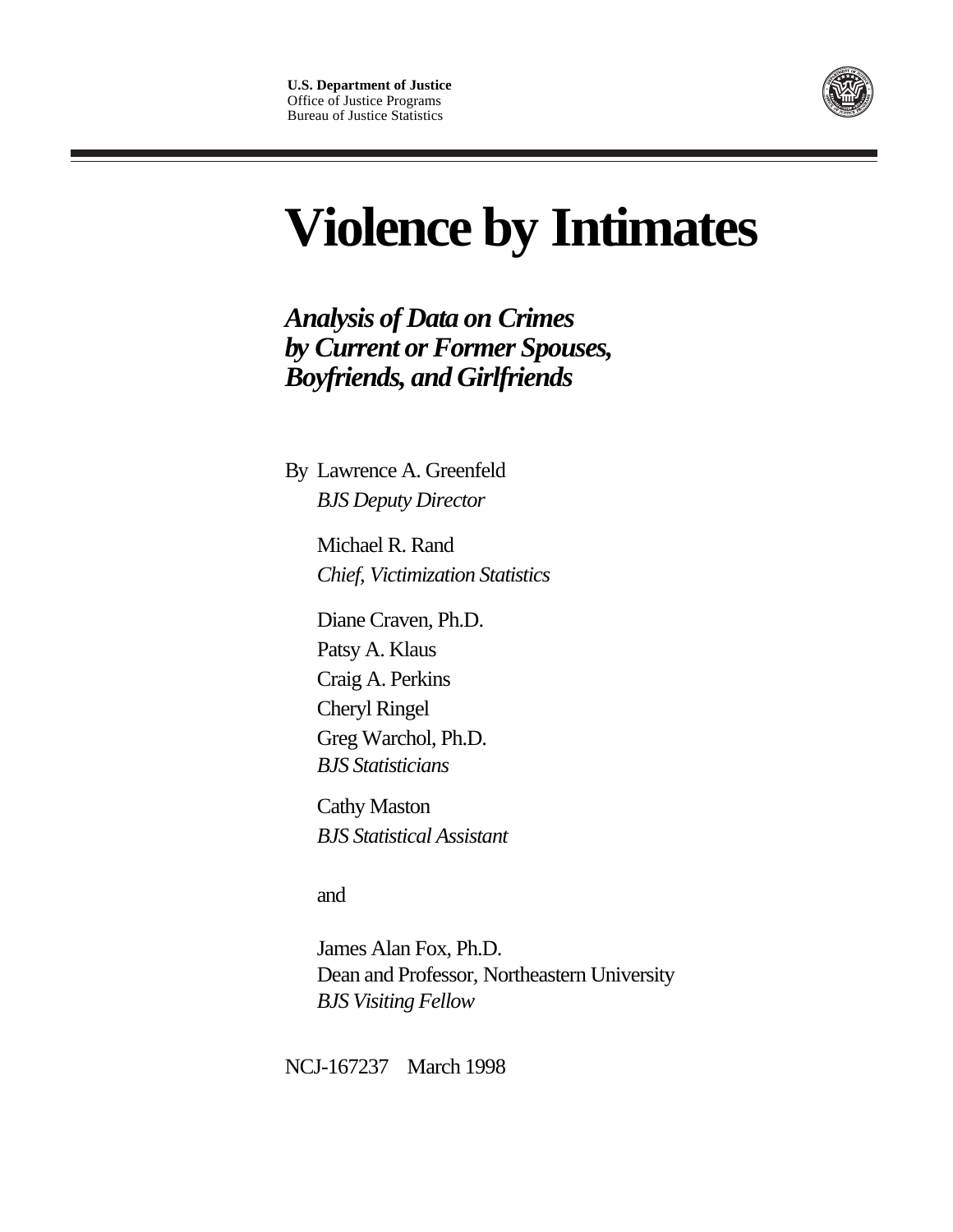#### **U.S. Department of Justice**

Bureau of Justice Statistics

Jan M. Chaiken, Ph.D. **Director** 

The following BJS staff wrote or verified this report: Lawrence A. Greenfeld, Michael R. Rand, Diane Craven, Ph.D., Patsy A. Klaus, Craig A. Perkins, Cheryl Ringel, Greg Warchol, Ph.D., and Cathy Maston.

James Alan Fox, Ph.D., BJS Visiting Fellow, wrote the analysis of trends of murder by intimates, using data that he had prepared from the Supplementary Homicide Reports.

Tom Hester and Priscilla Middleton created and edited the report. Yvonne Boston and Jayne Robinson, under the supervision of Marilyn Marbrook, prepared the report for final printing.

Many people made valuable contributions to this report, by providing data, reviewing early drafts, and providing suggestions or comments. The authors express their appreciation to these people who include:

Kathleen Creighton, chief of Crime Surveys Branch, and other staff at the U.S. Bureau of the Census

Victoria Major and other staff members of the Criminal Justice Information Services Branch of the FBI

Members of the Department of Justice Working Group on Domestic Violence Statistics led by Deputy Assistant Attorney General Noël Brennan

Dr. Mark Rosenberg, Director, and staff of the National Center for Injury Prevention in the Centers for Disease Control and Prevention.

In addition, Professor Michael Maltz, Ph.D., a BJS Visiting Fellow from the University of Illinois, gave helpful guidance.

This report and other reports and data are available from the BJS Internet Web site: http://www.ojp.usdoj.gov/bjs/

All of the data analyzed in this report may be obtained from the National Archive of Criminal Justice Data at the University of Michigan, 1-800-999-0960. Access to the archive may be achieved through the BJS Web site or directly at http://www.icpsr.umich.edu/NACJD/archive.html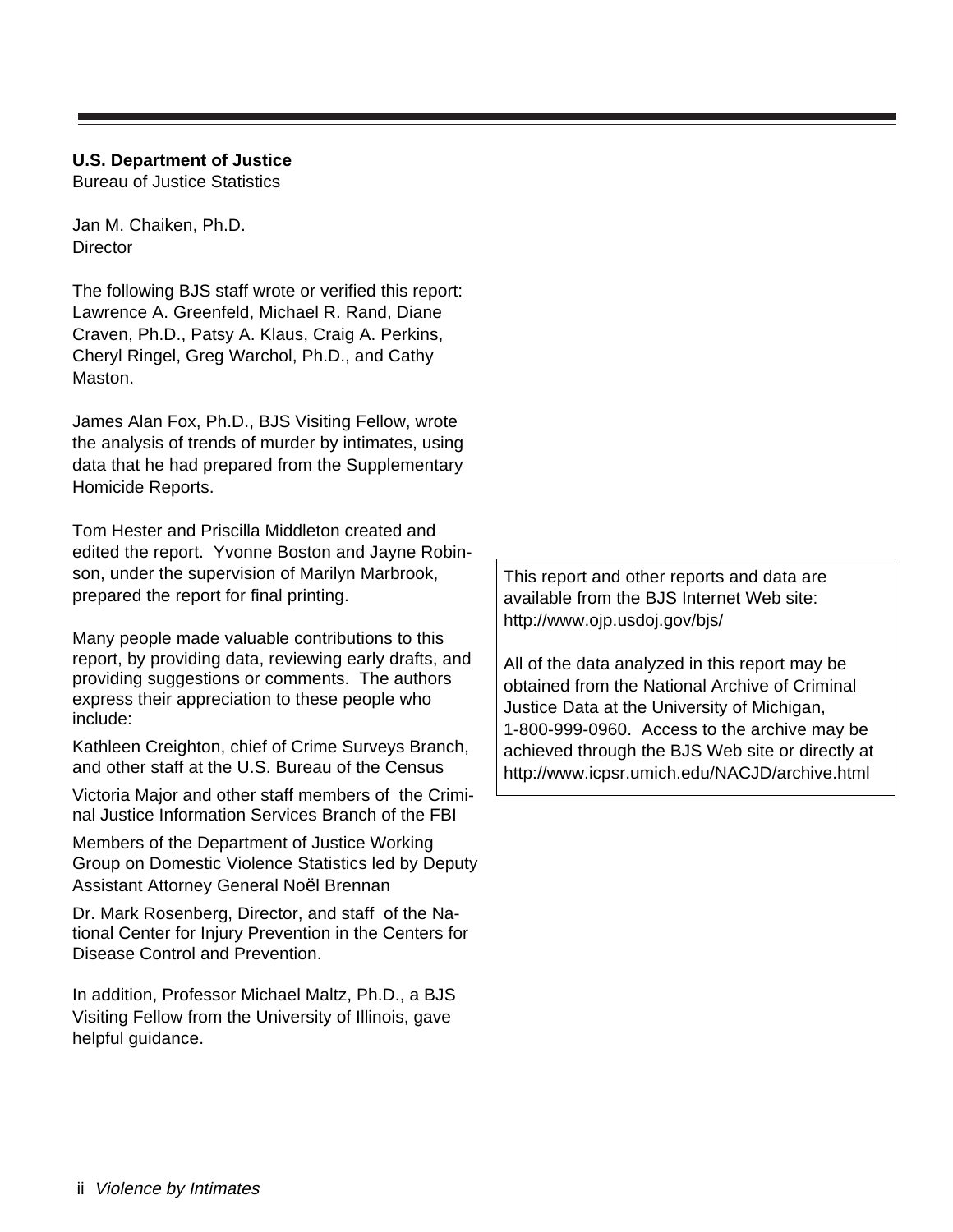## **Foreword**

In a joint effort by the Justice Department and the Department of Health and Human Services, a comprehensive review is under way of the information available to Federal decisionmakers about domestic violence and possible needs for the government to undertake enhanced or improved surveillance for statistical data about violence between intimates. At the Department of Justice this effort is being coordinated by Noël Brennan, Deputy Assistant Attorney General for the Office of Justice Programs, and at the Centers for Disease Control and Prevention, by Dr. Mark Rosenberg, Director, National Center for Injury Prevention and Control.

This report prepared by the Bureau of Justice Statistics presents a summary of the statistical information about violence committed against intimates that is currently available and is based on information gathered from victims, law enforcement agencies, hospital emergency departments, and those convicted of crimes against intimates. For the purposes of this study, intimates were defined as those with whom the offender had a relationship as a current or former spouse or boyfriend or girlfriend. The kinds of violent crimes examined ranged from murder to simple assault.

I am particularly pleased that this valuable report represents the efforts of both BJS staff and Professor James Alan Fox of Northeastern University, a BJS Visiting Fellow. In addition, the FBI provided valuable support to this effort by supplying updated Supplementary Homicide Report data in a very timely fashion.

Jan M. Chaiken, Ph.D. **Director**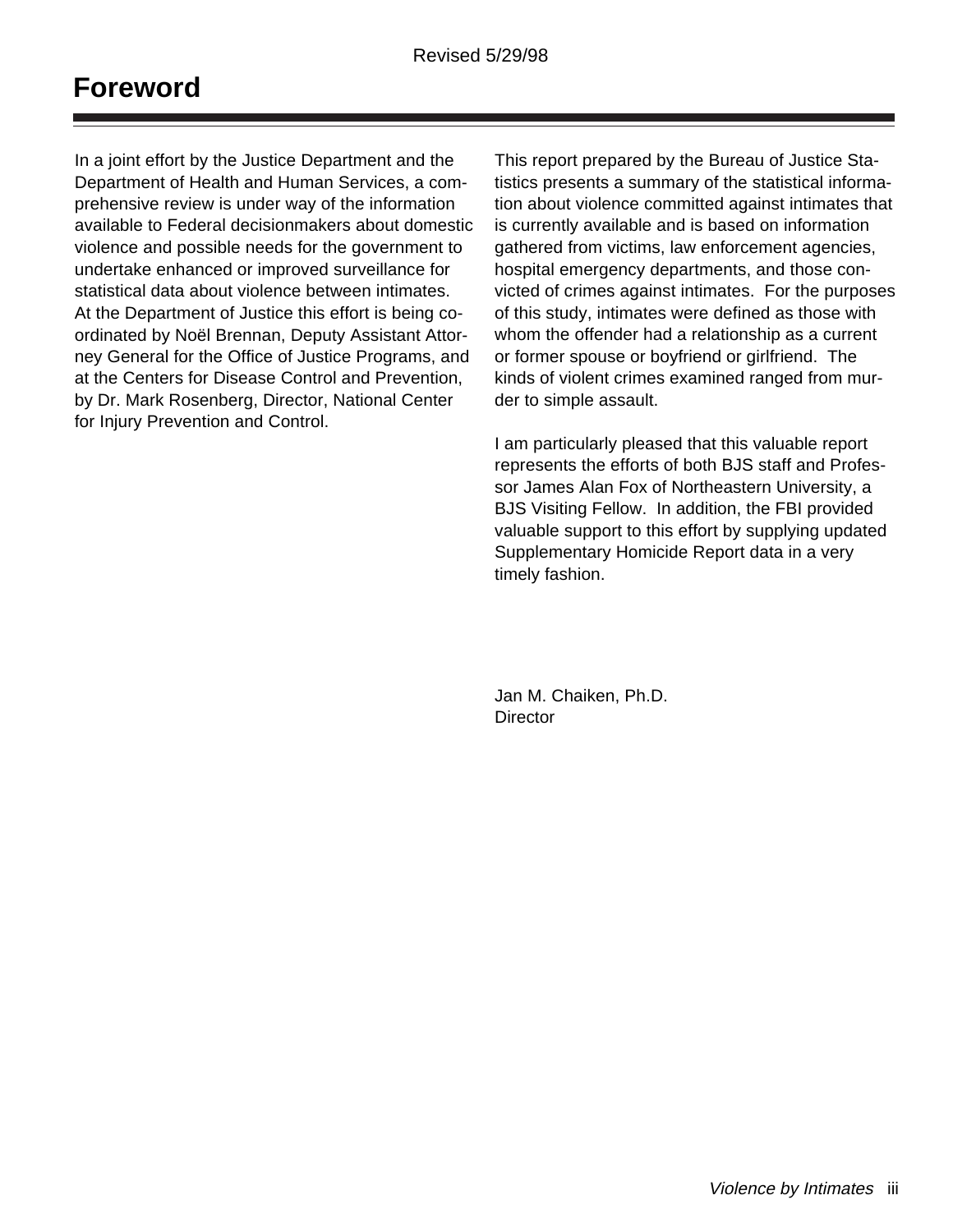This report is a compilation of statistical data maintained by the Bureau of Justice Statistics (BJS) and the Federal Bureau of Investigation (FBI) on violence between people who have an intimate relationship - spouses, exspouses, boyfriends, girlfriends, and former boyfriends and girlfriends.

The violent offenses encompass crimes such as murder, rape, sexual assault, robbery, aggravated assault, and simple assault. Intimate violence predominantly affects women as victims. Violence by an intimate accounts for about 21% of the violent crime experienced by women and about 2% of the violence sustained by males.

#### **Lethal**

• In 1996 just over 1,800 murders were attributable to intimates; nearly 3 out of 4 of these had a female victim. In 1976 there were nearly 3,000 victims of intimate murder.

• The decline over the past two decades was larger for spouse killings, compared to the killings of other intimates.

- The percentage of female murder victims killed by intimates has remained at about 30% since 1976.
- There has been a sharp decrease in the rate of intimate murder of men, especially black men.

• The number of intimate murders with guns has declined. However, in 1996, 65% of all intimate murders were committed with a firearm.

 There is some evidence of a slight increase in the rate of white females killed by a boyfriend.

#### **Nonlethal**

• The number of female victims of intimate violence has been declining. In 1996 women experienced an estimated 840,000 rape, sexual assault, robbery, aggravated assault, and simple assault victimizations at the hands of an intimate, down from 1.1 million in 1993.

• Intimate violence against men did not vary significantly from 1992 to 1996. In 1996 men were victims of about 150,000 violent crimes committed by an intimate.

 Women age 16-24 experience the highest per capita rates of intimate violence.

**Reporting to the police** About half of the incidents of intimate violence experienced by women are reported to the police; black women are more likely than women of other races to report such victimizations to the police.

 The most common reasons given by victims for not contacting the police were that they considered the incident a private or personal matter, they feared

retaliation, or they felt the police would not be able to do anything about the incident.

**Police response** According to victims, about 1 in 5 incidents reported to the police resulted in an arrest at the scene.

**Presence of children** Slightly more than half of female victims of intimate violence live in households with children under the age of 12. About 40% of imprisoned intimate offenders report that one or more children under age 18 resided with them at some time before the offenders entered prison.

**Treatment of injuries** About 1 in 10 women victimized by a violent intimate sought professional medical treatment.

 About half of victims of intimate violence report a physical injury; about 1 in 5 *injured* female victims of intimate violence sought professional medical treatment.

 Hospital emergency department data show women are about 84% of those seeking hospital treatment for an intentional injury caused by an intimate assailant.

 About half these injured intimate victims were treated for bruises or similar trauma.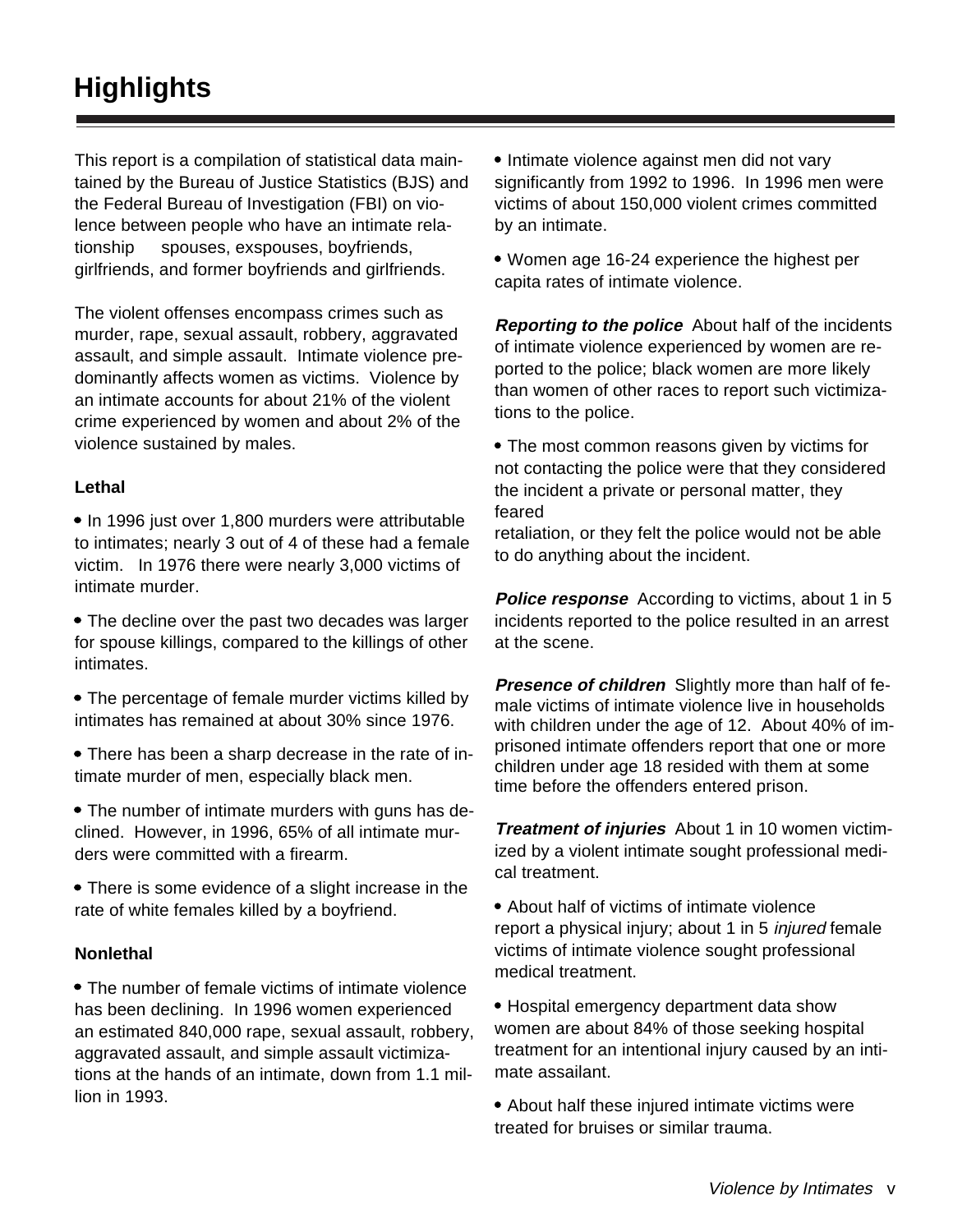About half of those treated had sustained injuries to the head and face.

**Incarcerated offenders** Those who committed a violent crime against an intimate represent about 25% of convicted violent offenders in local jails and about 7% of violent offenders in State prisons.

• 3 in 4 offenders serving time in local jails for intimate violence had been convicted of assault; just over 40% of such offenders in State prisons had been convicted of murder.

 The criminal justice system has extensive prior contact with those convicted of intimate violence. Among those in jail 78% have a prior conviction history, though not necessarily for intimate violence.

 4 in 10 jail inmates convicted of a violent crime against an intimate had a criminal justice status at the time of the crime: about 20% were on probation, 9% were under a restraining order, and just under 10% were on parole, pretrial release, or other status.

• More than half of both prison and jail inmates serving time for violence against an intimate had been using drugs or alcohol or both at the time of the incident for which they were incarcerated.

 The average prison sentence for those who victimized a spouse or other intimate appears similar to the average sentences for victimizing strangers or acquaintances. Prisoners who had assaulted their spouse, however, received longer sentences than offenders convicted of assault against other categories of victims.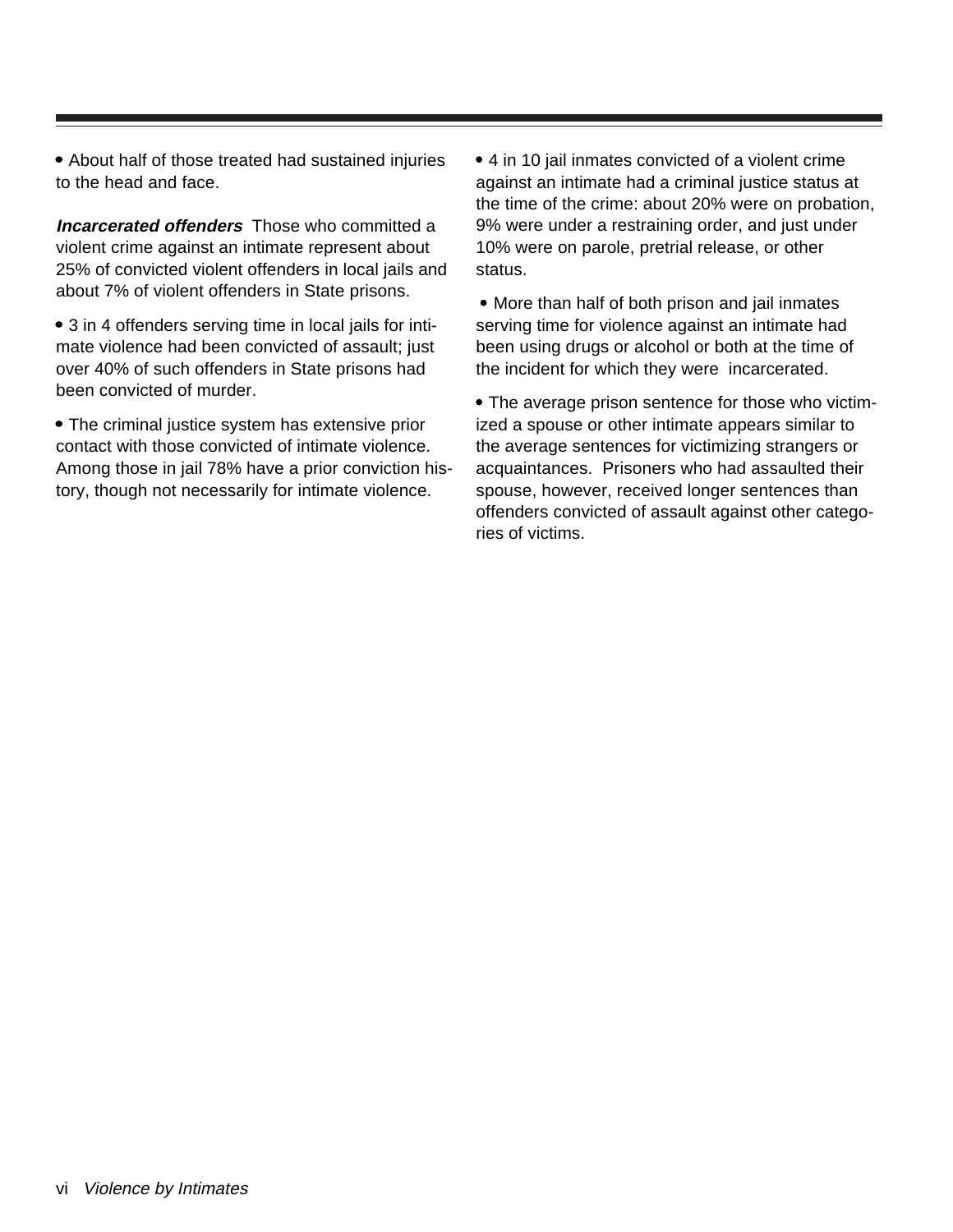#### **How we measure the incidence of intimate violence**

Estimates from the National Crime Victimization Survey indicate that in 1996 there were about a million rapes, sexual assaults, robberies, aggravated assaults, and simple assaults in which the victim and offender had an intimate relationship. Intimate relationships include spouses, ex-spouses, boyfriends, girlfriends, and former boyfriends and girlfriends. More than 8 in 10 of these violent crimes involved a female victim.

#### National Crime Victimization Survey

The National Crime Victimization Survey (NCVS) is one of two statistical series maintained by the Department of Justice to learn about the extent to which crime is occurring. The NCVS, which gathers data on criminal victimization from a national sample of household respondents, provides annual estimates of crimes experienced by the public without regard to whether a law enforcement agency was called about the crime. Initiated in 1972, the NCVS was designed to complement what is known about crimes reported to local law enforcement agencies under the FBI's annual compilation known as the Uniform Crime Reports (UCR).

The NCVS gathers information about crime and its consequences from a nationally representative sample of U.S. residents age 12 or older about any crimes they may have experienced. For personal contact crimes the survey determines who the perpetrator was. Asking the victim about his/her relationship to the offender is critical to determining whether the crime occurred between intimates.

In the latter half of the 1980's, the Bureau of Justice Statistics (BJS), together with the Committee on Law and Justice of the American Statistical Association, sought to improve the NCVS components to enhance the measurement of crimes including rape, sexual assault, and intimate and family violence. The new questions and revised procedures were phased in from January 1992 through June 1993

in half the sampled households. Since July 1993 the redesigned methods have been used for the entire national sample.

Based on the half-sample, BJS determined that the new questionnaire would produce substantially higher estimated counts of incidents of intimate violence than the old questionnaire. The old questionnaire resulted in estimates of a half million incidents of intimate violence, compared to an estimate of nearly a million incidents with the new questionnaire. Such a difference demonstrated the increased ability of the NCVS to capture information on hard-to-measure crimes.

#### Uniform Crime Reporting Program

The Uniform Crime Reporting Program (UCR) of the FBI provides another opportunity to examine the issue of intimate violence. The summary-based component of the UCR, launched 70 years ago, gathers aggregate data on eight categories of crime from law enforcement agencies nationwide. The UCR does not, however, provide the detail necessary to identify violent crimes involving intimates. Two other incident-based components of the UCR, the National Incident-Based Reporting Program (NIBRS) and the Supplementary Homicide Reports (SHR), provide rich detail on the victim-offender relationship in violent crimes recorded by police agencies.

#### National Incident-Based Reporting Program

NIBRS represents the next generation of crime data from law enforcement agencies. Rather than being restricted to a group of 8 Index crimes that the summary-based program uses, NIBRS obtains information on 57 types of crimes. The information collected on each violent crime incident includes victim-offender demographics, victim-offender relationship, time and place of occurrence, weapon use, and victim injuries. As of the end of 1997, jurisdictions certified by the FBI as capable of reporting incident-based data in the required format account for just over 7% of the U.S. population (about 19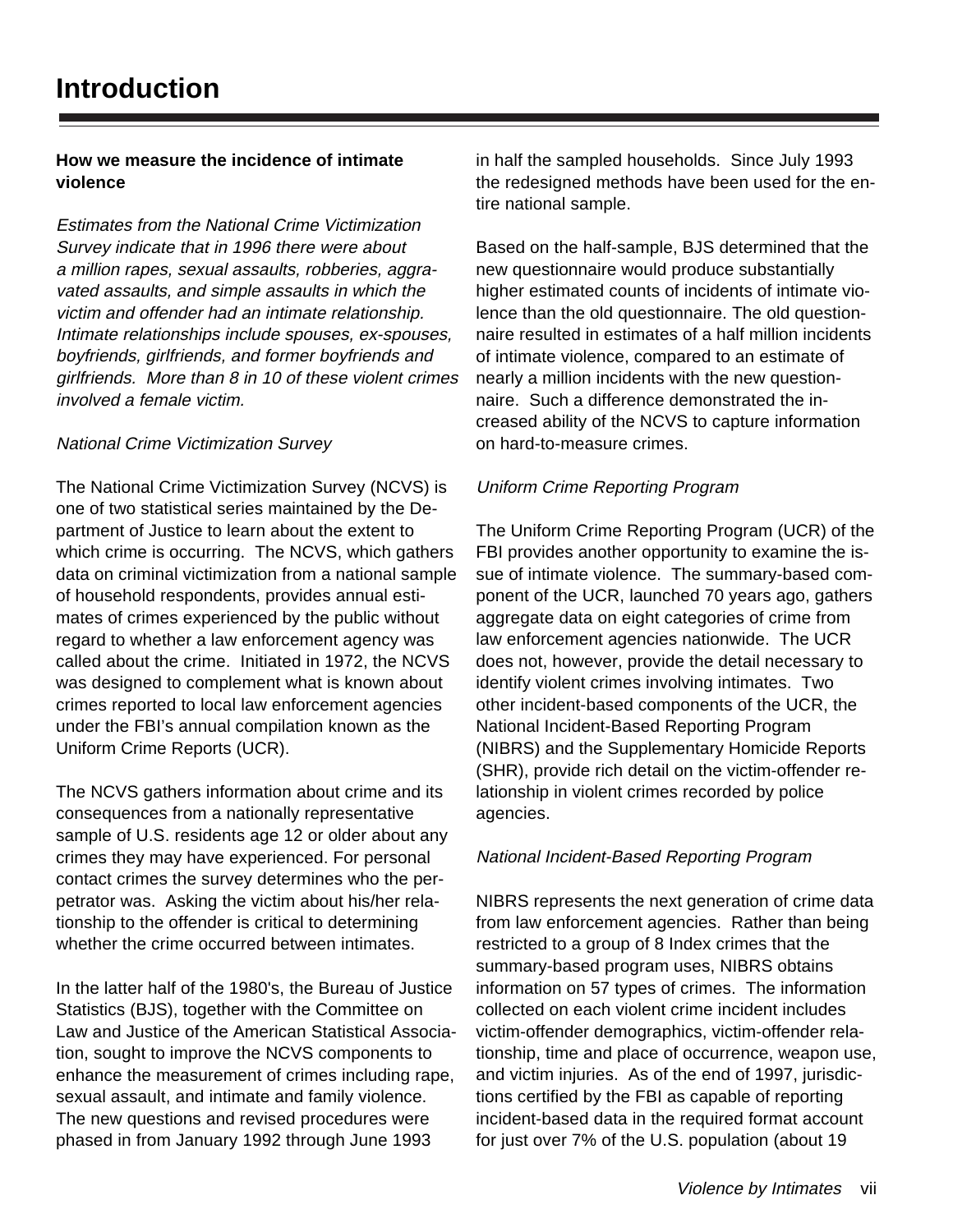million Americans) and just over 6% of all Index crimes (murders, rapes, robberies, aggravated assaults, burglaries, larcenies, and motor vehicle thefts). In those States with certified NIBRS systems, about 50% of the population is now covered by NIBRS reporting to the FBI. BJS is currently funding preliminary studies of NIBRS data and their utility for improving our knowledge of violence with special regard for such concerns as intimate violence, family violence, and domestic violence.

#### Supplementary Homicide Reports

The SHR is another component of the UCR program. Under SHR, incident-level homicide data from local law enforcement agencies have been collected annually since 1961. On average, the SHR obtains detailed information on about 92% of the homicides in the United States, including victim and offender demographics, victim-offender relationship, weapon use, and circumstances surrounding the homicide. The SHR reports received from law enforcement agencies describe the characteristics of perpetrators in an average of about 70% of all cases compiled at the national level. However, individual jurisdictions vary in the percentage of cases in which the perpetrator is either unknown or not described.

#### Study of Injured Victims of Violence

Another source for information on intimate violence is a special collection of hospital emergency department data during 1994. The BJS Study of Injured Victims of Violence obtained data on intentional injuries brought to the attention of hospital personnel. These data are part of a larger program carried out by the Consumer Product Safety Commission known as the National Electronic Injury Surveillance System (NEISS), which involves a national sample of hospitals where emergency department staff are asked to record information on patients. The BJS study sought information on intentional injury victims, including victim demographics, type of injury, type of weapon, place of occurrence, victimoffender relationship, and case disposition. The

NEISS data reveal that a quarter of the 1.4 million intentional injuries treated in emergency departments resulted from violence between intimates.

#### Surveys of jail and prison inmates

BJS also conducts national surveys of persons confined in local jails and State and Federal prisons. These nationally representative surveys are the principal source of information on those serving time following a conviction: their backgrounds, their prior criminal histories, and the circumstances surrounding the offense for which they had been incarcerated. Both jail and prison surveys obtain from violent offenders details about the offender's relationship to the victim and how the crime was carried out.

#### **How we count violent victimizations of intimates**

#### Variations in reported numbers

Sometimes estimates in the annual National Crime Victimization Survey (NCVS) reports differ from those in BJS topical reports based on special analyses of data. A major reason for these differences is the treatment of "series" victimizations.

#### Variations in defining the victim-offender relationship

The data series used in this report share the objective of measuring the extent to which victims and offenders know each other prior to the criminal incident. This is an important distinction not simply for law enforcement purposes but, more significantly, for considering the types of interventions most likely to help reduce the incidence of the problem and its consequences for victims.

Generally, all of the data collection programs used in this study obtain information on those violent offenses which affect spouses, ex-spouses, boyfriends, and girlfriends. While victimizations arising in same sex relationships are explicitly recognized in the FBI collection programs, none of the series excludes such criminal incidents, which are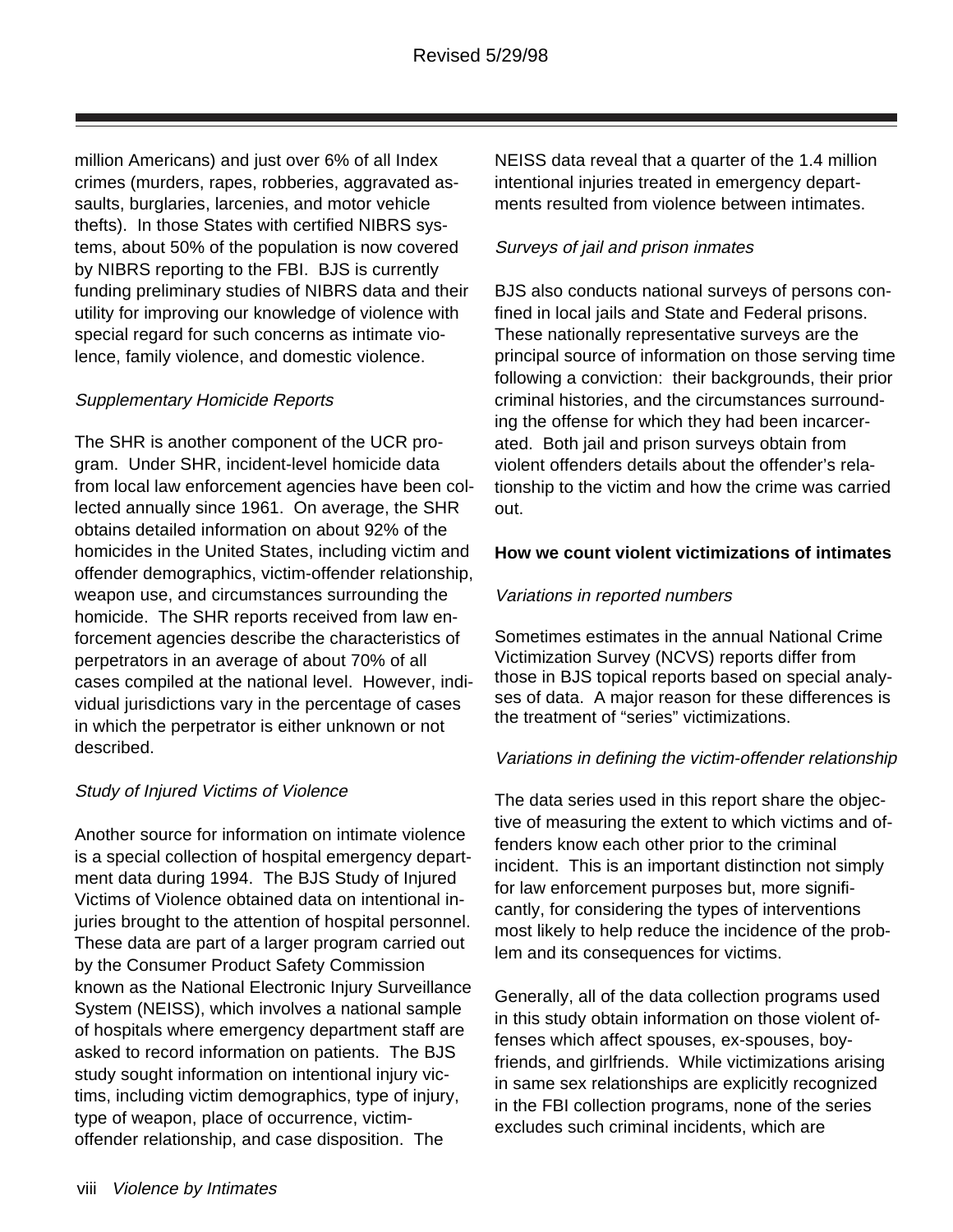categorized as crimes against boyfriends or girlfriends. Crimes committed against former boyfriends and girlfriends are not separately reported in any of the series but are combined with those victims with current relationships of this type, probably because of the difficulty of establishing whether such a relationship had been terminated prior to the incident.

Appendix 1 (pages 34-36) offers the details of how the relationship variables in each data series were classified in this study to create the general category of intimate violence.

#### Series victimizations

These victimizations in the NCVS are six or more incidents similar in nature and for which the victim is unable to furnish details of each incident separately. Information on only the most recent incident in the series is collected by the survey.

These crimes are problematic because it remains unclear how or whether these victimizations should be combined with the majority of crime incidents that are separately reported. BJS continues to study how these types of victimizations should be handled in our published estimates. As a result, series victimizations are excluded from the victimization estimates published in the annual BJS reports on the NCVS.

However, series victimizations are included for some special analyses, counted as "1" victimization to represent all the incidents in the series. This is done when repeat victimization is an important aspect of the subject being analyzed, as it is, for example, in domestic violence. For this reason, estimates published in reports on domestic violence have included series victimizations, and therefore differ from estimates published in the annual NCVS reports.

Generally, series victimizations represent about 6-7% of all violent victimizations measured by the NCVS, although variation exists across types of crime and characteristics of victims:

#### **Average annual 1992-96**

|                            | Nonseries  | Series  | Total      |
|----------------------------|------------|---------|------------|
| Violent crime              |            |         |            |
| victimizations             |            |         |            |
| Number                     | 10,137,384 | 680,604 | 10,817,989 |
| Percent                    | 93.7%      | 6.3%    | 100%       |
| Rape/Sexual                |            |         |            |
| assault                    |            |         |            |
| Number                     | 434,566    | 27,191  | 461,757    |
| Percent                    | 93.1%      | 6.9%    | 100%       |
| Robbery                    |            |         |            |
| Number                     | 1,227,550  | 36,845  | 1,264,395  |
| Percent                    | 97.5%      | 2.5%    | 100%       |
| Aggravated                 |            |         |            |
| assault                    |            |         |            |
| Number                     | 2,230,174  | 117,167 | 2,347,341  |
| Percent                    | 93.1%      | 5.1%    | 100%       |
| Simple assault             |            |         |            |
| Number                     | 6,245,095  | 499,402 | 6,744,496  |
| Percent                    | 93.1%      | 6.9%    | 100%       |
| Intimate violence, 1992-96 |            |         |            |
|                            | Non-series | Series  | Total      |
| Female victims             | 88.5%      | 11.5%   | 100%       |
| Male victims               | 90.2       | 9.8     | 100        |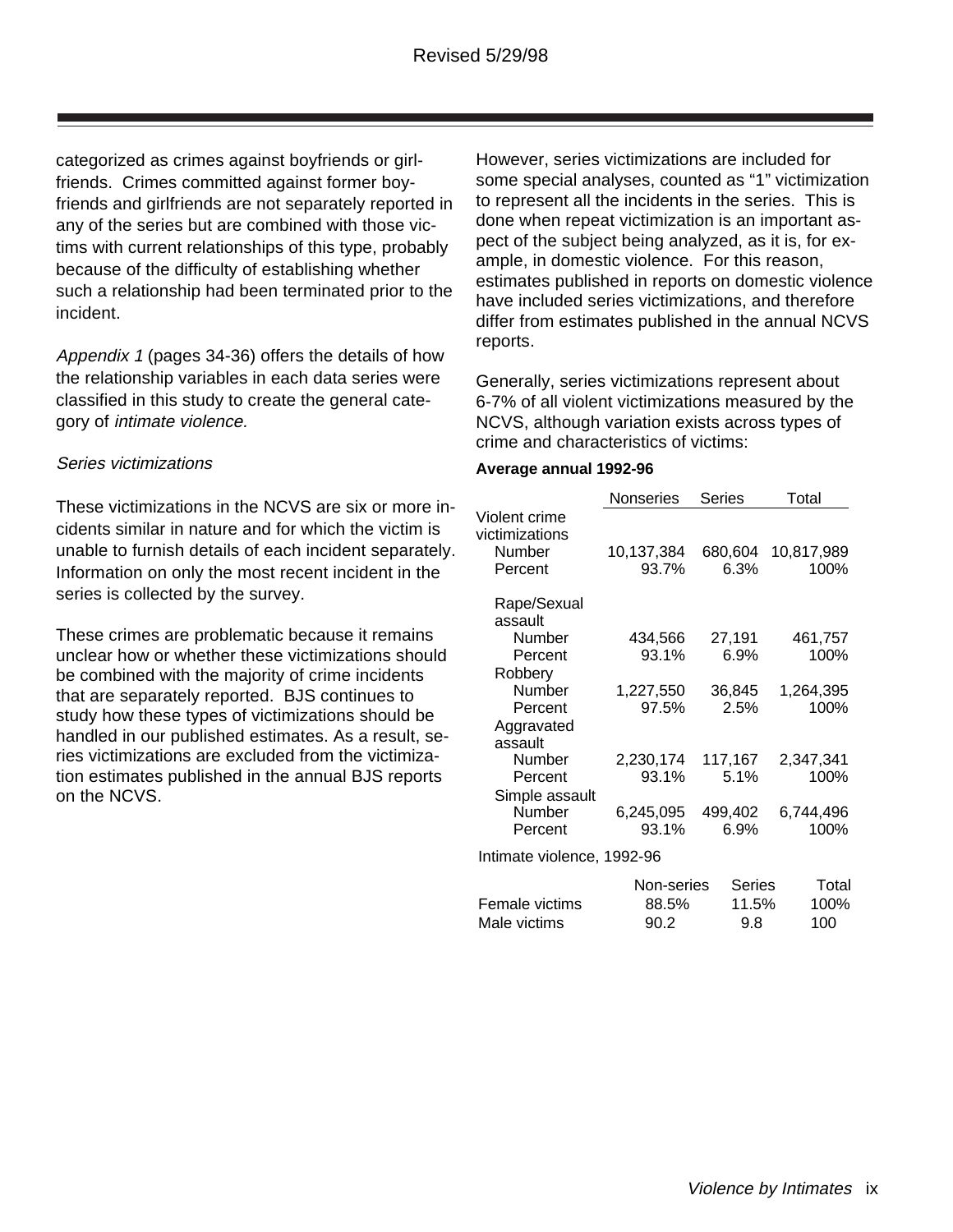## **Contents**

|            | <b>Foreword</b>                                                                                                                                                                                             | iii |
|------------|-------------------------------------------------------------------------------------------------------------------------------------------------------------------------------------------------------------|-----|
|            | <b>Highlights</b>                                                                                                                                                                                           | v   |
|            | <b>Introduction</b>                                                                                                                                                                                         | vii |
|            | Trends in violence against intimates<br>What have been the trends in:<br>Violent victimization of intimates?<br>Intimate murder?                                                                            | 1   |
|            | <b>Characteristics of victims and incidents</b><br>of intimate violence<br>Who has the highest rates of<br>victimization by an intimate?<br>Where and when does intimate                                    | 11  |
|            | violence occur?                                                                                                                                                                                             |     |
|            | <b>Responses to intimate violence</b><br>How often do victims of intimate violence:<br>Defend themselves in attacks?<br>Call the police for assistance?<br>Seek assistance from victim<br>service agencies? | 17  |
|            | How often are victims injured in intimate<br>violence?                                                                                                                                                      |     |
|            | <b>Profile of convicted intimate offenders</b><br>How many are incarcerated<br>for intimate violence?                                                                                                       | 23  |
|            | What is the criminal history<br>of convicted intimate offenders?                                                                                                                                            |     |
| g pages    | What role do drugs and alcohol<br>play in intimate violence?                                                                                                                                                |     |
| 2, and 36. | Appendix 1: Defining the<br>victim-offender relationship                                                                                                                                                    | 31  |
| blanks.    | Appendix 2: Data for graphical figures                                                                                                                                                                      | 35  |
|            |                                                                                                                                                                                                             |     |

Please note that the following in this report are blank: iv, x, xii, 2, 12, 18, 24, 30, 32 The Acrobat file skips these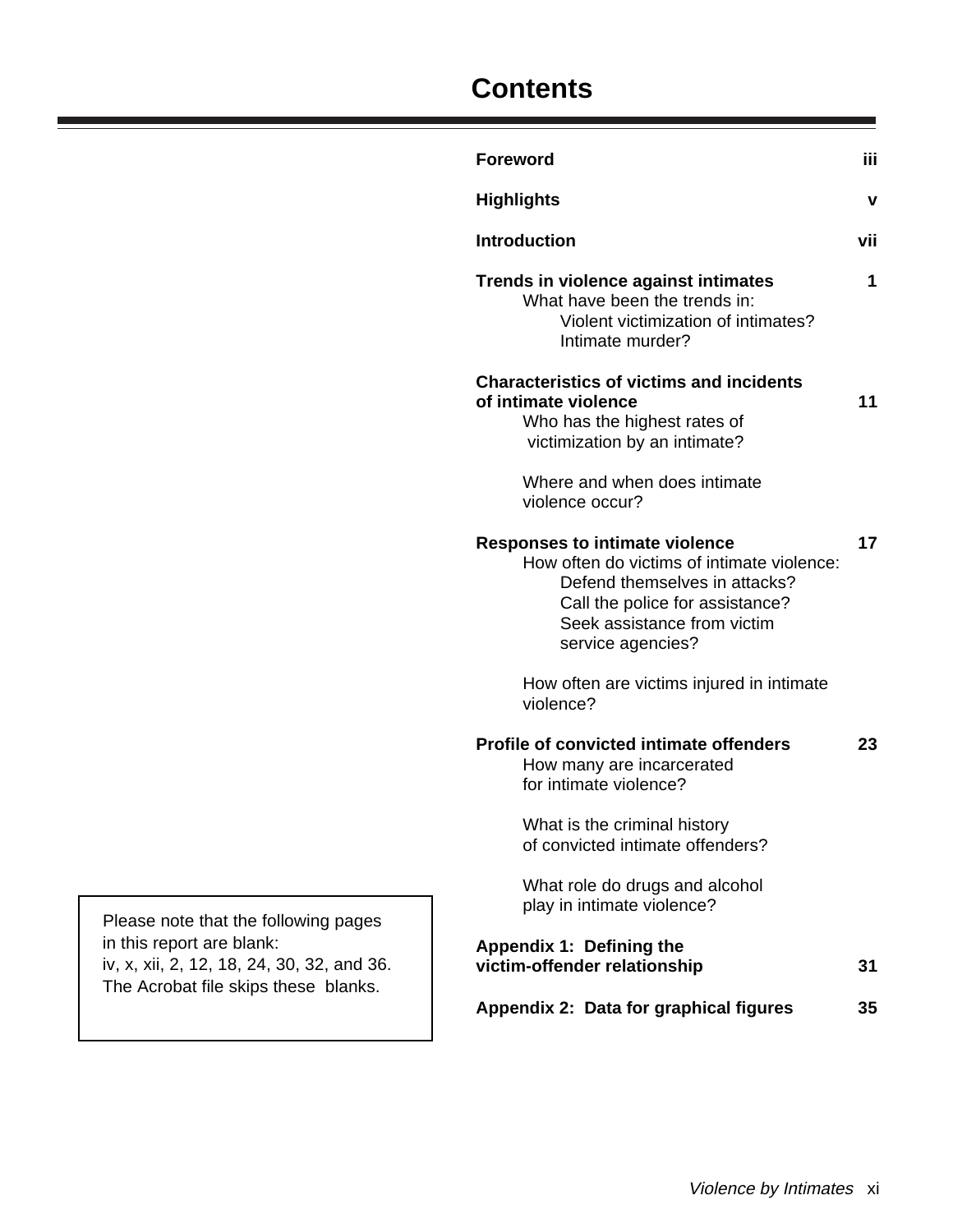### **Trends in violence against intimates**

More than 960,000 incidents of violence against a current or former spouse, boyfriend, or girlfriend occur each year, and about 85% of the victims are women. The number of female victims has been declining in recent years.

#### Source: **National Crime Victimization Survey, 1992-96**

In 1996 there were about 2,000 murders attributable to intimates, down substantially from the nearly 3,000 murders recorded two decades ago.

Decreases in intimate murders have occurred among men, among blacks (both male and female), and for murders involving firearms.

White females murdered by a nonmarital intimate represent the only category of victims to have experienced a small increase between 1976 and 1996.

Intimate murder now accounts for about 9% of the murders which occur nationwide.

Source: **Supplementary Homicide Reports, 1976-96**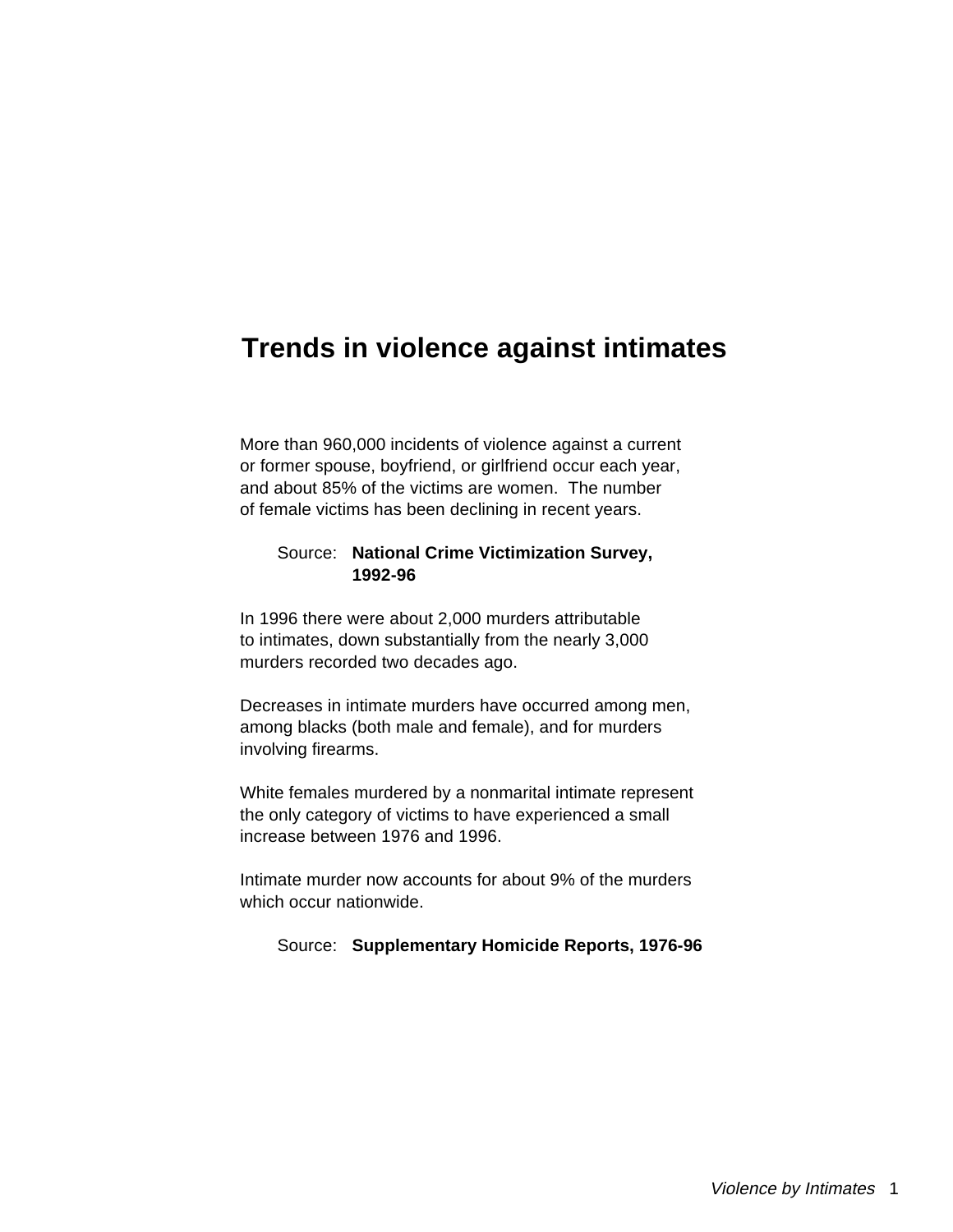**On average each year from 1992 to 1996, there were more than 960,000 violent victimizations of women age 12 or older by an intimate (a current or former spouse, girlfriend, or boyfriend).**

 The estimated number of violent victimizations of women by intimates declined from 1993 to 1996; the number of such victimizations of men did not vary significantly from 1992 to 1996.



Note: Violent victimizations include murder, rape, sexual assault, robbery, and aggravated and simple assault. Intimates include current and former spouses, boyfriends, and girlfriends.

#### **On average each year from 1992 to 1996, about 8 in 1,000 women and 1 in 1,000 men age 12 or older experienced a violent victimization inflicted by a current or former spouse, girlfriend, or boyfriend.**

The rate of violent victimization of women by an intimate declined from 1993 to 1996.



Rate of violent victimization by intimates per 1,000 persons of each sex age 12 or older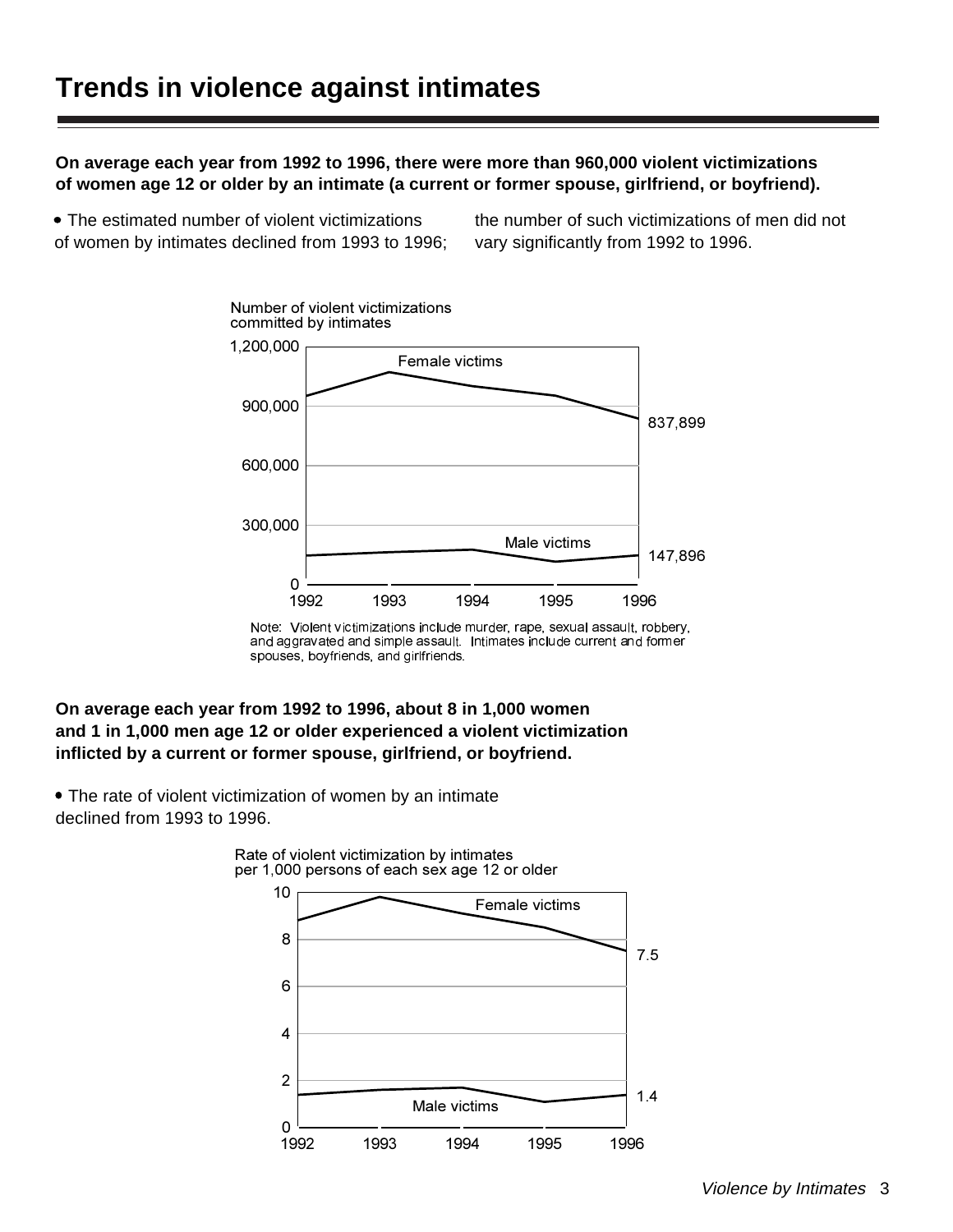#### **Although less likely than males to experience violent crime overall, females are 5 to 8 times more likely than males to be victimized by an intimate.**

• From 1992 to 1996 victimization by an intimate accounted for about 21% of the violence experienced by females. It accounted for about 2% of the violent crime sustained by males.

 Overall violent victimization rates of both women and men declined from 1993 to 1996.

#### **For female victims of violence, strangers and friends or acquaintances rather than intimates were responsible for the highest rates of crime.**

• Intimate violence accounts for about a fifth of all violence against females. The two categories of violence by friends and acquaintances and violence by strangers are each over a third of the victimizations. Violence by relatives other than intimates are less than a 10th of all violence that women, age 12 or older, experience.



Note: Violent victimizations include murder, rape, sexual assault, robbery, and aggravated and simple assault. Intimates include current and former spouses, boyfriends, and girlfriends.

Rate of murder, rape, robbery, and assault per 1,000 females age 12 or older



Rate of murder, rape, robbery, and assault per 1,000 males age 12 or older

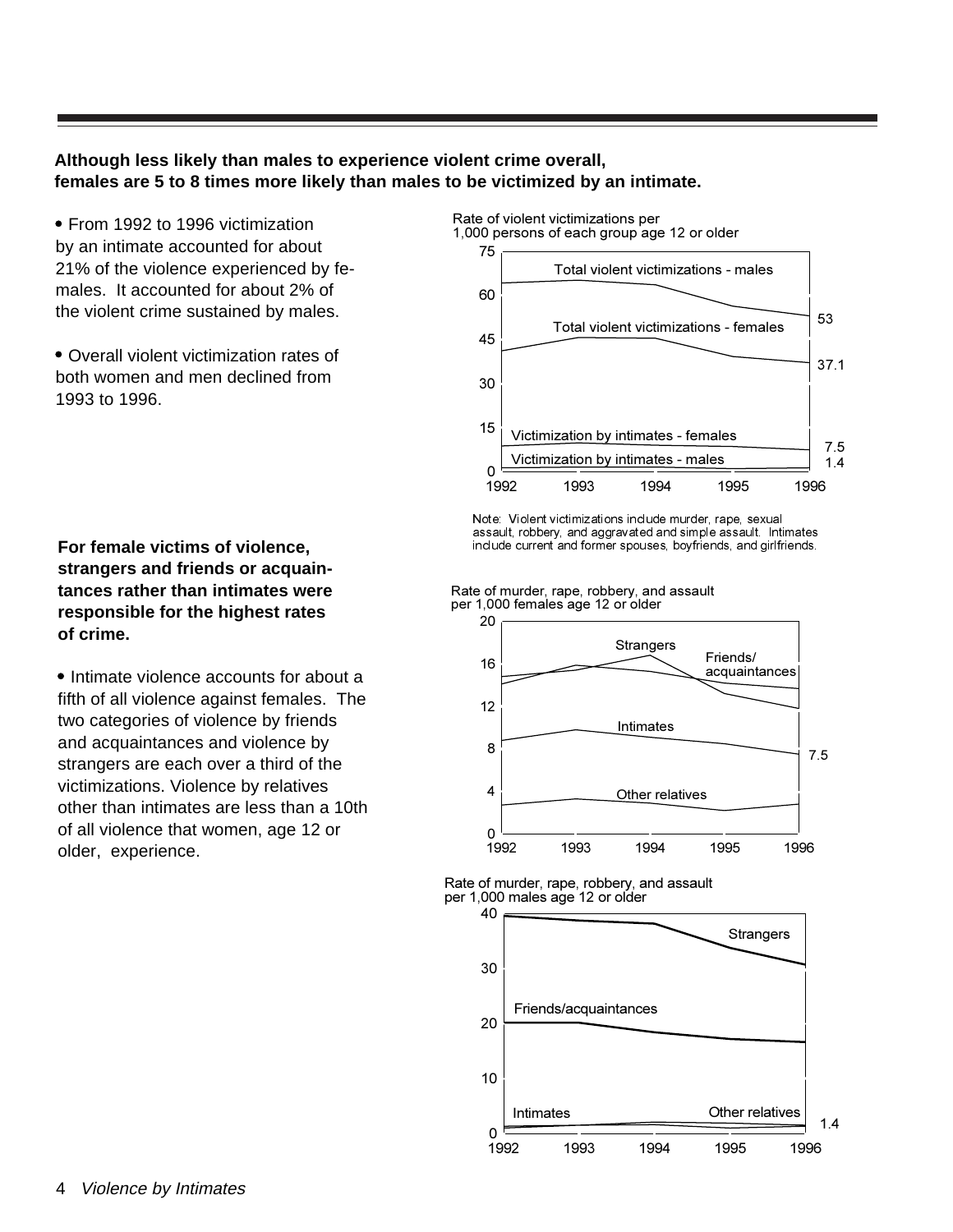#### **Analysis of trends in intimate murder, 1976-96**

by James Alan Fox, Ph.D., BJS Visiting Fellow

**The number, percentage, and per capita rate\* of murders involving spouses, ex-spouses, or other intimates have declined over the past two decades.** 

The number of intimates killed has dropped from nearly 3,000 per year and 13.6% of all homicides in 1976 to fewer than 2,000 and 8.8% of all homicides in 1996.

In 1996 the number of intimate murders was 36% lower than in 1976. The number of spouse murders, the largest component of intimate murder, fell 52%.



**Female murder victims are substantially more likely than male murder victims to have been killed by an intimate.** 

For 1976-96, 18.9% of women victims were murdered by husbands, 1.4% by ex-husbands, and 9.4%

by nonmarital partners (with an undetermined victimoffender relationship in 27.7% of the cases). Over the same period, 3.7% of male victims were killed by wives, 0.2% by ex-wives, and 2.0% by nonmarital partners (with an undetermined victim-offender relationship in 34.3% of the cases).



in the Supplementary Homicide Reports. All percentages are based on the total number of murders, regardless of whether the perpetrator was known or unknown. Intimates include spouses, ex-spouses, common law spouses, same sex partners, boyfriends, and girlfriends.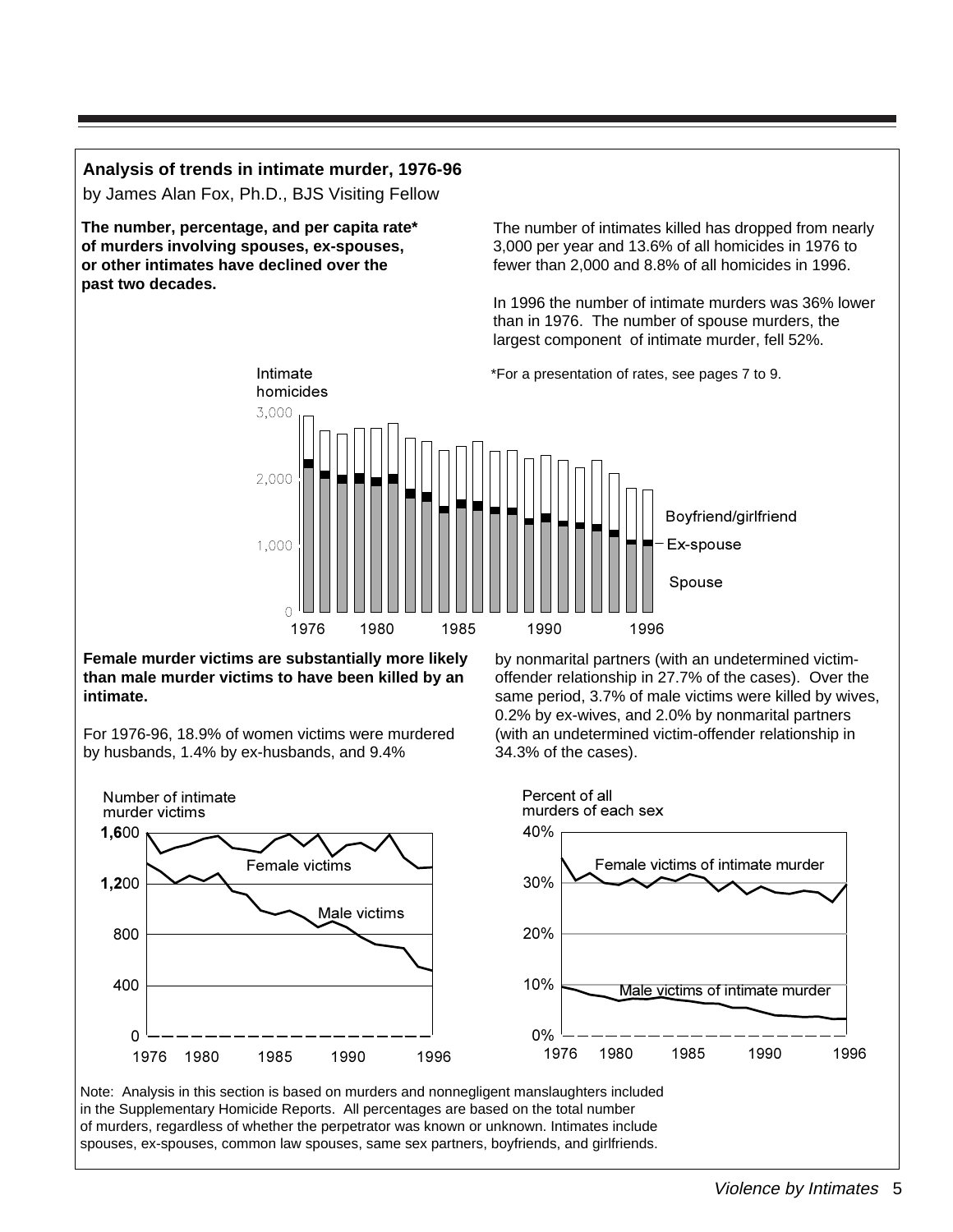#### **Since 1976 nearly 52,000 men and women have been murdered by those with whom they shared an intimate relationship.**

Intimate murders accounted for 30% of all female murders and 6% of all male murders. Of the 32,580 spouses who were murder victims between 1976 and 1996, about 6 in 10 were women.

Murders of ex-spouses accounted for about 1 out of every 200 murders that occurred nationwide during the two decades. About 1 out of every 25 intimate murder victims were ex-spouses. About two-thirds of the exspouse murder victims were women.

A third of all intimate murders involved boyfriends and girlfriends. As with murders of spouses and ex-spouses, about two-thirds of these victims were women.

The distribution of categories of murderers was similar for the male and female victims of intimate murder between 1976 and 1996:

During the two decades 20,311 men were intimate murder victims 62% killed by wives, 4% by ex-wives, and 34% by nonmarital partners such as girlfriends.

During the two decades 31,260 women were intimate murder victims 64% killed by husbands, 5% by ex-husbands, and 32% by nonmarital partners such as boyfriends.

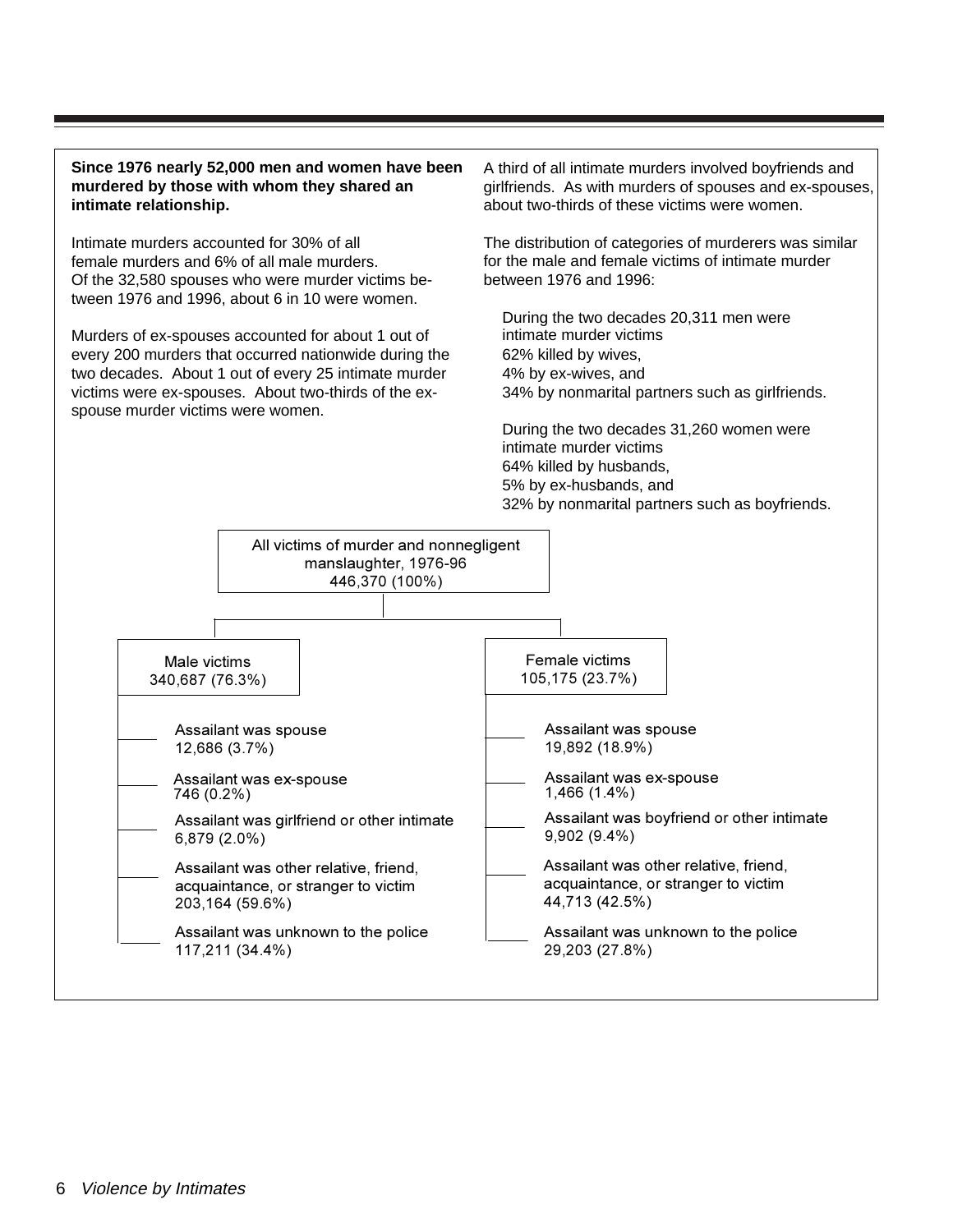#### **Over the last two decades intimate murder rates dropped far more rapidly among blacks** persons age 20-44 in each group **than among whites.**

In 1976 the per capita rate of intimate murders among blacks was nearly 11 times that among whites; in 1996 the black rate was just over 4 times higher than the white rate.

From 1976 to 1996 the number of murders of black spouses, ex-spouses, boyfriends, and girlfriends decreased from 14 per 100,000 blacks age 20-44 to just under 4 per 100,000. The murder rate decreased an average of 6% each year.

Intimate murder rates for whites during the same years decreased by an annual average of 2%. The rate declined from about 1.3 intimate murders per 100,000 whites age 20-44 to 0.85 murders per 100,000.

#### **Since 1976 the sharpest decrease in per capita rates of intimate murder has been among black male victims.**

In 1976 the per capita rate of intimate murder of black men was nearly 19 times higher than that of white men. The rate among black females that year was 7 times higher than the rate among white females. In 1996 the black male rate was 8 times that of white males, and the black female rate was 3 times higher than the white female rate

During the 20-year period after 1976, per capita rates of intimate murder declined an annual average of 8% among black males, 5% among black females, 4% among white males, and 1% among white females.



Rate of intimate murder per 100,000 persons age 20-44 in each group

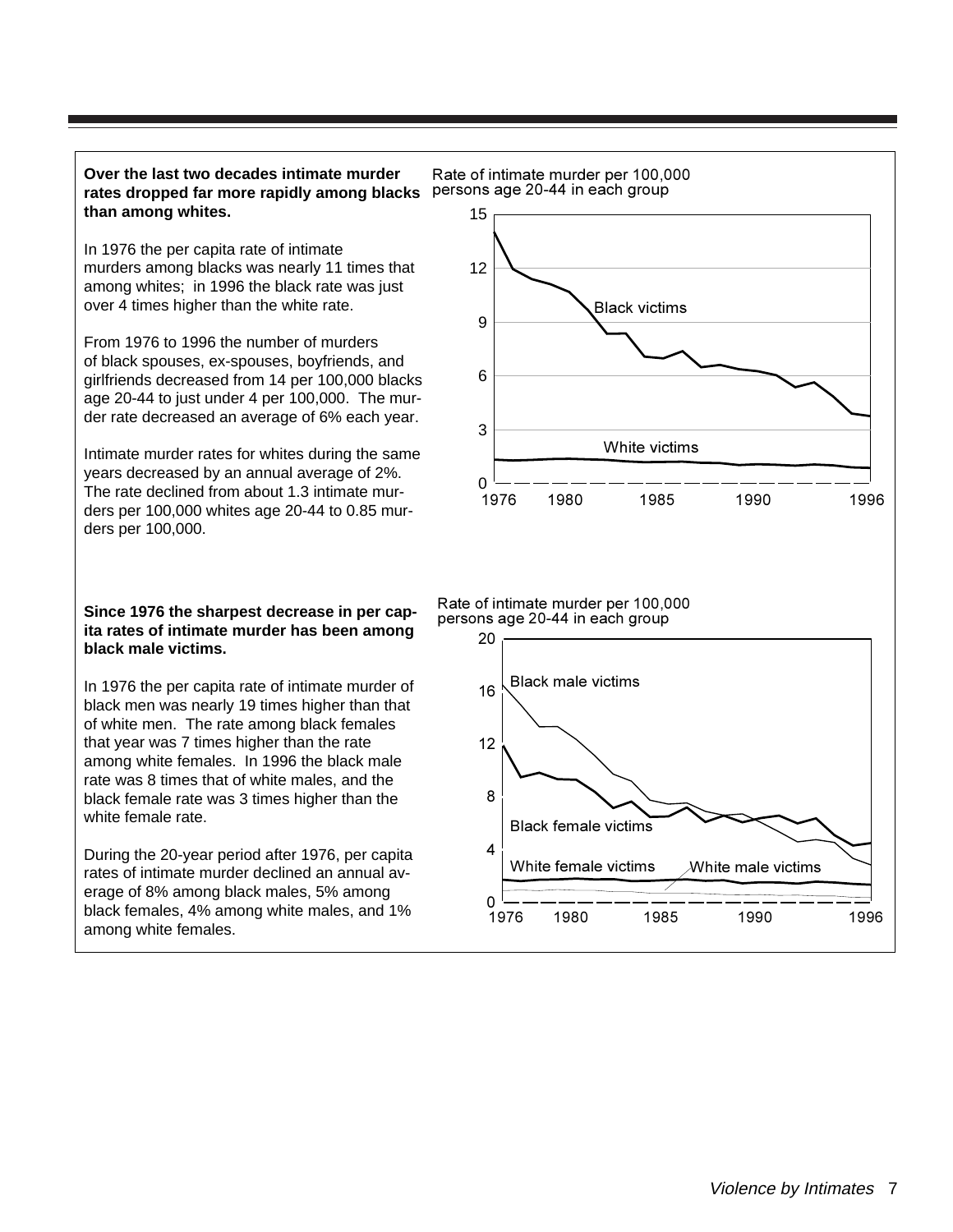

#### 8 Violence by Intimates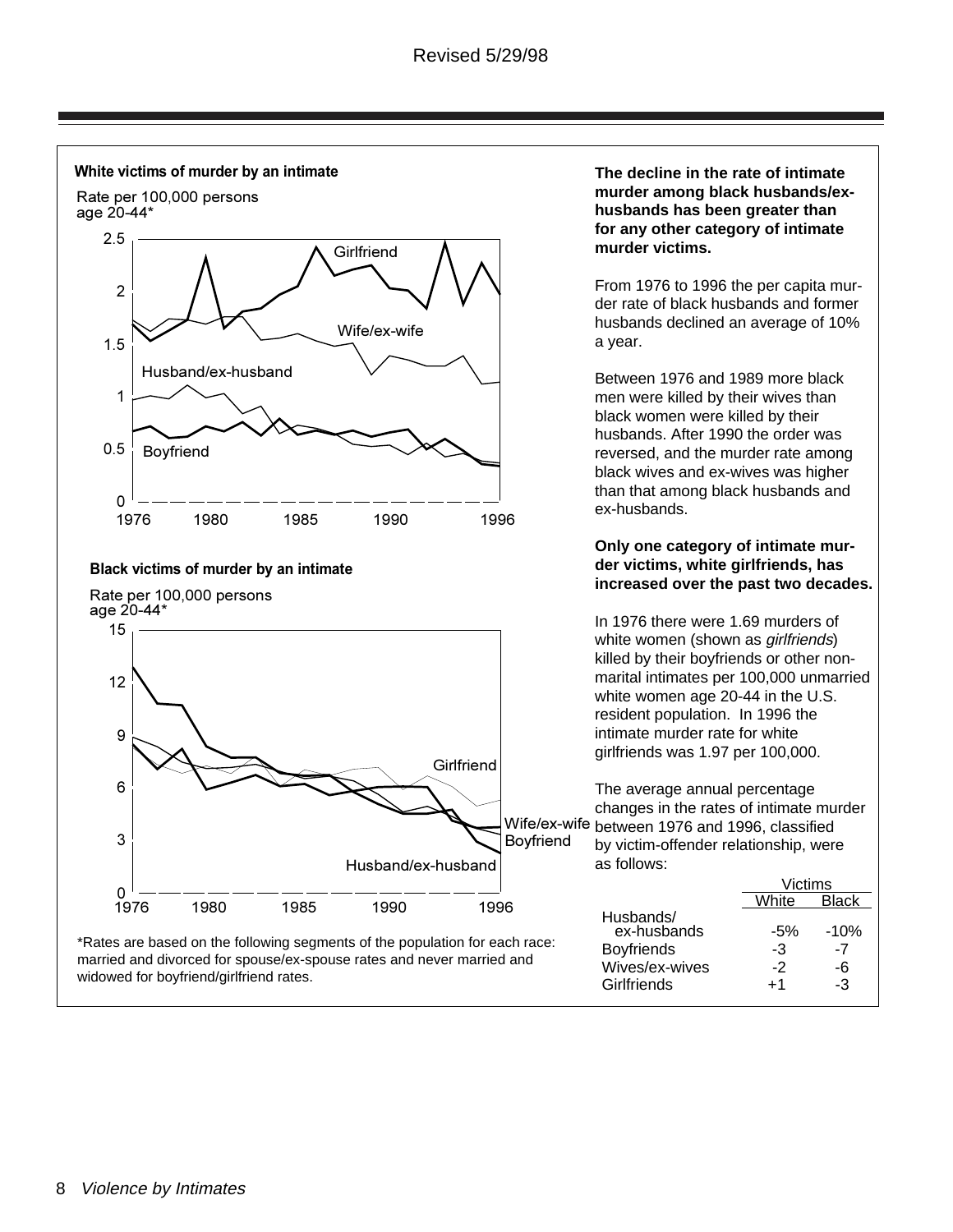**The number of intimate murders has declined or remained fairly stable for all sex/race relationship groups except for white females murdered by nonmarital partners. The incidence of intimate murder of white women by their boyfriend or other nonmarital intimate has increased.**

Over 1976-96 the number of never-married white women ages 20-44 nearly doubled. Over the same period the number of intimate murders of victims of this age, race, sex, and marital background slightly more than doubled, resulting in a small increase in the per capita rate of murder. That is, while the number of such victims increased, unlike the case for other victim groups, the rate of murder has not changed greatly.

|      | Murders of white<br>females (ages 20-44)<br>by boyfriends or other | Population of never<br>married or widowed | Rate of murder             |
|------|--------------------------------------------------------------------|-------------------------------------------|----------------------------|
| Year | nonmarital intimates                                               | white women,<br>ages 20-44                | per 100,000<br>white women |
|      |                                                                    |                                           |                            |
| 1976 | 90                                                                 | 5,329,000                                 | 1.7                        |
| 1977 | 89                                                                 | 5,821,000                                 | 1.5                        |
| 1978 | 102                                                                | 6,239,000                                 | 1.6                        |
| 1979 | 116                                                                | 6,712,000                                 | 1.7                        |
| 1980 | 163                                                                | 7,014,000                                 | 2.3                        |
| 1981 | 124                                                                | 7,507,000                                 | 1.7                        |
| 1982 | 145                                                                | 7,999,000                                 | 1.8                        |
| 1983 | 155                                                                | 8,415,000                                 | 1.8                        |
| 1984 | 173                                                                | 8,782,000                                 | 2.0                        |
| 1985 | 182                                                                | 8,862,000                                 | 2.1                        |
| 1986 | 219                                                                | 9,056,000                                 | 2.4                        |
| 1987 | 200                                                                | 9,294,000                                 | 2.2                        |
| 1988 | 209                                                                | 9,442,000                                 | 2.2                        |
| 1989 | 216                                                                | 9,610,000                                 | 2.2                        |
| 1990 | 198                                                                | 9,742,000                                 | 2.0                        |
| 1991 | 202                                                                | 10,051,000                                | 2.0                        |
| 1992 | 187                                                                | 10,174,000                                | 1.8                        |
| 1993 | 250                                                                | 10,161,000                                | 2.5                        |
| 1994 | 195                                                                | 10,361,000                                | 1.9                        |
| 1995 | 230                                                                | 10,133,000                                | 2.3                        |
| 1996 | 199                                                                | 10,133,000                                | 2.0                        |

#### **Among murder victims for every age group, females are much more likely than males to have been murdered by an intimate.**

For victims from age 30 to 49, intimates had committed over 4 in every 10 murders of women. About 1 in 10 murders of men of similar age were by intimates.

The difference between men and women was the largest in the 18-to-24 age bracket: Intimate offenders were responsible for the deaths of 2.5% of the male murder victims but 28.5% of the female victims.

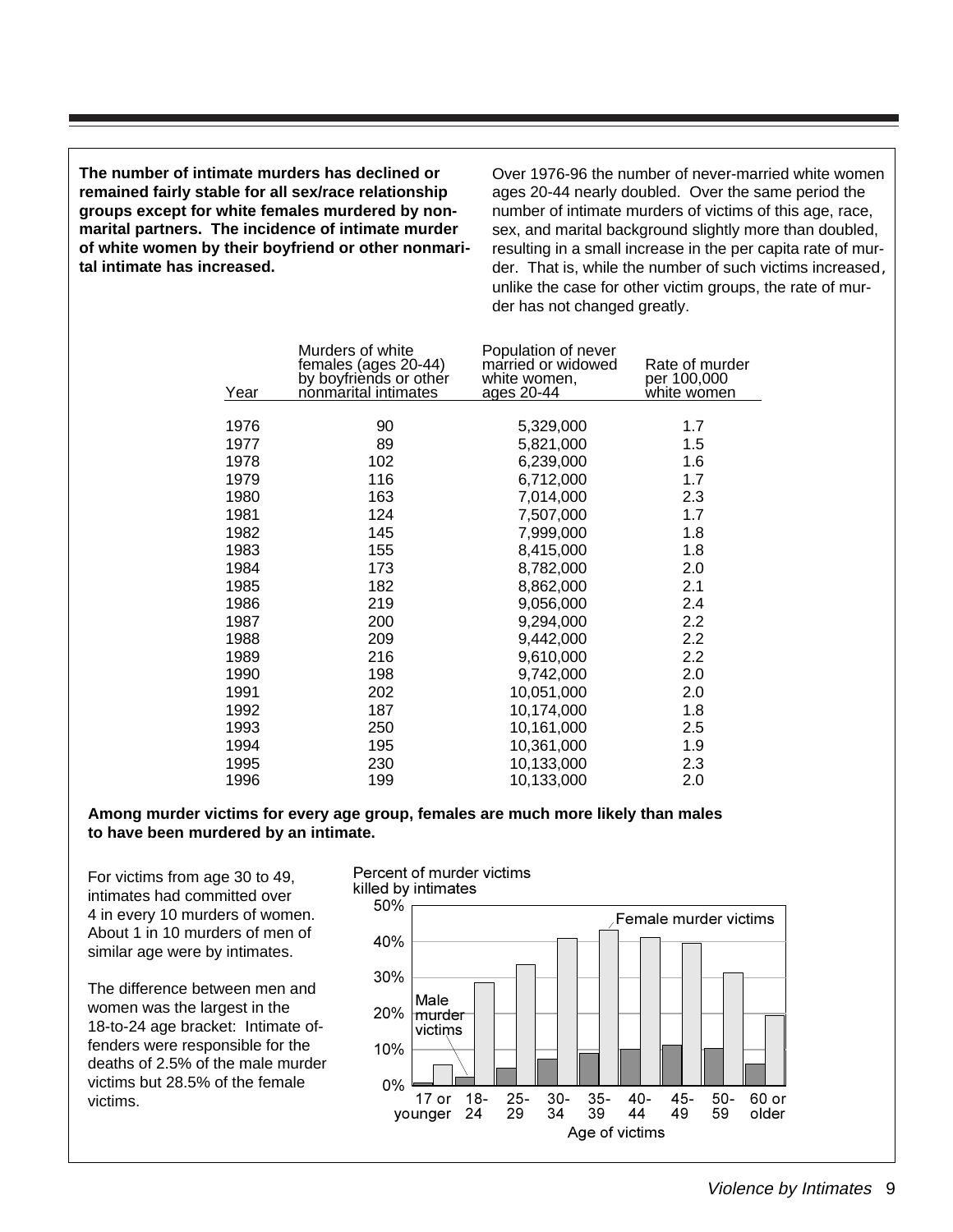**The female-to-male gender ratio has been climbing for both white and black victims of intimate murder. When intimate murder occurs, increasingly it is the female rather than the male who is the victim.**



**Among the nearly 52,000 men and women murdered by an intimate between 1976 and 1996, 65% were killed with a firearm. However, firearms accounted for a smaller share of intimate murders in 1996, about 61%, than they did in 1976 (71%)**.

Over the two decades more than 33,500 persons were murdered by a current or former spouse or by a

current boyfriend, girlfriend, or other intimate using a firearm. In 1996 just over 1,100 people were murdered by intimates wielding a firearm, a thousand fewer than in 1976.

Because rates of intimate murder have declined faster among male than female victims, the ratio of female-tomale victims of intimate murder has risen among both whites and blacks. Prior to the mid-1980's, fewer than two white females were murdered by intimate partners for every white male; by the mid-1990's, this ratio sur-

> passed three white females for every white male.

Among blacks the gender ratio was below 1.0 prior to the mid-1980's, as fewer black females than black males were murdered by intimate partners; by the mid-1990's, the ratio reached 1.5 black female victims for every black male.

Race-specific trends in the gender ratio have remained parallel over the past two decades, both having doubled over this period.

The decrease in the number of intimate murders between 1976 and 1996 is primarily attributable to the substantial drop in the number of such murders committed with a firearm – an average decline of 3% annually. The number of intimate murders committed by means other than a firearm, by contrast, has remained nearly constant over the period.

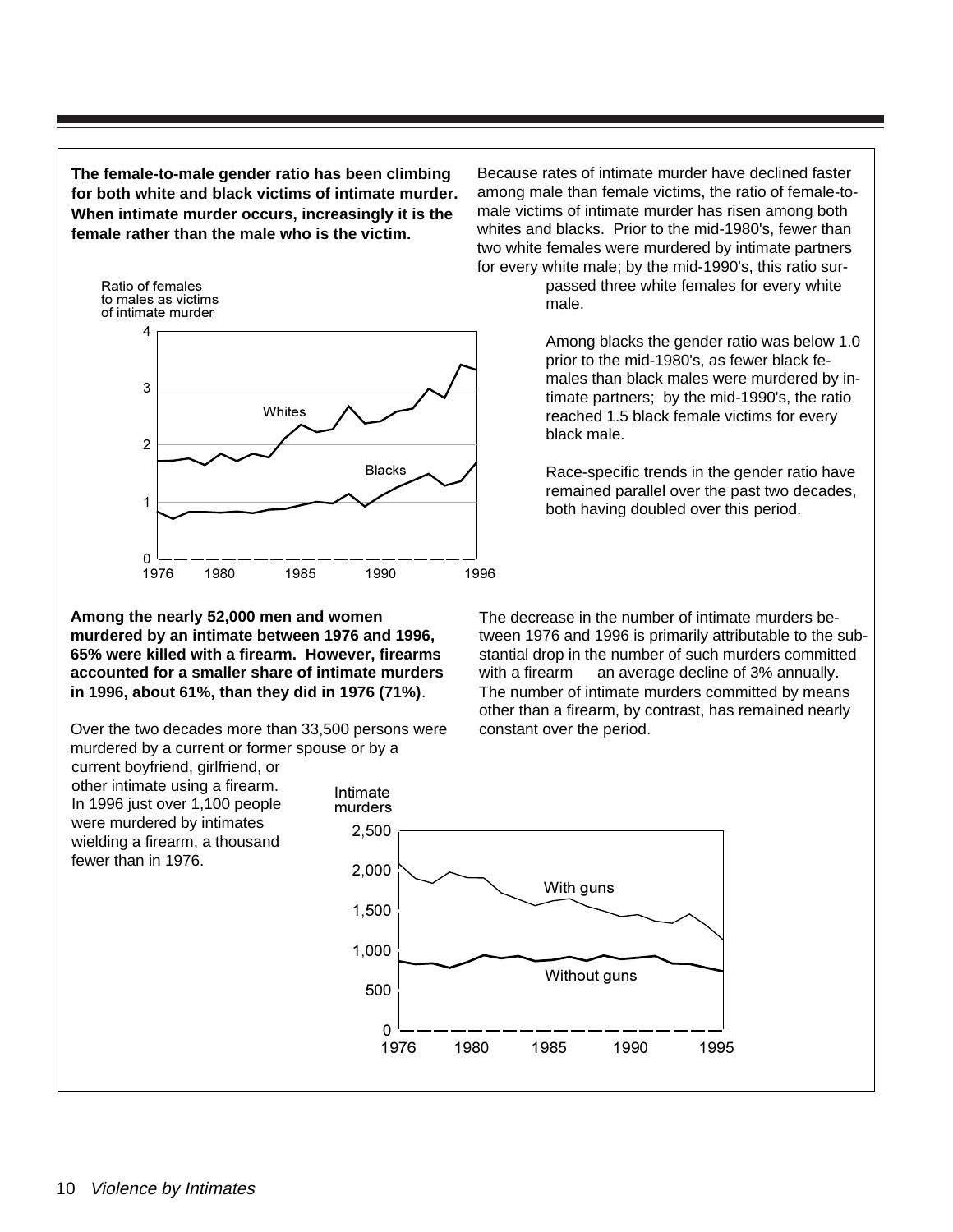## **Characteristics of victims and of incidents of intimate violence**

Rates of nonlethal intimate violence are highest among black women, women age 16 to 24, women in households in the lowest incomes categories, and women residing in urban areas.

About 3 out of 4 women experiencing violence at the hands of an intimate report the offense occurred at or near their own home. Half report that it occurred between 6 pm and midnight.

About a third of female victims of intimate violence experienced such violence more than once during the 6 months preceding their interview.

Source: **National Crime Victimization Survey, 1992-96 National Incident-Based Reporting System, 1995**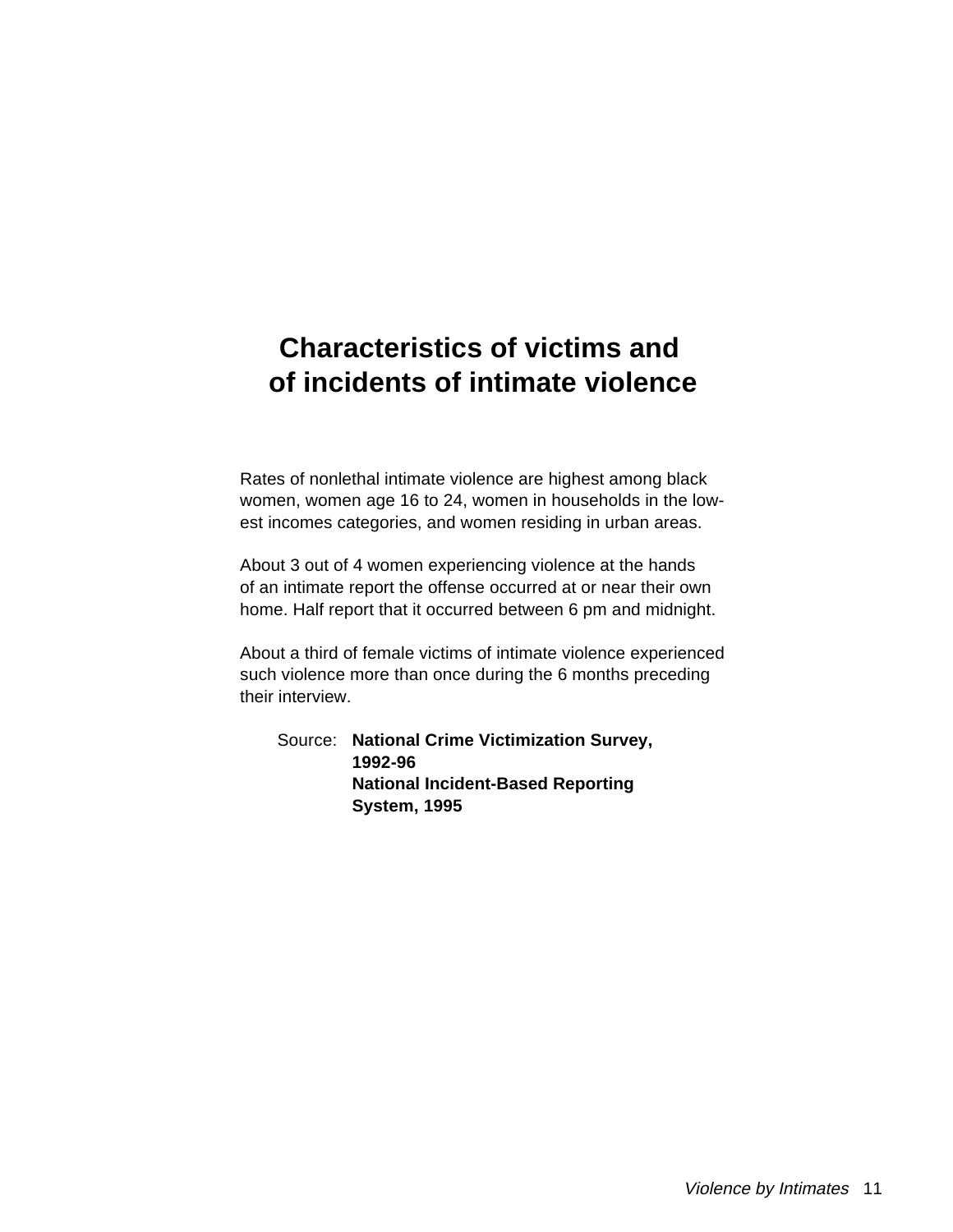## **Characteristics of victims of violence by intimates**

**Among female victims of nonlethal intimate violence, blacks experienced higher rates than whites. White and black males experienced the same rates of intimate violence**.



• On average each year between 1992 and 1996 about 12 per 1,000 black women experienced violence by an intimate, compared to about 8 per 1,000 white women.

• For men the rate of victimization by an intimate was about a fifth of the rate for women.

Note: Nonlethal violent victimizations include rape, sexual assault, robbery, and aggravated and simple assault. Intimates include current and former spouses, boyfriends, and girlfriends. \*Fewer than 10 sample cases.



#### **The highest rates of intimate violence affected women ages 16 to 24.**

 Women age 16 to 19 and women age 20 to 24 had nearly identical rates of intimate victimization - about 1 violent victimization

 Annual rates of intimate violence by age of female victims showed little change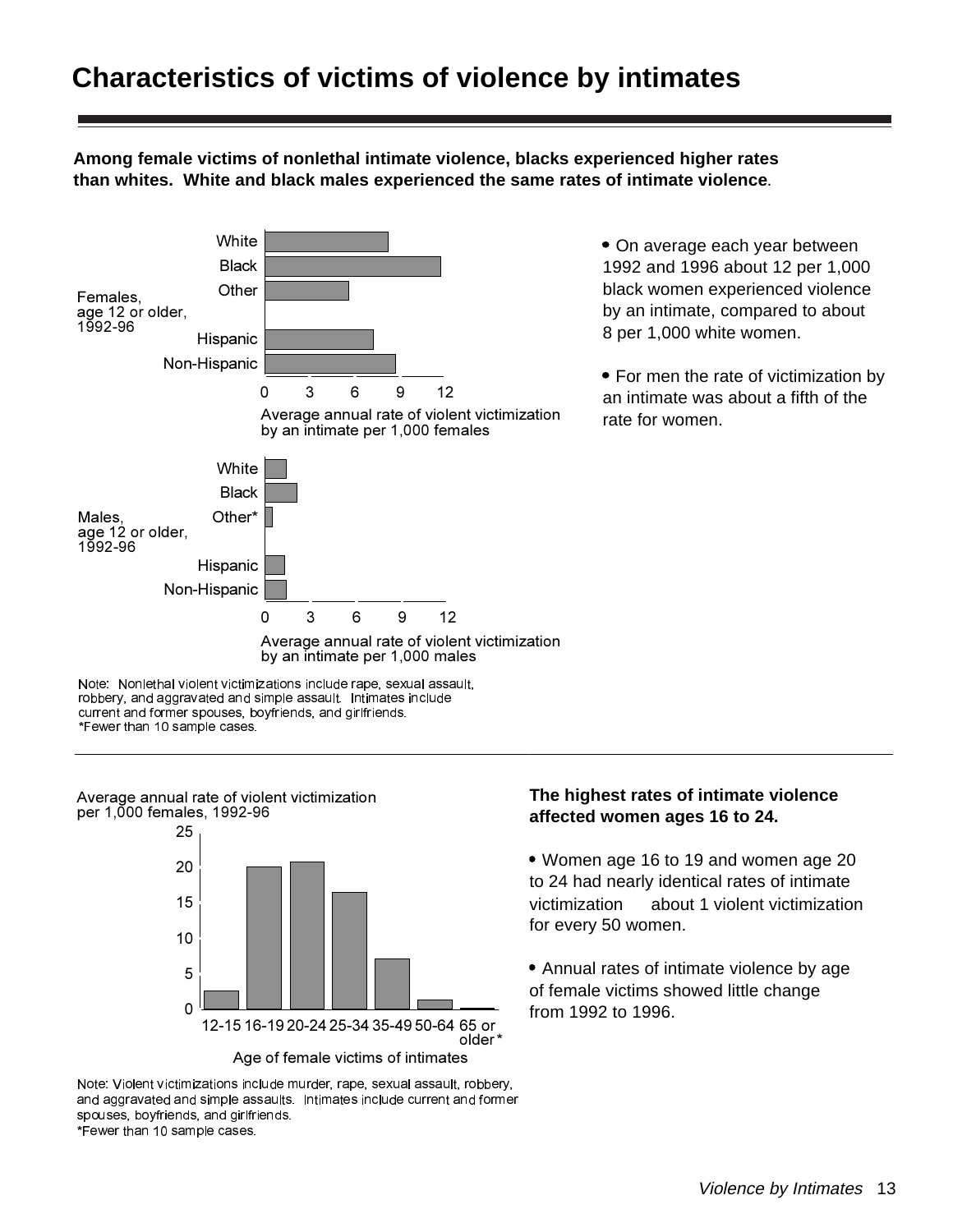#### **Women in low-income households experienced a higher rate of nonlethal violence by an intimate than did women in households with larger incomes.**

• The rate of intimate violence against women generally decreased as household income levels increased.

#### Less than \$7,500 \$7,500-\$14,999 \$15,000-\$24,999 \$25,000-\$34,999 \$35,000-\$49,999 \$50,000-\$74,999 \$75,000 or more 0 5 10 15 20 25 Less than \$7,500 \$7,500-\$14,999 \$15,000-\$24,999 \$25,000-\$34,999 \$35,000-\$49,999 \$50,000-\$74,999 \$75,000 or more \* 0 5 10 15 20 25 Average annual rate of violent victimization by an intimate Males, 1992-96 Females, 1992-96 Household income

Note: Nonlethal violent victimizations are rape, sexual assault, robbery, and aggravated and simple assault. Intimates include current and former spouses, boyfriends, and girlfriends.

per 1,000 persons of each sex

\*Fewer than 10 sample cases.

#### **Urban women experienced a higher rate of nonlethal violence from an intimate than suburban and rural women.**

 The rates of intimate violence experienced by urban, suburban, and rural men had little variation.

#### Females, 1996





#### Rate of violent victimization by an intimate per 100,000 persons of each sex

Note: Nonlethal violent victimizations include rape, sexual assault, robbery, and aggravated and simple assault. Intimates are current and former spouses, boyfriends, and girlfriends.

**About 7 in 10 female victims of intimate violence reported that they were physically attacked.** 

**For the remainder, the attack was attempted or threatened nearly a third of these victims saying that the offender threatened to kill them.**

Victim hit, knocked down, or attacked 70% Attempted or threatened attack\* 29

| Offender-<br>Threatened to kill<br>Threatened to rape<br>Threatened other attack<br>Threatened with weapon | 31%<br>1<br>53<br>17 |
|------------------------------------------------------------------------------------------------------------|----------------------|
| Threw object at victim<br>Followed/surrounded victim                                                       | 3<br>5               |
| Tried to hit, slap, or knock<br>down victim                                                                | 13                   |

\*Victims may report more than one type of threat.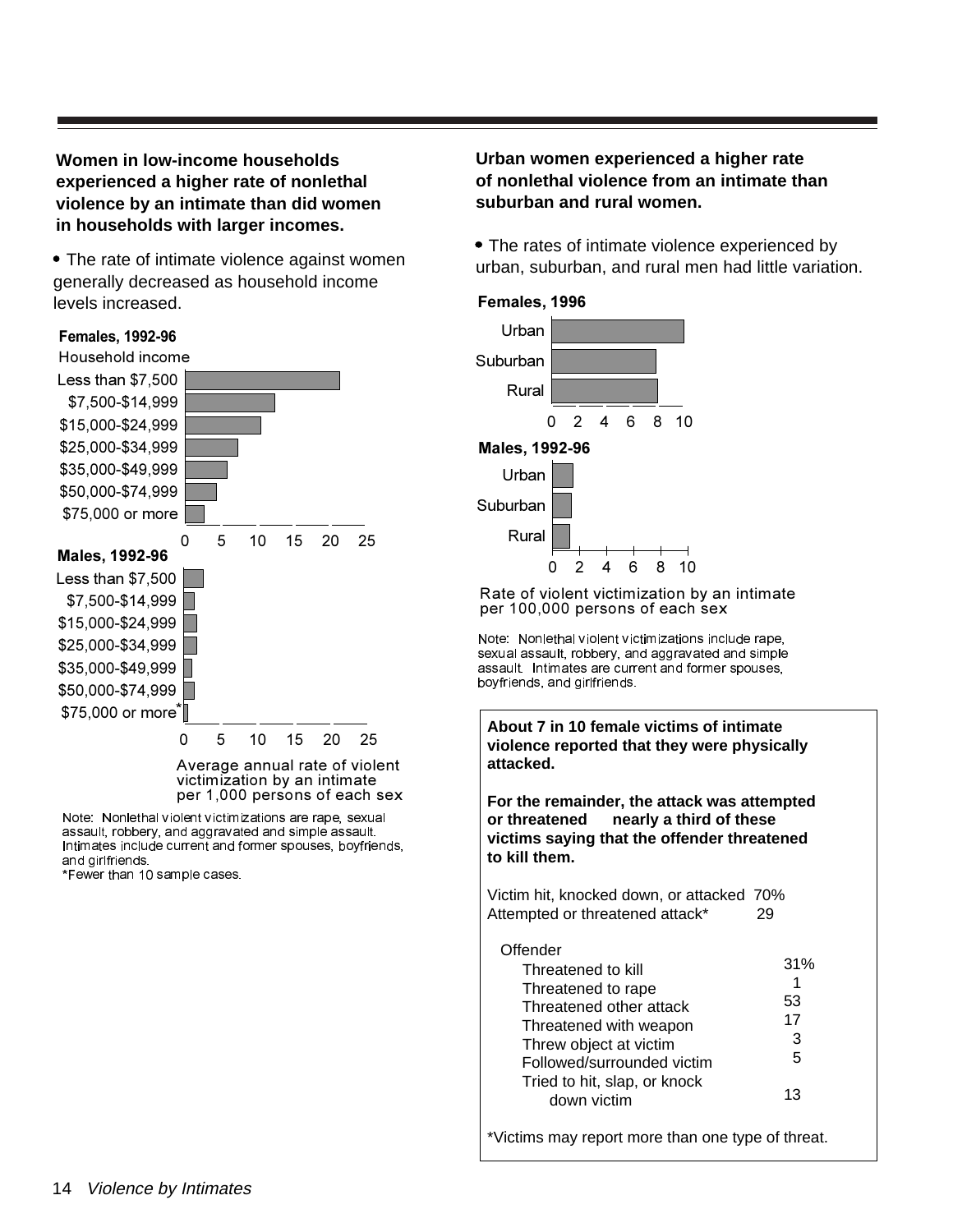## **Characteristics of violent victimizations by intimates**

**Three-quarters of the incidents of nonlethal intimate violence against women occur at or near the victim's home.**

The patterns are similar for men and women.

Female victims of violence by intimates



At or near own home



0% 20% 40% 60% 80%

Note: Nonlethal violent victimizations include rape, sexual assault, robbery, and aggravated and simple assault. Intimates include current and former spouses, boyfriends, and girlfriends.

#### **For both male and female victims, nonlethal intimate violence is most likely to occur between 6 pm and midnight.**

|                 | Percent of incidents           |              |  |  |
|-----------------|--------------------------------|--------------|--|--|
|                 | of intimate violence against - |              |  |  |
|                 | Female victims                 | Male victims |  |  |
| $6$ am $-$ noon | 11%                            | 8%           |  |  |
| Noon - 6 pm     | 24                             | 30           |  |  |
| 6 pm - midnight | 46                             | 50           |  |  |
| Midnight - 6 am | 16                             | 11           |  |  |
| Don't know      | 4                              | $2^*$        |  |  |
|                 |                                |              |  |  |

Note: Nonlethal violent victmizations include rape, sexual assault, robbery, and aggravated and simple assault. Intimates include current and former spouses, boyfriends, and girlfriends. \*Fewer than 10 sample cases, 1992-96.

**Nearly a third of female victims of nonlethal intimate violence were victimized at least twice during the previous 6 months**.



violence in previous 6 months

Note: Nonlethal violent victimizations include rape, sexual assault, robbery, and aggravated and simple assault. Intimates include current and former spouses,boyfriends, and girlfriends. Series victimizations involve 6 or more occurrences in one 6-month reporting period. See page 6.

#### **A larger percentage of female than male victims of nonlethal intimate violence live in households with children under age 12**.

**Women:** Slightly more than half of the female victims live in households with children under age 12. There is no information on whether the children witnessed any of the violence against these women.

**Men:** About 22% of the male victims of intimate violence live in households with young children.

**About 4 in 10 violent offenders in State prisons for crimes against intimates were residing with their children (natural, adopted, or stepchildren) under age 18 prior to entering prison.** The prisoners who were convicted of intimate violence and who had children under age 18 had an average of 2.2 young children.

|                                       | Percent of State prisoners<br>convicted of crimes<br>against intimates |
|---------------------------------------|------------------------------------------------------------------------|
| No children under age 18              | 36%                                                                    |
| Children under age 18                 | 64                                                                     |
| Living with offender<br>before prison | 40%                                                                    |
| Not living with offender              | 25                                                                     |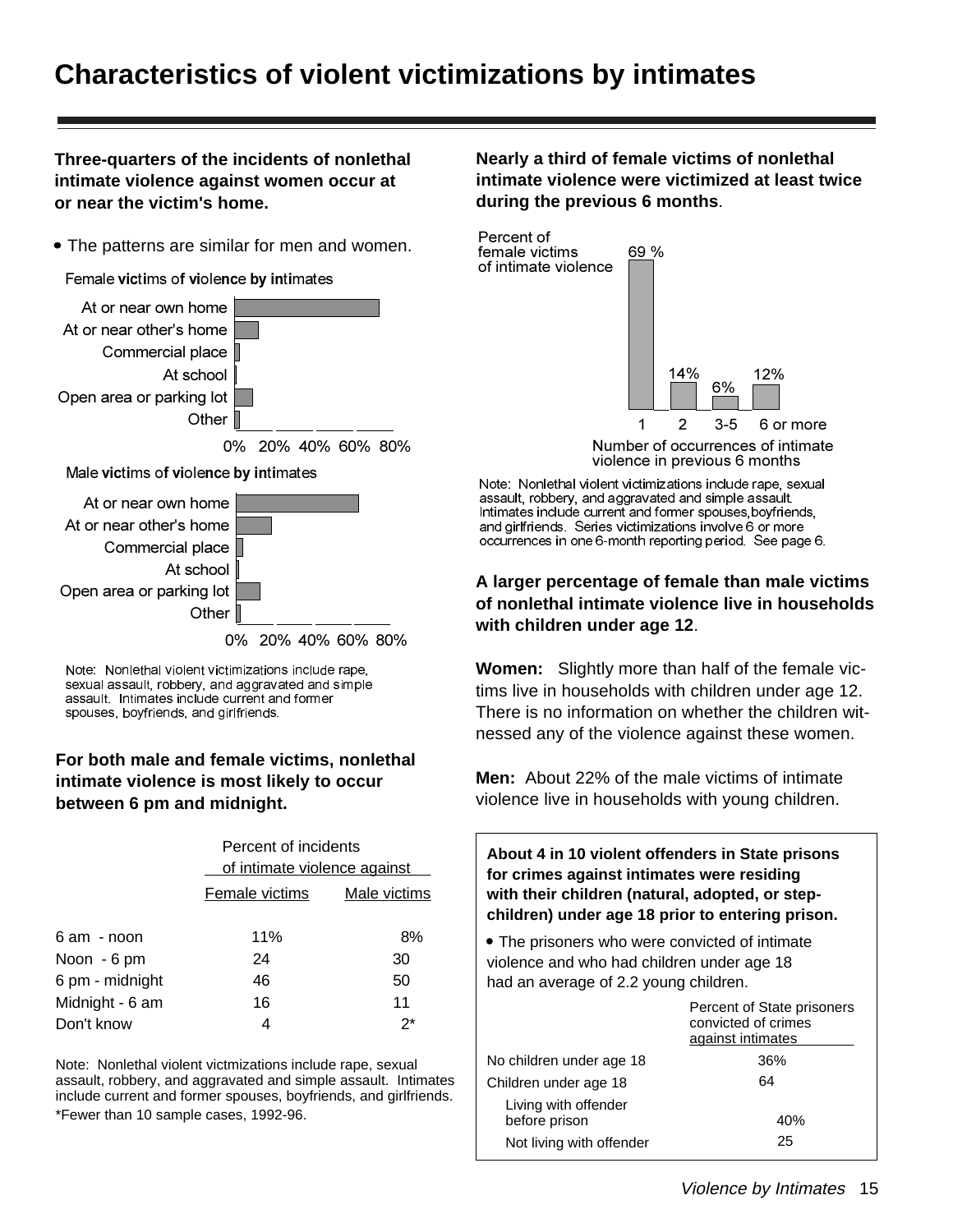**Incident-based data, from jurisdictions which maintained such records of crime in 1995, provide details on intimate violence not available from most law enforcement agencies** 

#### **3 in 4 intimate violence victims are between**

#### **ages 20 and 39**

- $-8$  in 10 incidents occur in the home
- **4 in 10 incidents occur on weekends**
- **1 in 4 incidents involved an offender who had been drinking**
- **3 in 10 incidents occur between 9 p.m. and midnight.**

The National Incident-Based Reporting System (NIBRS) represents the next generation of crime data from law enforcement agencies. It is designed to replace the nearly 70-year-old summary Uniform Crime Reporting Program of the FBI that compiles aggregate data on eight crimes. NIBRS utilizes information from individual crime reports recorded by police officers at the time of the incident. Rather than relying on a group of eight Index offenses to convey the overall crime situation, NIBRS collects information on 57 types of crimes.





In addition, NIBRS provides the opportunity to analyze a wide array of contingencies of crime: who the victim was, the relationship of the victim to the offender, age of both victim and offender, where and when the incident occurred, and the consequences of the crime for the victim such as injuries and property loss.

A significant benefit of NIBRS is that it makes possible the ability to evaluate and monitor the incidence and prevalence of domestic violence, both family violence and intimate violence, nationally and at the jurisdiction level.

|                                                                           | Percent of incidents of intimate violence       |         |         |                 |  |
|---------------------------------------------------------------------------|-------------------------------------------------|---------|---------|-----------------|--|
|                                                                           | Aggravated<br>Simple<br>Intimi-<br>All intimate |         |         |                 |  |
|                                                                           | assaults*                                       | assault | assault | dation          |  |
| Victim/offender                                                           |                                                 |         |         |                 |  |
| relationship                                                              |                                                 |         |         |                 |  |
| Spouse                                                                    | 53.1%                                           | 52.5%   | 54.8%   | 41.0%           |  |
| Ex-spouse                                                                 | 4.9                                             | 3.3     | 3.8     | 16.4            |  |
| Other intimate                                                            | 42.0                                            | 44.2    | 41.4    | 42.6            |  |
| Age of victim                                                             |                                                 |         |         |                 |  |
| Under 20                                                                  | 8.8%                                            | 7.1%    | 9.1%    | 9.1%            |  |
| 20-29                                                                     | 40.2                                            | 37.0    | 41.3    | 38.2            |  |
| 30-39                                                                     | 35.7                                            | 37.0    | 35.5    | 35.5            |  |
| 40 or older                                                               | 15.2                                            | 18.9    | 14.2    | 17.2            |  |
| <b>Circumstances</b>                                                      |                                                 |         |         |                 |  |
| Argument                                                                  | 81.0%                                           | 81.2%   | 84.7%   | 76.4%           |  |
| Lovers' quarrel                                                           | 14.4                                            | 14.3    | 11.0    | 13.9            |  |
| Other                                                                     | 4.6                                             | 4.5     | 4.3     | 9.7             |  |
|                                                                           |                                                 |         |         |                 |  |
| Location                                                                  |                                                 |         |         |                 |  |
| Home                                                                      | 80.0%                                           | 78.2%   | 81.0%   | 75.6%           |  |
| Bar/club                                                                  | 1.2                                             | 1.1     | 1.3     | .7              |  |
| Hotel                                                                     | 1.2                                             | 1.2     | 1.2     | $\overline{.7}$ |  |
| Road/garage                                                               | 8.1                                             | 10.6    | 7.5     | 7.5             |  |
| Other                                                                     | 9.5                                             | 8.9     | 9.0     | 15.3            |  |
| Day of the week                                                           |                                                 |         |         |                 |  |
| Sunday                                                                    | 18.6%                                           | 18.9%   | 19.0%   | 14.8%           |  |
| Monday                                                                    | 12.1                                            | 11.8    | 12.0    | 13.4            |  |
| Tuesday                                                                   | 12.4                                            | 12.1    | 12.2    | 15.0            |  |
| Wednesday                                                                 | 12.0                                            | 11.7    | 11.9    | 14.0            |  |
| Thursday                                                                  | 12.2                                            | 12.0    | 12.0    | 13.6            |  |
| Friday                                                                    | 13.9                                            | 14.0    | 13.7    | 14.9            |  |
| Saturday                                                                  | 18.8                                            | 19.4    | 19.2    | 14.3            |  |
| <b>Alcohol use</b>                                                        |                                                 |         |         |                 |  |
| Evidence of of-                                                           |                                                 |         |         |                 |  |
| fender drinking                                                           | 24.9%                                           | 28.0%   | 25.8%   | 12.7%           |  |
| Note: These data were obtained from law enforcement agencies in 9 States. |                                                 |         |         |                 |  |

Note: These data were obtained from law enforcement agencies in 9 States. Coverage for these data is estimated to be about 2% of murders, 4% of reported aggravated assaults, and an unknown percentage of simple assaults and intimidation offenses.

\*All intimate assaults includes murder but excludes violent sex crimes.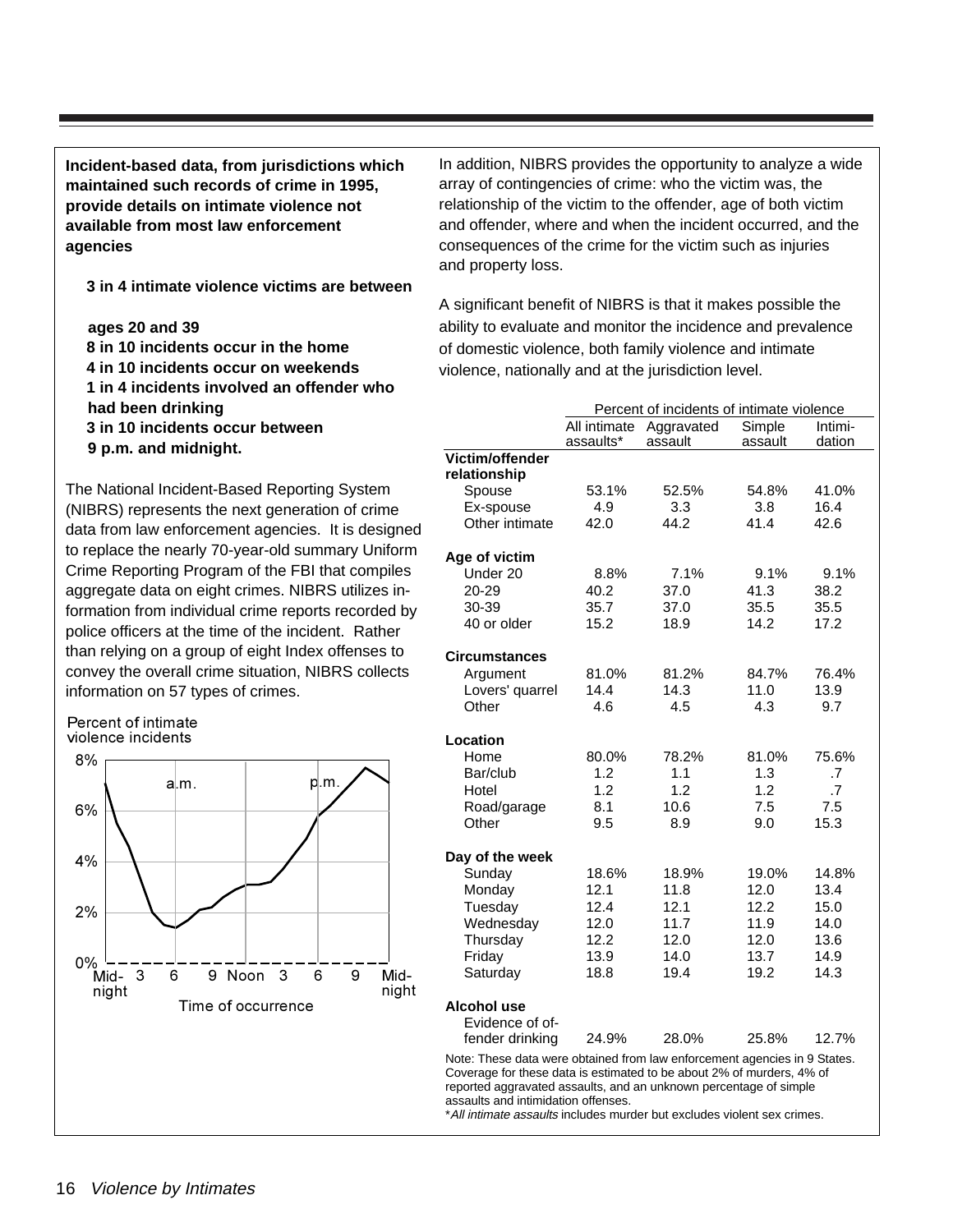## **Responses to nonlethal intimate violence**

About 3 out of 4 female victims of intimate violence defended themselves during the incident.

About half the female victims reported the incident to law enforcement authorities - black female victims being more likely than others to call the police. Most victims reported that the police responded to their call for assistance and for a majority of those, within 10 minutes of the call. In about 20% of these cases, the victim reported that the offender was immediately arrested.

About 160,800 female victims of violence are estimated to receive services from a victim service agency each year.

About half of all female victims of intimate violence report an injury of some type, and about 20% of these seek medical assistance. In 1994 hospitals recorded nearly a quarter million hospital visits resulting from intimate violence. Female victims of intimate violence suffer medical expenses and other costs of crime which total about \$150 million annually.

#### Sources: **National Crime Victimization Survey, 1992-96 Study of Injured Victims of Violence, 1994**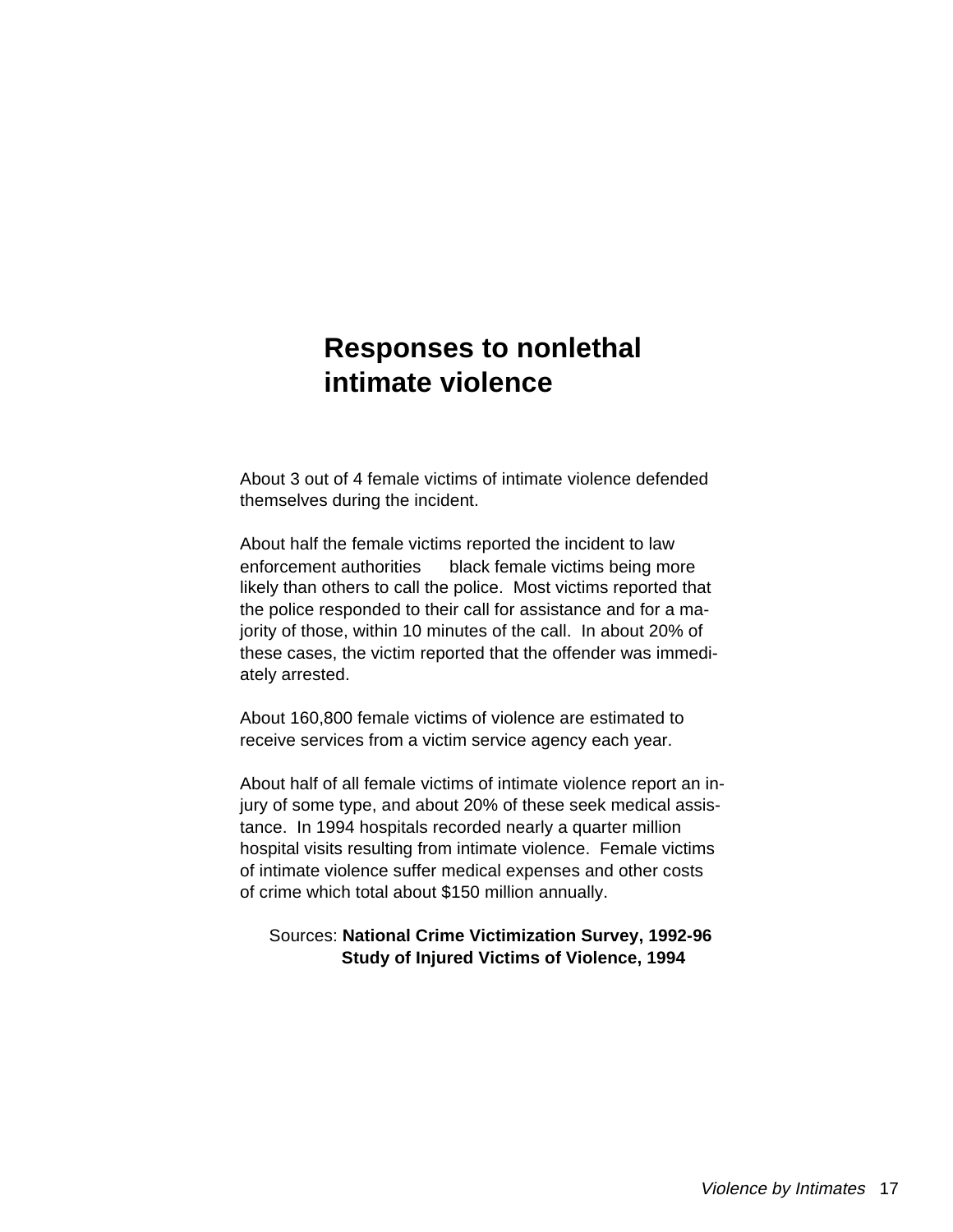## **Responses to nonlethal intimate violence**

#### **About three-fourths of female victims of nonlethal intimate violence actively defended themselves against the offender.**

|                    | 43% tried to escape |                 |                |  |                          |  |
|--------------------|---------------------|-----------------|----------------|--|--------------------------|--|
| from the offender, |                     |                 |                |  |                          |  |
|                    | called the          |                 | 34% confronted |  |                          |  |
|                    | police or           | the offender by |                |  |                          |  |
|                    | other help,         |                 | struggling.    |  |                          |  |
|                    | or used             |                 | shouting,      |  |                          |  |
|                    | other non-          |                 | chasing or     |  | 23% offered no<br>active |  |
|                    | confron-            |                 | other means    |  |                          |  |
|                    | tational            |                 | without a      |  | resistance<br>to the     |  |
|                    | means               |                 | weapon $(30%)$ |  |                          |  |
|                    | of self-            |                 | or with a      |  | violence                 |  |
|                    | defense             |                 | weapon $(4%)$  |  |                          |  |

#### **About half the women victimized by an intimate reported the violence to law enforcement.**

Percent of female victims of intimate violence reporting the crime to the police

 $430%$  tried to  $4.4$ 

 For female victims of intimate violence, the likelihood of reporting an incident to the police did not change significantly between 1993 and 1996.



**Among women victimized by a violent intimate, about two-thirds of the black women but about half of the white women report the crime to the police.** 

| Percent of female            |
|------------------------------|
| victims of intimate violence |

| White        | 49% |
|--------------|-----|
| <b>Black</b> | 68  |
| Other        | 44  |

• 1 in 3 of the female victims of intimate violence who did not report their crime to the police (and 1 in 6 of all female victims of intimate violence) said that they had considered the victimization a "private or personal matter."

Female victims of intimate violence, 1992-96

| Violent crime<br>against an intimate<br>reported to the police<br>52.1% | Violent crime<br>against an intimate<br>not reported to the police<br>47.8%                                                                                                                                         |                                                         |
|-------------------------------------------------------------------------|---------------------------------------------------------------------------------------------------------------------------------------------------------------------------------------------------------------------|---------------------------------------------------------|
|                                                                         | Most important reasons<br>given for not reporting                                                                                                                                                                   |                                                         |
|                                                                         | Private or personal matter<br>Afraid of offender retaliation<br>Police would do nothing<br>Incident was not important enough<br>No one reason most important<br>Reported to another official<br>Don't know<br>Other | 15.4%<br>7.3<br>4.4<br>3.5<br>1.7<br>1.1<br>-7*<br>13.6 |
|                                                                         | *Fewer than 10 cases.                                                                                                                                                                                               |                                                         |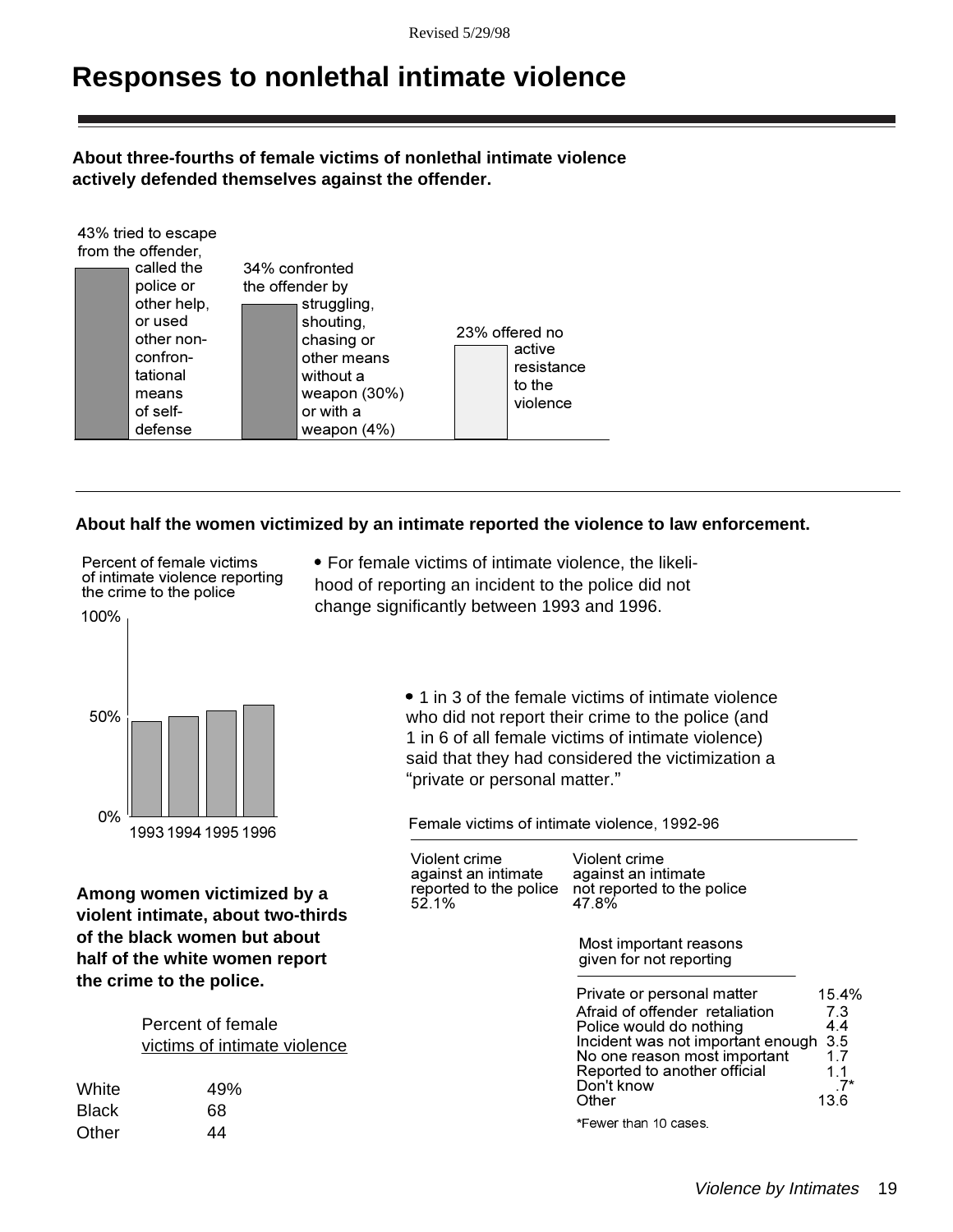#### **When notified of the incident, the police responded to about 90% of the calls for assistance from intimate violence victims, according to the victims themselves.**

Female victims of intimate violence, 1992-96

| Violent crime against an<br>intimate reported to the police<br>51%                                                                                       |                                  | Violent crime against<br>an intimate not<br>reported to the police<br>49% |
|----------------------------------------------------------------------------------------------------------------------------------------------------------|----------------------------------|---------------------------------------------------------------------------|
| Police responded or<br>victim went to the police<br>88%                                                                                                  | Police did<br>not respond<br>11% |                                                                           |
| Actions taken by the police                                                                                                                              |                                  |                                                                           |
| Took an official report<br>Questioned witness/suspect<br>Arrested the offender<br>Searched for/collected evidence<br>Promised surveillance/investigation | 70%<br>29<br>20<br>6<br>4        |                                                                           |
|                                                                                                                                                          |                                  |                                                                           |

Ultimately, about 1 in 3 offenders identified by the victim were eventually arrested or charged for the victimization between the time of the incident and the interview with the victim.

#### **Between 1992 and 1996 an estimated 800,000 female victims of intimate violence received assistance from a victim service agency shortly after the crime.**

• An annual average of 160,800 women victimized by an intimate got help from victim service agencies -about half of which were governmental and half private. This average translates to about 1 in 6 of all female victims of intimate violence.

The estimate of the number of women receiving assistance from a victim service agency is probably too low. The NCVS obtains information only on a brief period following the incident.

 During or after an intimate victimization an annual average of nearly 500,300 female victims reported the victimization to a law enforcement agency.

**Among female victims of intimate violence reporting that the police were called for assistance, nearly 6 in 10 said the police arrived within 10 minutes.**



**More than half of female victims of intimate violence reported the incident to the police or had contact with a victim assistance agency shortly after the crime.**

Annual average number of female victims of intimate violence 960,400

| Female victims who reported<br>the victimization to -- |         |                                                         |
|--------------------------------------------------------|---------|---------------------------------------------------------|
|                                                        | 51,000  | A victim service agency<br>(governmental or private)    |
|                                                        |         | 390,500 The police or another law<br>enforcement agency |
|                                                        |         | 109,800 Both a victim service<br>agency and the police  |
|                                                        | 411.000 | Neither a victim service<br>agency nor the police       |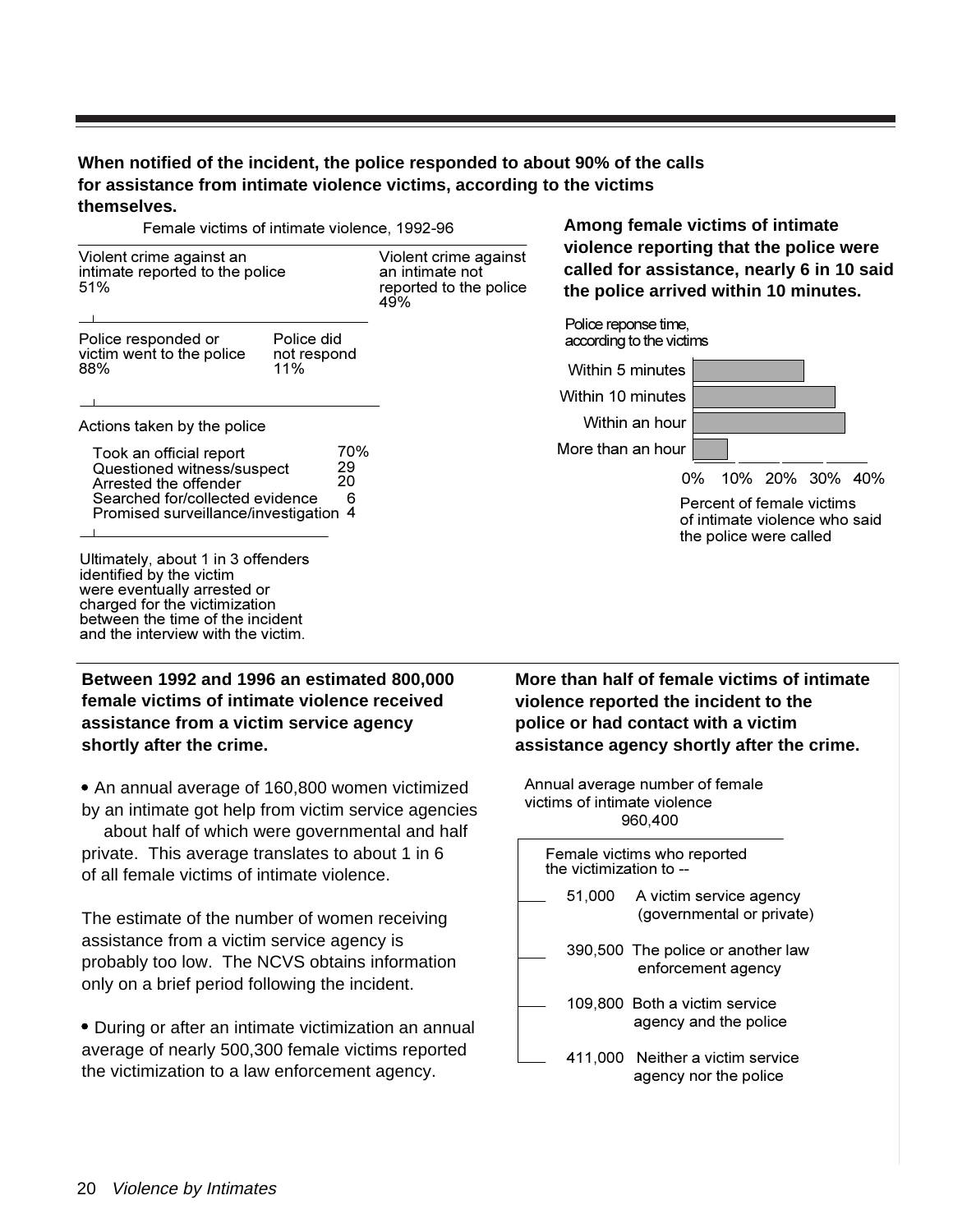## **Injuries and losses reported by victims of intimate violence**

#### **About half of the female victims of violence by an intimate were injured.**

**Among female victims of intimates, 1 in 10 sought treatment at a medical care facility for physical injury; among those injured 1 in 5 sought treatment.**

Female victims of intimate violence, 1992-96

| Injured<br>51%                     |                                                   |                        |                         | Not injured<br>49% |
|------------------------------------|---------------------------------------------------|------------------------|-------------------------|--------------------|
| Rape<br>or sexual<br>assault<br>6% | Gun,<br>knife<br>or stab injury*<br>wound<br>0.5% | Other<br>serious<br>4% | Other<br>injury*<br>41% |                    |

\*Categories of injuries: Serious injuries include broken bones,internal injuries, being knocked unconscious, and any injuries requiring 2 or more days in a hospital. Other injuries include bruises, black eyes, cuts, swelling, chipped teeth, and unspecified injuries requiring less than 2 days' hospitalization.

Female victims of intimate violence, 1992-96

| 51% | Physically injured   |                                                       |                      |                   | No reported<br>physical injury<br>49% |
|-----|----------------------|-------------------------------------------------------|----------------------|-------------------|---------------------------------------|
| Not | scene or office or   | Cared Treated<br>treated for at the at doctor's at an | Treated<br>emergency | Hospital-<br>ized |                                       |
| 32% | at home clinic<br>9% | 3%                                                    | room<br>7%           | <1%*              |                                       |

Note: Nonlethal violent victimizations include rape, sexual assault, robbery, and aggravated and simple assault. Intimates include current and former spouses, boyfriends,and girlfriends. \*Fewer than 10 sample cases in the source data from the NCVS.

#### **Based on the reports of female victims of nonlethal intimate violence, medical expenses from the physical trauma, broken or stolen property, and lost pay cost these victims nearly \$150 million a year.**

• Each year, on average, an estimated 57,500 female victims of intimate violence incurred over \$61 million in medical expenses. Medical expenses represented nearly 40% of all costs associated with incidents of intimate violence against a woman.

Medical expenses, however, may be substantially underestimated in the NCVS, based on findings from the National Electronic Injury Surveillance System (see page 27).

 On average, each year, female victims of intimate violence spent nearly \$35 million to replace or repair property that was stolen or broken during the violent incident.

• Property losses accounted for about 44% of all costs women face as a consequence of violence by an intimate.

|                   | Female victims of intimate violence, 1992-96 |                  |                        |
|-------------------|----------------------------------------------|------------------|------------------------|
|                   | Percent of                                   | Average          |                        |
|                   | victims exper-                               | expense or       |                        |
| Type of           | iencing an ex-                               | loss per victim  | <b>Estimated total</b> |
| expense or loss   | pense or loss                                | reporting a loss | loss annually          |
|                   |                                              |                  |                        |
| Medical expenses  | 6.0%                                         | \$1,075          | \$61,800,000           |
| Cash loss         | 1.1                                          | 455              | 4,900,000              |
| Property          |                                              |                  |                        |
| Loss              | 4.3                                          | 734              | 30,300,000             |
| Repair            | 5.8                                          | 189              | 10,500,000             |
| Replacement       | 5.3                                          | 478              | 24,300,000             |
| Lost pay from $-$ |                                              |                  |                        |
| Injury            | 4.3                                          | 261              | 10,800,000             |
| Other causes      | 2.8                                          | 255              | 6.900.000              |
|                   |                                              |                  |                        |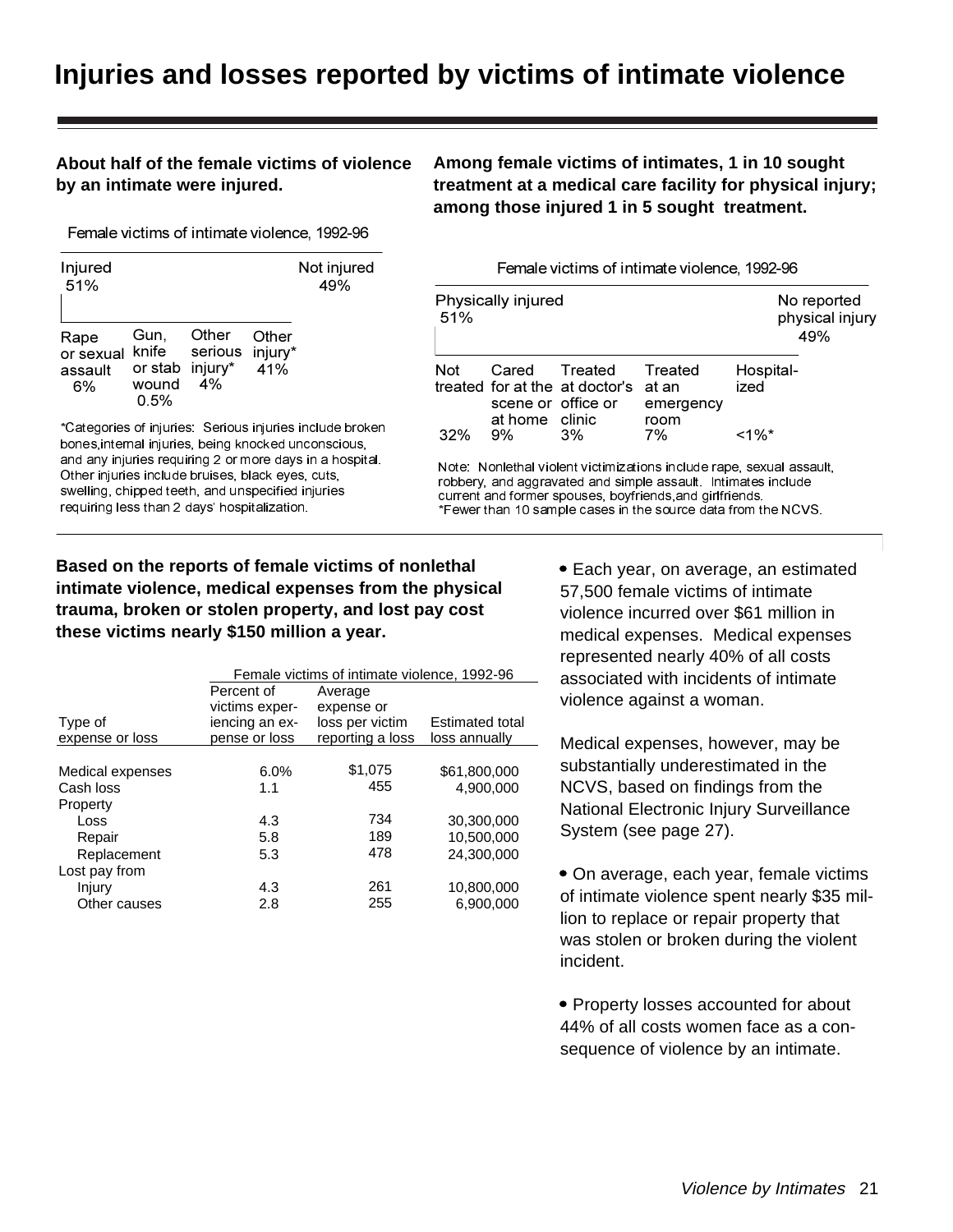#### **Study of Injured Victims of Violence: Intimate violence and its health consequences**

The National Electronic Injury Surveillance System, a data collection program in a national sample of hospital emergency departments, provides another source of information on intimate violence.

In 1994 about 1.4 million people, injured as a result of intentional violence, were examined in the emergency departments. About a quarter of all these intentional injuries had resulted from violence by an intimate. Intimates include current or former spouses and current boyfriends and girlfriends.

 About half of all persons treated for intimate violence were treated for bruises or similar injuries. About a fourth were treated for cuts, stab wounds or internal injuries.

• About half of the persons treated for intimate violence related injuries had head or facial injuries.

|                                | Patients treated in hospital<br>emergency departments |                     |  |
|--------------------------------|-------------------------------------------------------|---------------------|--|
|                                | Victims of<br>intimate violence by nonintimate        | Victims of violence |  |
| Victim's age                   |                                                       |                     |  |
| $13 - 19$                      | 9.7%                                                  | 29.7%               |  |
| 20-29                          | 42.2                                                  | 32.4                |  |
| $30 - 45$                      | 41.6                                                  | 29.2                |  |
| 46 or older                    | 6.5                                                   | 8.7                 |  |
| Weapons used to injure victim  |                                                       |                     |  |
| No weapon used                 | 73.5%                                                 | 61.9%               |  |
| Weapon used                    | 21.0                                                  | 32.0                |  |
| Firearm                        | 1.1                                                   | 3.5                 |  |
| Knife/sharp object             | 7.4                                                   | 6.6                 |  |
| Bat, or object used to hit     | 9.6                                                   | 15.9                |  |
| Other                          | 2.9                                                   | 6.0                 |  |
| Not recorded                   | 5.6                                                   | 6.1                 |  |
| Diagnosis of injury            |                                                       |                     |  |
| <b>Bruise</b>                  | 48.6%                                                 | 32.7%               |  |
| Cut/stab wound/internal injury | 24.1                                                  | 31.3                |  |
| Muscular/skeletal injury       | 16.9                                                  | 20.6                |  |
| Concussion/head injury         | .9                                                    | 1.4                 |  |
| Rape/sexual assault            | 2.2                                                   | 4.1                 |  |
| Gunshot wound                  | 1.0                                                   | 3.4                 |  |
| All other                      | 6.4                                                   | 6.3                 |  |
| Part of body injured           |                                                       |                     |  |
| Head/face                      | 51.1%                                                 | 57.4%               |  |
| Upper trunk                    | 9.6                                                   | 9.9                 |  |
| Lower trunk                    | 4.8                                                   | 3.5                 |  |
| Hands/arms                     | 18.1                                                  | 14.5                |  |
| Feet/legs                      | 4.5                                                   | 5.1                 |  |
| Other                          | 2.1                                                   | 3.5                 |  |
| 25%-50% of body                | 6.4                                                   | 3.6                 |  |
| All parts of the body          | 2.5                                                   | 2.2                 |  |
| Not recorded                   | .9                                                    | .3                  |  |
| Number                         | 243,000                                               | 701,000             |  |

Note: The table excludes 384,000 patients who either could not or did not report the victim-offender relationship. Intimates include spouses, ex-spouses, boyfriends, and girlfriends.



**Females accounted for 39% of the hospital emergency department visits for violence-related injuries in 1994 but 84% of the persons treated for injuries inflicted by intimates.**

 Among those treated for violence-related injuries and with a known relationship to the offender, about 50% of the women and 8% of the men had been injured by an intimate.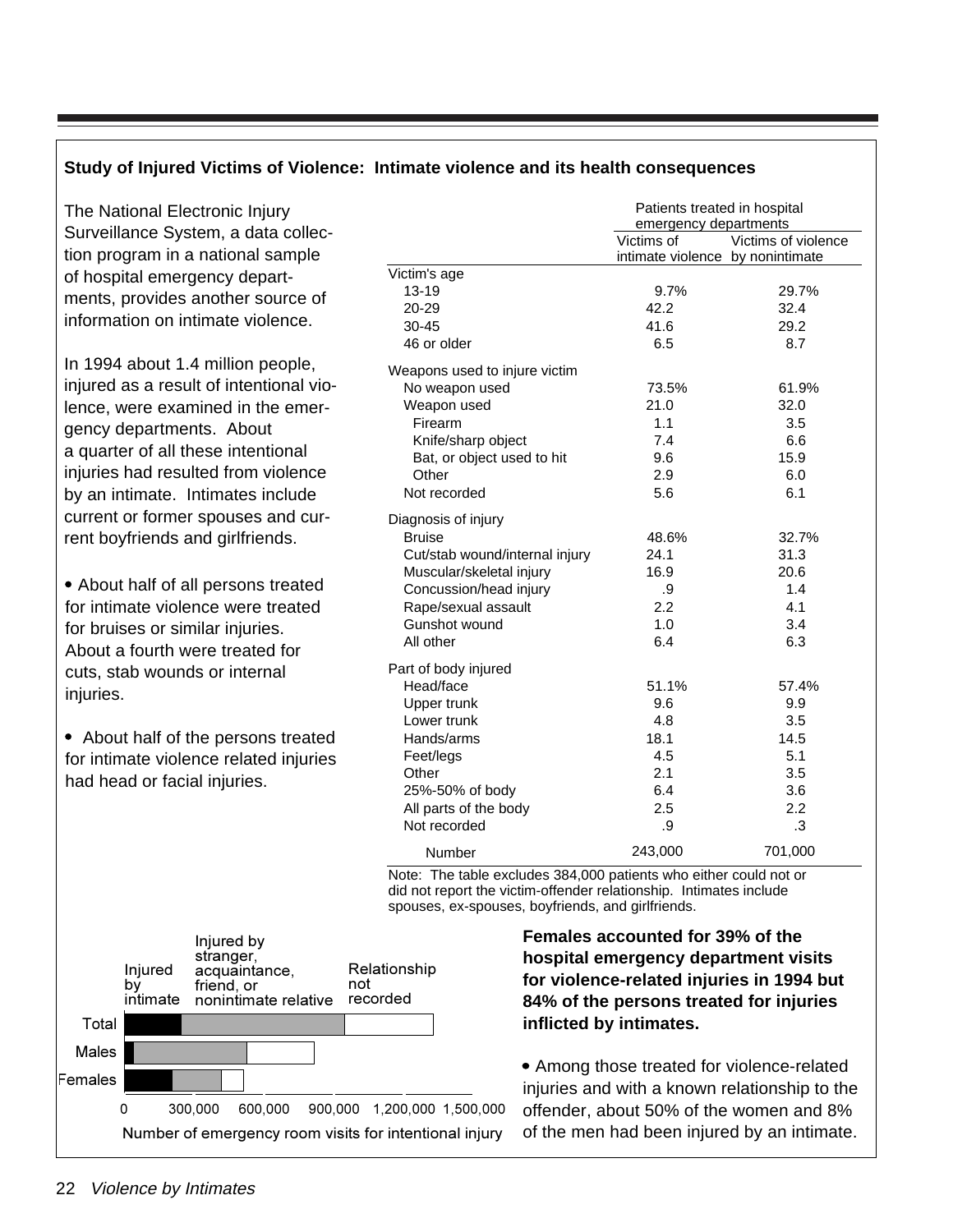## **Profile of convicted intimate offenders**

About 24% of convicted violent offenders in local jails and 7% of violent offenders in State prisons nationwide committed their crime against an intimate.

Nearly 40% of convicted violent offenders in local jails who committed their crime against an intimate had a criminal justice status at the time of the offense: on probation or parole or under a restraining order.

More than half of prison and jail inmates with an intimate victim had been drinking or using drugs when they committed the violent crime. Among those drinking, half had been drinking for more than 6 hours before the violence and had consumed about 10 drinks.

Nearly 30% of State prisoners with intimate victims were armed with a firearm at the time of the incident.

Sentences received by intimate offenders did not differ substantially from other offenders for the same crimes.

 Sources: **Survey of Inmates of State Correctional Facilities, 1991 Survey of Inmates in Local Jails, 1995**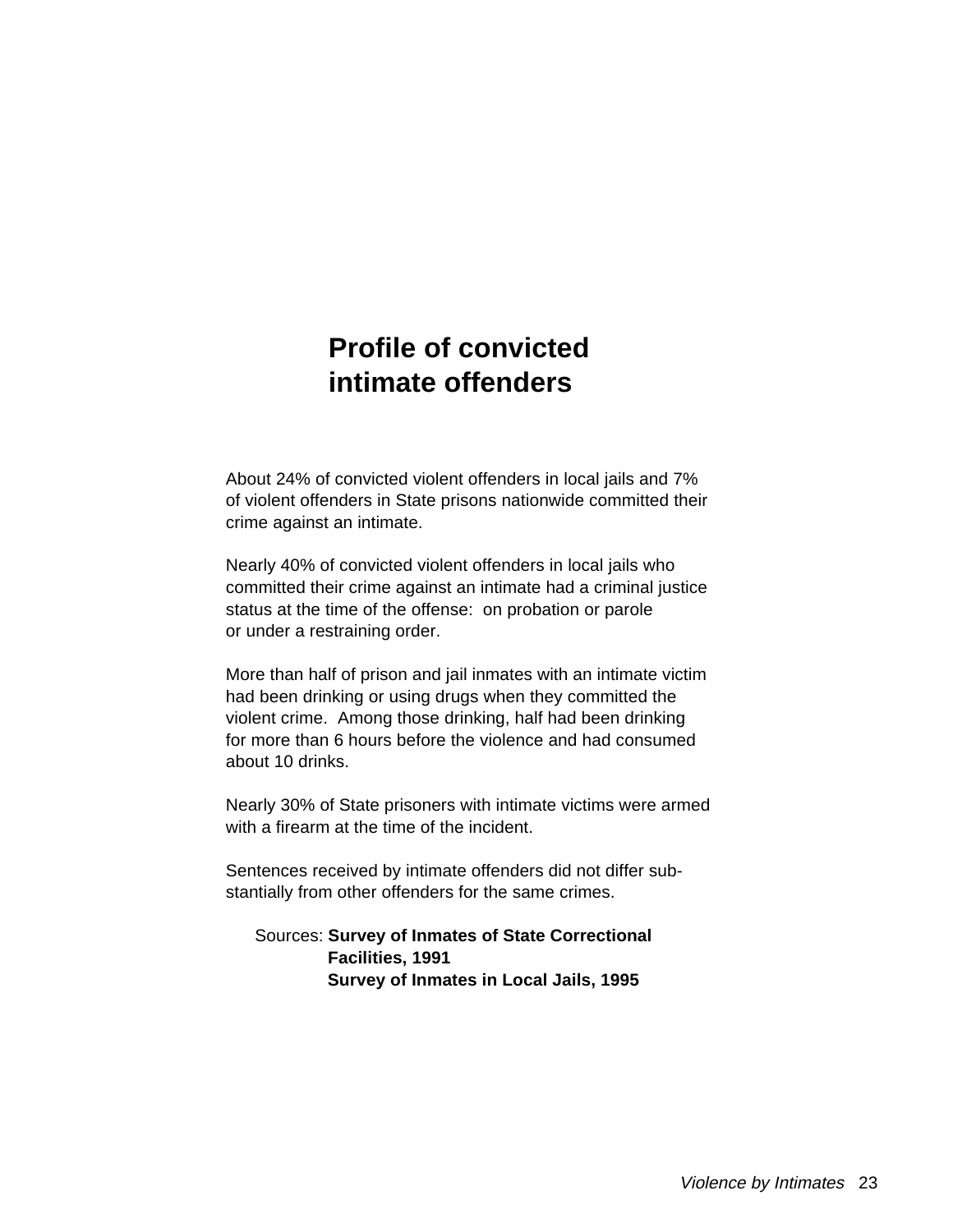#### **About 1 in 4 convicted violent offenders in local jails said they had committed their offense against an intimate.**

 For 3 in 4 jailed violent offenders whose victim was a current or former spouse, girlfriend, or boyfriend, the conviction offense was assault. Other crimes included murder, manslaughter, rape, sexual assault, kidnaping, robbery, and other violent offenses.

• Violent offenders with an intimate victim were about twice as likely as those who had committed their crime against a stranger to have been convicted of assault.

| Convicted violent<br>offenders in local jails<br>100% |                                     |                                              |                               |  |
|-------------------------------------------------------|-------------------------------------|----------------------------------------------|-------------------------------|--|
| Intimate<br>violence<br>23.6%                         | Other relatives<br>violence<br>8.6% | Friend/<br>acquaintance<br>violence<br>25.9% | Stranger<br>violence<br>41.9% |  |
| Homicide                                              | Homicide                            | Homicide                                     | Homicide                      |  |
| 4.7%                                                  | $2.0\%$                             | 8.6%                                         | 7.5%                          |  |
| Rape/sexual assault<br>12.3%                          | Rape/sexual assault<br>52.4%        | Rape/sexual assault<br>23.5%                 | Rape/sexual assault<br>3.6%   |  |
| Robbery                                               | Robbery                             | Robbery                                      | Robbery                       |  |
| 2.4%                                                  | 3.7%                                | 14.1%                                        | 46.8%                         |  |
| Assault                                               | Assault                             | Assault                                      | Assault                       |  |
| 72.3%                                                 | 34.4%                               | 46.4%                                        | 36.6%                         |  |

Note: Intimate violence includes violent offenses committed against current and former spouses, boyfriends, and girlfriends.

#### **About half of all convicted inmates in local jails serving time for violence against an intimate had a history of having been placed under a restraining or protection order.**

|                                                    | Convicted intimate violent<br>offenders in local jails<br>100% |                                                            |
|----------------------------------------------------|----------------------------------------------------------------|------------------------------------------------------------|
| Previously placed under a                          | restraining or protection order<br>50.9%                       | No history of restraining<br>or protection orders<br>49.1% |
| Who was the victim<br>of the intimate violence?    | Who took out the<br>restraining or protection order?           | Who was the victim<br>of the intimate violence?            |
| Spouse<br>39.3%                                    | Spouse<br>39.9%                                                | Spouse<br>33.9%                                            |
| Boyfriend,<br>girlfriend,<br>or ex-spouse<br>60.7% | Boyfriend, girlfriend, or<br>ex-spouse<br>42.4%                | Boyfriend,<br>girlfriend,<br>or ex-spouse<br>66.1%         |
|                                                    | Other relatives or acquaintances<br>17.7%                      |                                                            |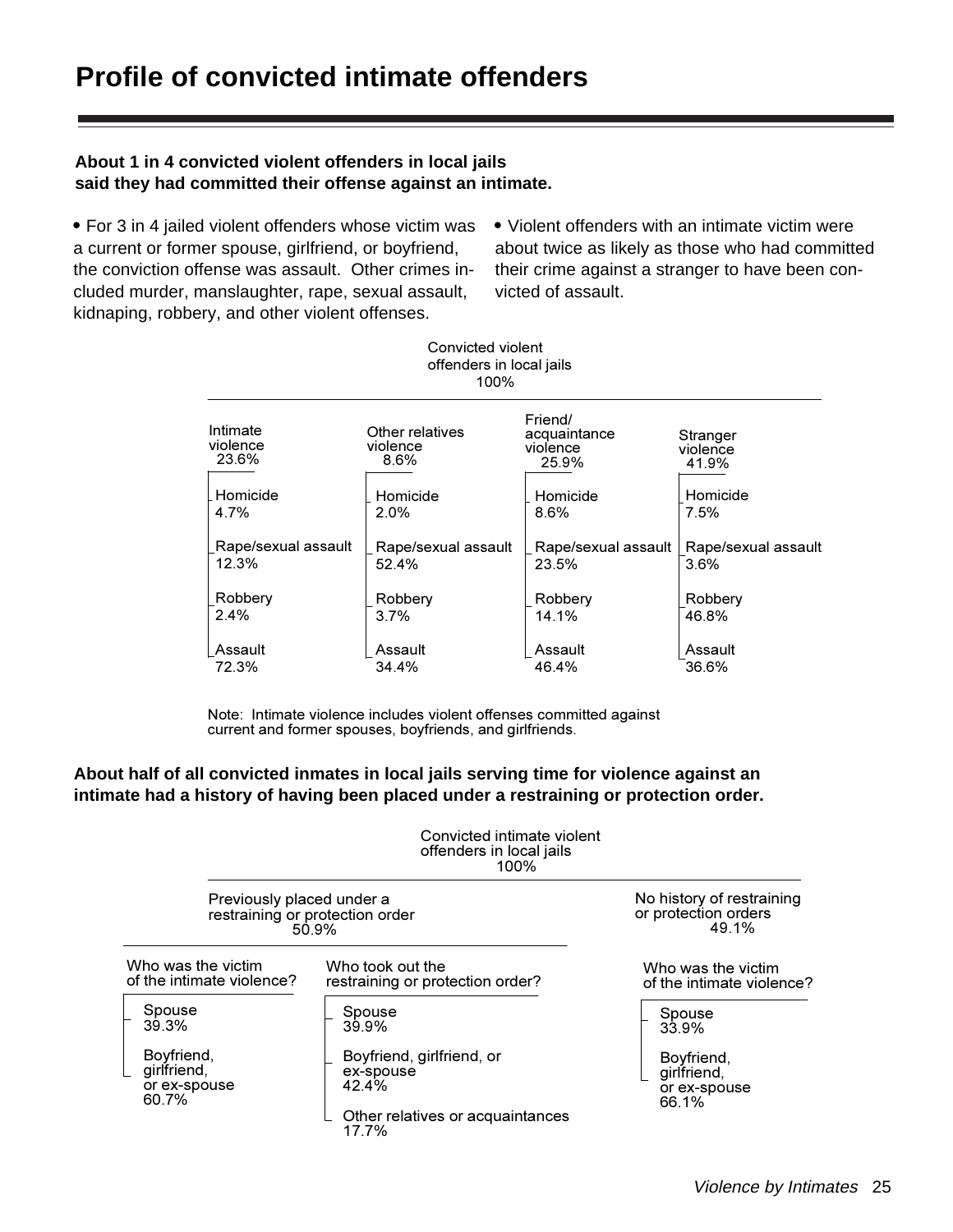**Nearly 4 in 10 offenders sentenced to jail for violence against a current or former spouse, boyfriend, or girlfriend had a criminal justice status or a restraining order against them when they committed their crime.**



Note: Intimate violence includes violent offenses committed against current and former spouses, boyfriends, and girlfriends.

\*"Other status" includes programs such as electronic monitoring, alcohol/drug diversion, and weekend sentences.

#### **More than half of both prison and jail inmates convicted of a violent crime against an intimate were drinking or using drugs at the time of the offense.**

 Less than a quarter of the State prisoners or jail inmates were using drugs, alone or in combination with alcohol.



 Among those who were in jail for violence against an intimate and who had been on probation or parole when they committed their crime, about 1 in 4 also had a restraining order against them.

> **An estimated three-fourths of local jail inmates convicted of intimate violence had prior convictions, and most of these had a history of convictions for violence.**

|                                                       | Inmates convicted<br>of violence against<br>an intimate |              |  |
|-------------------------------------------------------|---------------------------------------------------------|--------------|--|
| Criminal history                                      | State prison                                            | Local jail   |  |
| Total                                                 | 100%                                                    | 100%         |  |
| First conviction                                      | 33.4                                                    | 21.8         |  |
| $Recidivist$ —<br>Prior violence<br>No prior violence | 33.2<br>33.4                                            | 58.0<br>20.2 |  |

• Among State prisoners serving time for intimate violence, about 2 out of 3 had a prior conviction history.

13%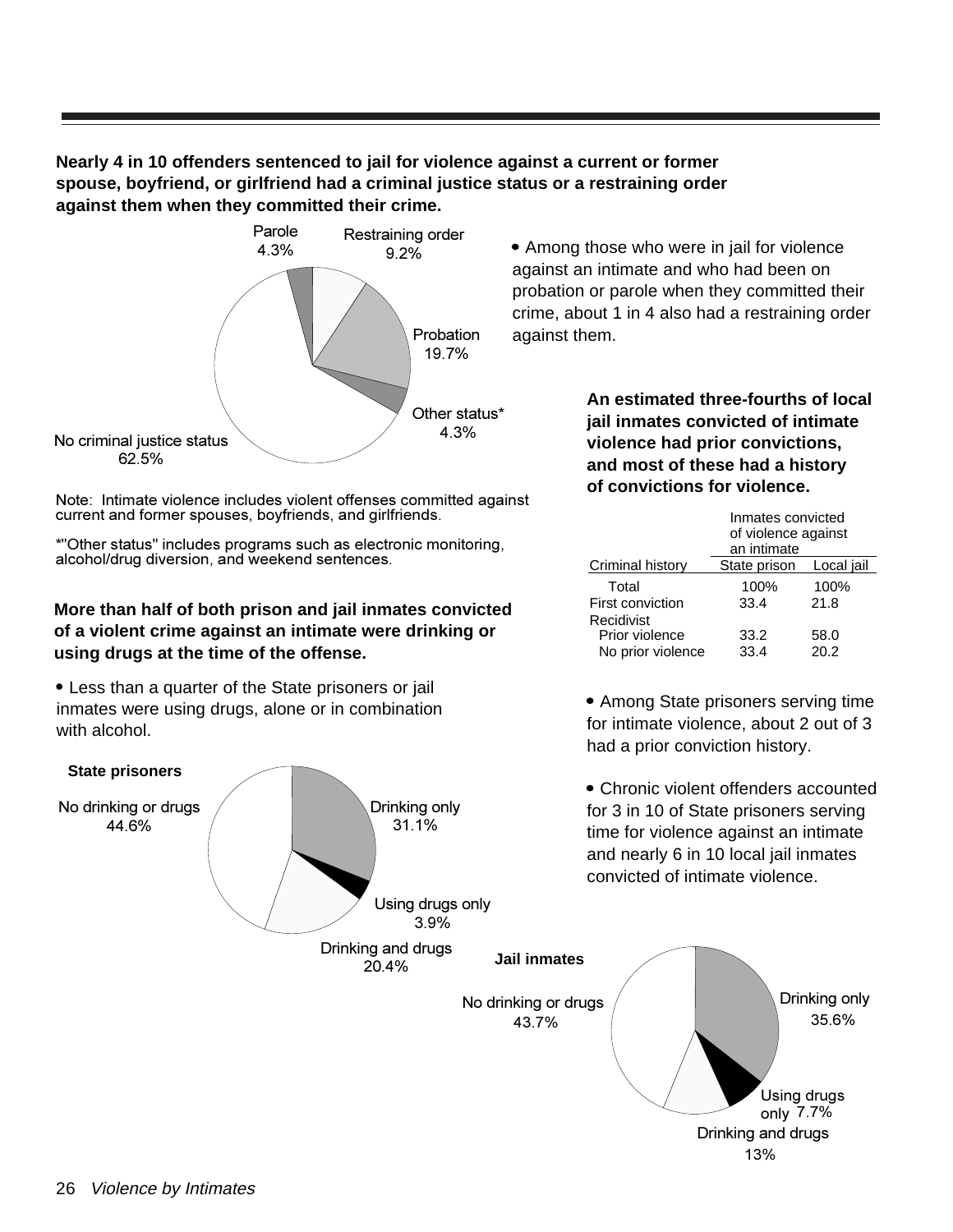#### **Among prisoners who had been drinking before they committed a crime against an intimate, about half of State prison inmates and a third of convicted jail inmates had been drinking for 6 or more hours.**

| Hours spent drinking<br>before the offender<br>committed the crime<br>against an intimate | State<br>prisoners | Convicted<br>jail inmates |
|-------------------------------------------------------------------------------------------|--------------------|---------------------------|
| 1 hour                                                                                    | $9.4\%$            | 19.7%                     |
| 2                                                                                         | 14.4               | 21.2                      |
| 3                                                                                         | 11.1               | 4.5                       |
| 4                                                                                         | 7.3                | 11.6                      |
| 5                                                                                         | 8.9                | 9.1                       |
| $6 - 12$                                                                                  | 20.9               | 24.5                      |
| More than 12 hours                                                                        | 28.1               | 9.4                       |

**Jail inmates who committed a violent crime against an intimate and who reported that they had been drinking at the time had consumed an average (median) of about 5 ounces of ethanol equivalent to about 10 beers or mixed drinks.**

Of jail inmates who were convicted of a violent crime against an intimate and who were drinking before the offense

- about 4 in 10 reported consuming the equivalent of about one six-pack of beer before their crime.
- about 1 in 5 reported drinking the equivalent of two dozen or more beers before their crime.

| Number of<br>ounces of<br>ethanol<br>reported to<br>have been<br>consumed | Cumulative percent-<br>age of jail inmates<br>who were drinking<br>when they committed<br>a violent crime against of ethanol<br>an intimate | Approximate<br>number of<br>drinks to equal<br>the amount<br>consumed |
|---------------------------------------------------------------------------|---------------------------------------------------------------------------------------------------------------------------------------------|-----------------------------------------------------------------------|
| 1 oz. or less                                                             | 25.5%                                                                                                                                       | 2 drinks                                                              |
| 2 ozs. or less                                                            | 35.6                                                                                                                                        | 4                                                                     |
| 3 ozs. or less                                                            | 42.3                                                                                                                                        | 6                                                                     |
| 4 ozs. or less                                                            | 44.4                                                                                                                                        | 8                                                                     |
| 5 ozs. or less                                                            | 52.9                                                                                                                                        | 10                                                                    |
| 6 ozs. or less                                                            | 56.6                                                                                                                                        | 12                                                                    |
| 7 ozs. or less                                                            | 69.2                                                                                                                                        | 14                                                                    |
| 11 ozs. or less                                                           | 79.6                                                                                                                                        | 22                                                                    |
| 15 ozs. or less                                                           | 100                                                                                                                                         | 30                                                                    |

About half of prison and jail inmates were drinking beer or liquor when they committed a violent crime against an intimate companion.

#### State prisoners



#### Jail inmates

What they were drinking



Percent of inmates who had been convicted of a violent crime against an intimate

#### **Victim and inmate surveys report similar estimates of offender alcohol and drug use in intimate violence**.

Nearly half the female victims of intimate violence report that the offender was drinking or using illegal drugs at the time of the crime. This is about the same pattern of alcohol and drug use reported from surveys of jail and prison inmates.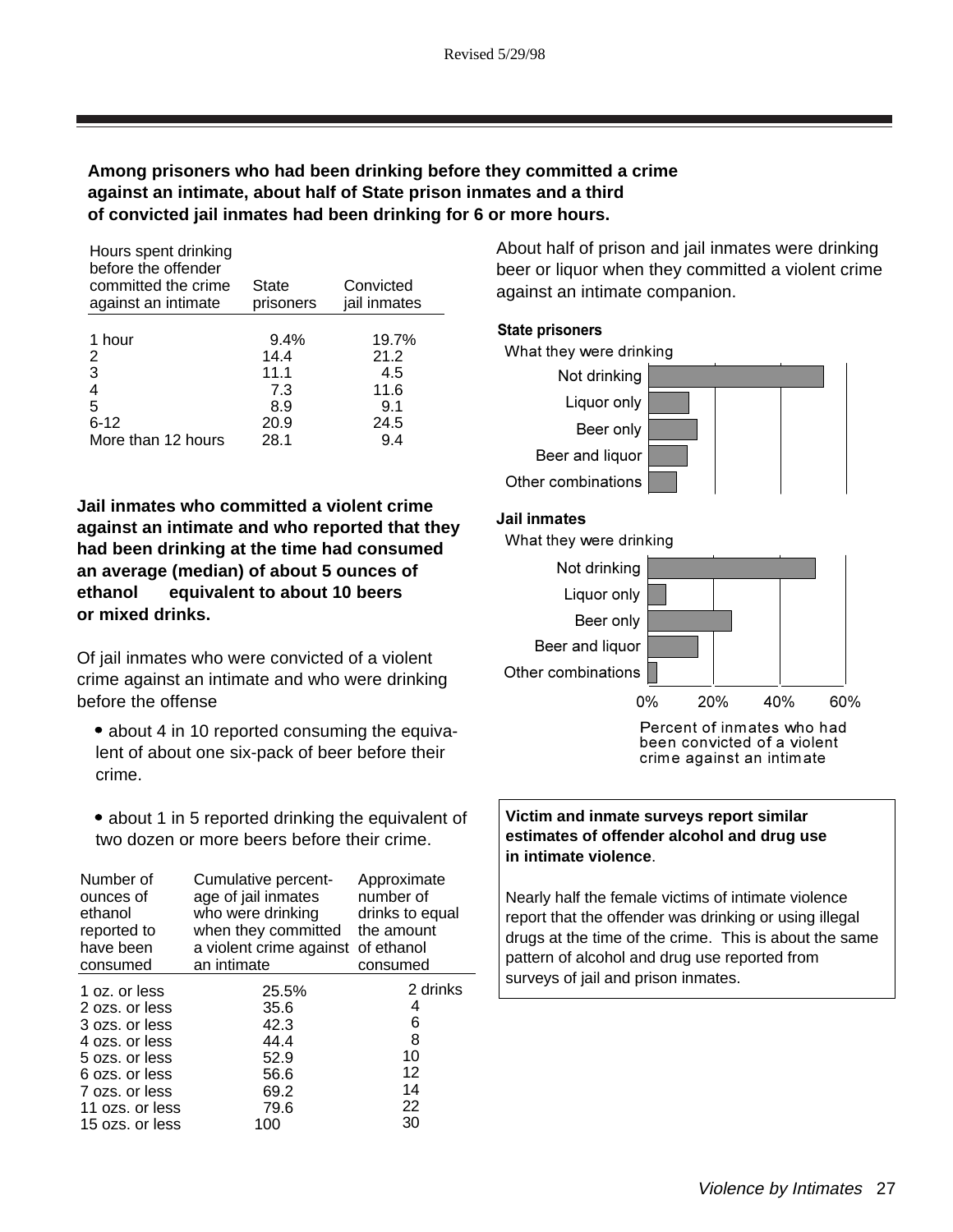#### **Offenders in State prisons convicted of a violent offense against an intimate were more likely than violent offenders with other types of victims to be serving a sentence for homicide.**

| in State prisons<br>100%     |                                    |                                              |                               |
|------------------------------|------------------------------------|----------------------------------------------|-------------------------------|
| Intimate<br>violence<br>7.3% | Other relative<br>violence<br>9.8% | Friend/<br>acquaintance<br>violence<br>26.9% | Stranger<br>violence<br>56.0% |
| Homicide                     | Homicide                           | Homicide                                     | Homicide                      |
| 41.6%                        | 16.7%                              | 33.8%                                        | 24.0%                         |
| Rape/sexual assault          | Rape/sexual assault                | Rape/sexual assault                          | Rape/sexual assault           |
| 21.0%                        | 66.0%                              | 30.1%                                        | 8.2%                          |
| Robbery                      | Robbery                            | Robbery                                      | Robbery                       |
| 2.8%                         | 1.9%                               | 13.5%                                        | 48.5%                         |
| Assault                      | Assault                            | Assault                                      | Assault                       |
| 29.6%                        | 10.0%                              | 19.3%                                        | 16.1%                         |

Violent offenders

Note: Intimate violence includes violent offenses committed against current and former spouses, boyfriends, and girlfriends.

#### **Among violent offenders in State prisons, women were about 3 times as likely as men to have committed their crime against an intimate.**

• About 4 in 10 violent offenders in State prison who had intimate victims had killed their victim.

|                     | Violent offenders<br>in State prison |        |  |
|---------------------|--------------------------------------|--------|--|
| Who was the victim? | Male                                 | Female |  |
| Intimate*           | 6.8%                                 | 20.1%  |  |
| Not an intimate     | 93.2                                 | 79.9   |  |

\*Intimates include current and former spouses, boyfriends, and girlfriends.

#### **State inmates serving time for violence against an intimate were somewhat more likely to be white and less likely to be black or Hispanic.**

 Offenders with intimate victims were also likely to be somewhat older than other violent offenders.

| Characteristic of<br>violent offenders<br>in State prisons | When the<br>victim was<br>an intimate* | When the<br>victim was not<br>an intimate |  |  |
|------------------------------------------------------------|----------------------------------------|-------------------------------------------|--|--|
| Male                                                       | 89.6%                                  | 96.8%                                     |  |  |
| Female                                                     | 10.4                                   | 3.2                                       |  |  |
| White                                                      | 46.8%                                  | 36.9%                                     |  |  |
| Black                                                      | 40.8                                   | 46.5                                      |  |  |
| Hispanic                                                   | 9.5                                    | 13.9                                      |  |  |
| Other                                                      | 2.9                                    | 2.6                                       |  |  |
| Age 24 or younger                                          | 9.8%                                   | 19.5%                                     |  |  |
| 25-34                                                      | 41.1                                   | 44.9                                      |  |  |
| 35 or older                                                | 49.1                                   | 35.6                                      |  |  |
| 8th grade or less                                          | 14.6%                                  | 14.3%                                     |  |  |
| 9th-11th grade                                             | 24.3                                   | 24.9                                      |  |  |
| High school graduate                                       | 45.2                                   | 49.3                                      |  |  |
| Some college                                               | 15.9                                   | 11.4                                      |  |  |
| thrimates include current and former spouses               |                                        |                                           |  |  |

a iorrner spouses, boyfriends, and girlfriends.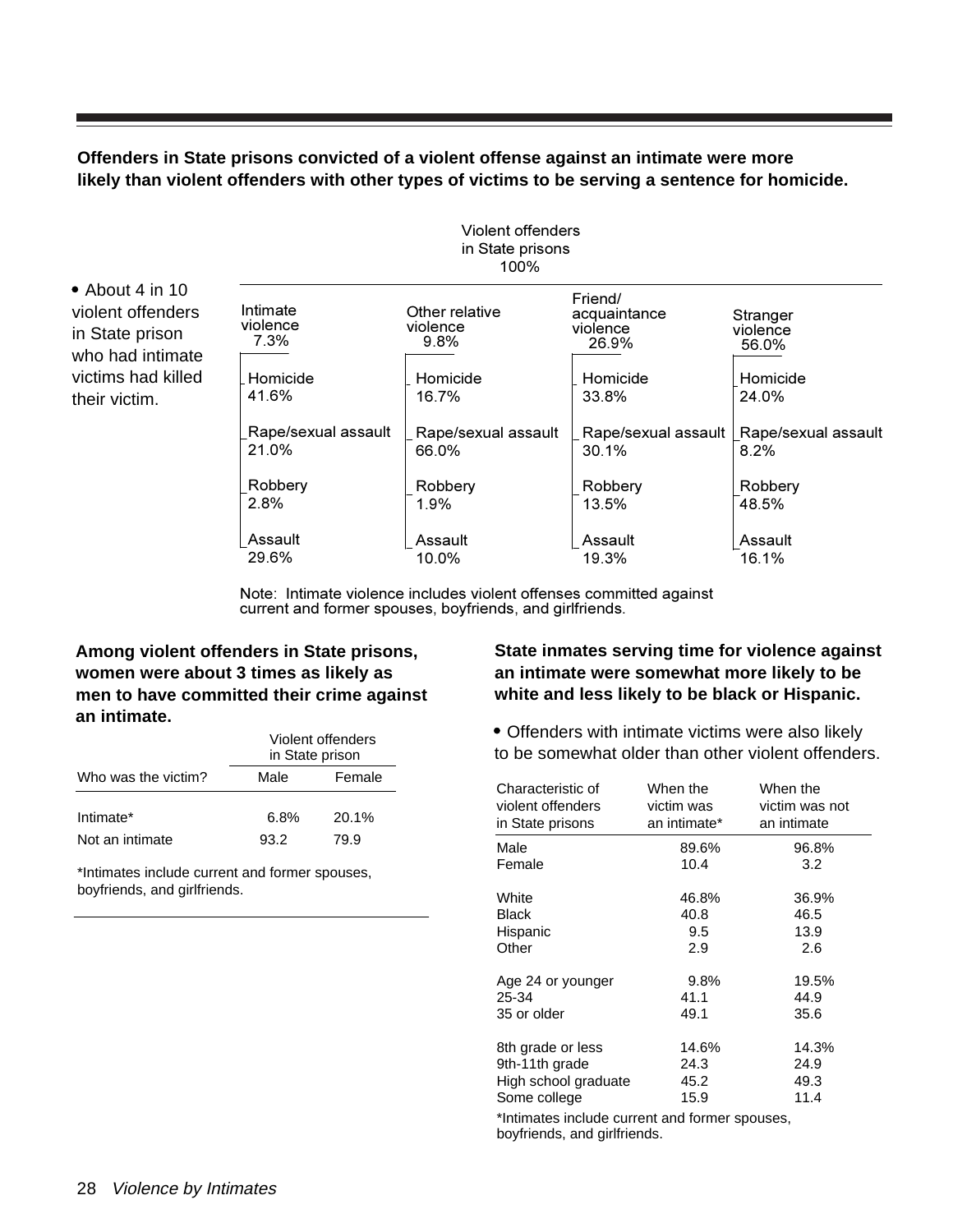#### **An estimated 29% of State prisoners who committed a violent crime against an intimate a current or former spouse, boyfriend, or girlfriend were armed at the time with a gun.**

• Whether against an intimate, an acquaintance, or a stranger - about the same percentage of State prison inmates convicted of a violent crime used a firearm in their crime.



**Among victims of intimate violence, 17% of the female victims and 29% of the males reported that the offender had used a weapon.**

• For those men who had faced an intimate wielding a weapon, the weapon was more likely to have been a sharp or blunt object rather than a knife or firearm.

 Among the women reporting violence by an armed intimate, firearms, knives, and objects used as weapons were mentioned with about the same frequency.

#### **8 in 10 inmates serving time in State prison for violence against an intimate killed or injured their victim.**

|                                       | Victim's relation to the prisoner |          |              |          |  |
|---------------------------------------|-----------------------------------|----------|--------------|----------|--|
|                                       | Other                             |          |              |          |  |
| Victim injury                         | Intimate <sup>a</sup>             | relative | Acquaintance | Stranger |  |
| Any                                   | 79.2%                             | 47.8%    | 69.8%        | 51.5%    |  |
| Death                                 | 47.3                              | 18.4     | 38.7         | 28.6     |  |
| Rape/sexual assault                   | 12.6                              | 19.3     | 11.6         | 6.4      |  |
| Stab wound                            | 5.0                               | 1.4      | 3.9          | 4.0      |  |
| Gunshot wound                         | 2.2                               | 2.4      | 6.9          | 3.7      |  |
| Severe internal injuries <sup>b</sup> | 1.9                               | 1.6      | 2.7          | 3.0      |  |
| Bruises or cuts                       | 7.9                               | 2.5      | 5.0          | 4.8      |  |
| Other                                 | 2.3                               | 2.2      | 1.1          | 1.0      |  |

 Among all victims of violent crime committed by State prisoners, the rate of death or injury was higher for intimates than for any other category.

<sup>a</sup>Intimates include current and former spouses, boyfriends, and girlfriends. <sup>b</sup>Injuries include broken bones, lost teeth, and being knocked unconscious.

#### **The median sentence of State prisoners for assault was 4 years longer if the victim was the offender's spouse rather than a stranger.**

|                                                       | Victim's relation to the prisoner |        |                                      |        |                                        |          |
|-------------------------------------------------------|-----------------------------------|--------|--------------------------------------|--------|----------------------------------------|----------|
| Offense                                               | All violent<br>offenders          | Spouse | Ex-spouse,<br>nonmarital<br>intimate |        | Friend/<br>Other relative acquaintance | Stranger |
| <b>Median sentence</b>                                |                                   |        |                                      |        |                                        |          |
| All violent offenses                                  | 180 mo                            | 180 mo | 180 mo                               | 144 mo | 180 mo                                 | 168 mo   |
| Homicide                                              | 264                               | 300    | 240                                  | 240    | 264                                    | 300      |
| Assault                                               | 120                               | 168    | 120                                  | 108    | 108                                    | 120      |
| <b>Percent of prisoners</b>                           |                                   |        |                                      |        |                                        |          |
| With a life sentence                                  | 16.6%                             | 32.5%  | 14.9%                                | 10.3%  | 18.4%                                  | 18.3%    |
| Having a life sentence,<br>were convicted of homicide | 46.8%                             | 47.9%  | 29.7%                                | 35.4%  | 41.2%                                  | 52.5%    |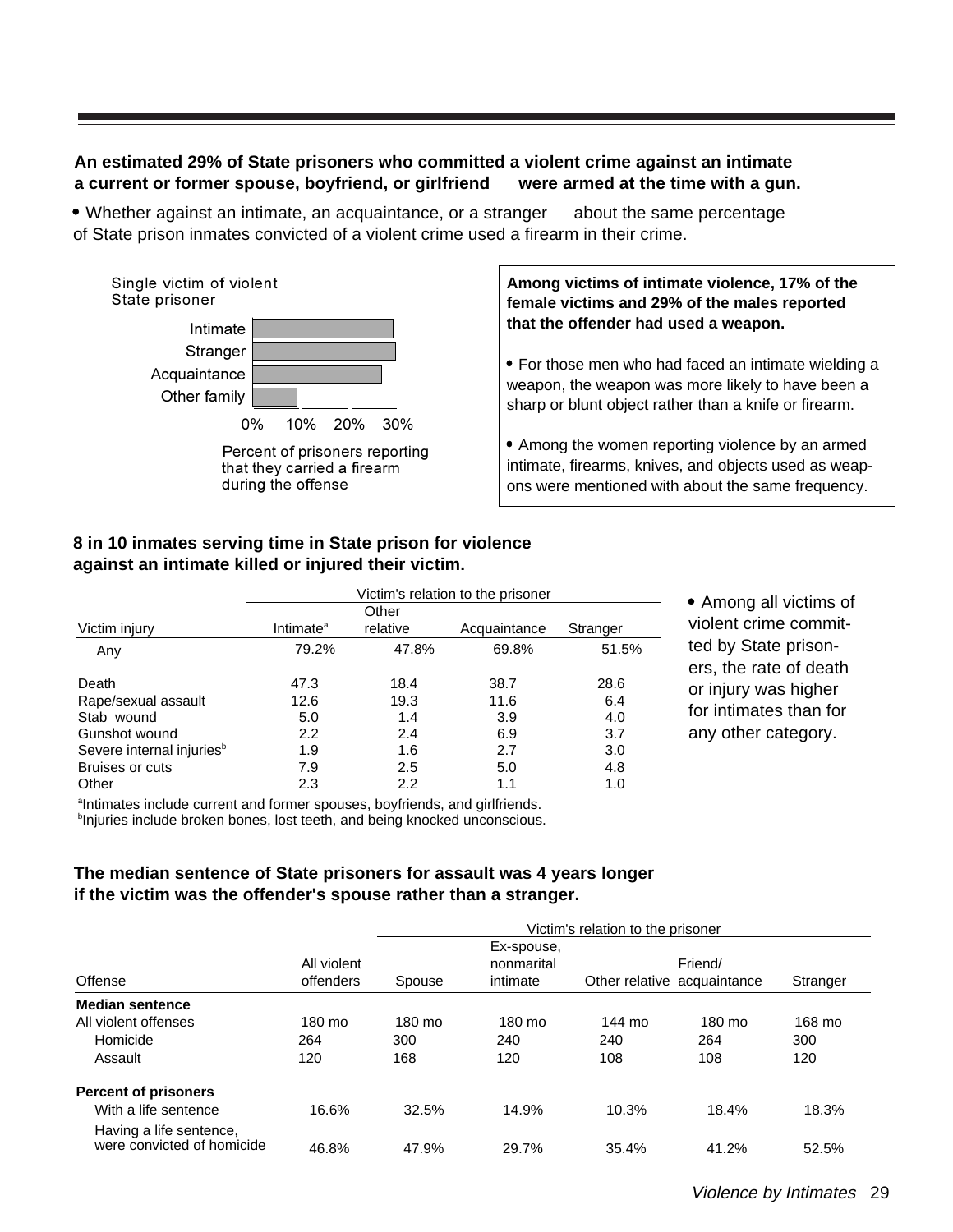## **Appendix 1: Defining the victimoffender relationship**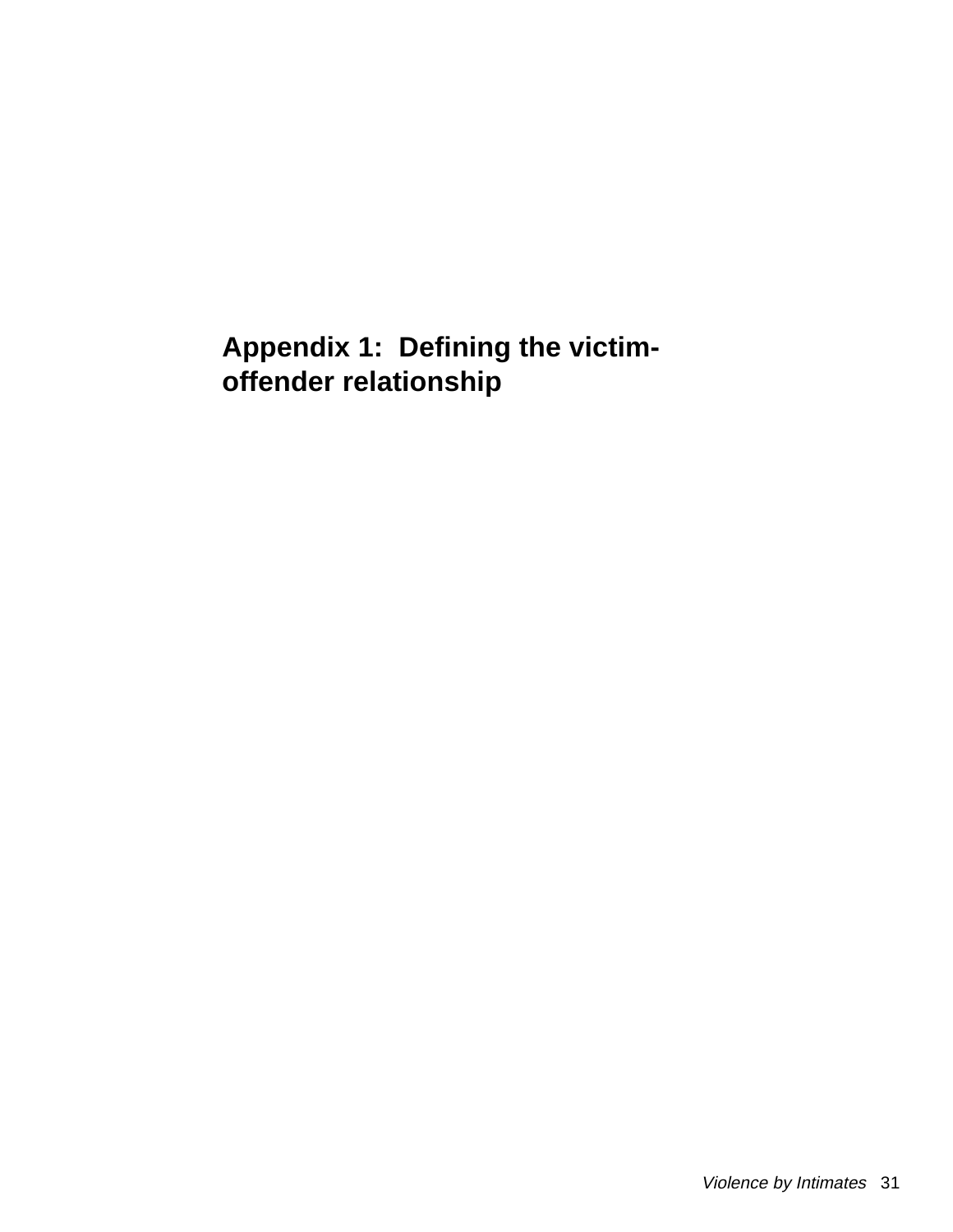#### **Defining the victim-offender relationship**

The various sources used in this report obtain data on the relationship between victims and the offenders who committed the violent crimes against them. While the series have slight differences in the level of specificity, they are generally quite similar in the types of relationships described. These relationship categories, when aggregated to more general groupings, result in a category of intimates which includes current and former spouses, boyfriends, and girlfriends. Each data series provides an option for coding an unknown relationship between the victim and offender.

The **NCVS** queries victims of personal contact crimes about their relationship to the offender, if any. The sequence of questions is similar for both those victims who report a single offender and attacked them and those who report multiple offenders attacked them. For purposes of this report, the victim/offender relationship categories contained in the questionnaire were grouped into the following:

|          | Offender's relation to the victim was-                                                                                                               |                                                                                    |                                                                                              |
|----------|------------------------------------------------------------------------------------------------------------------------------------------------------|------------------------------------------------------------------------------------|----------------------------------------------------------------------------------------------|
| Stranger | Acquaintance                                                                                                                                         | Intimate                                                                           | Other family                                                                                 |
|          | Known by sight only<br>Casual<br>Friend/ex-friend<br>Roommate/boarder<br>Schoolmate<br>Neighbor<br>Someone at work/<br>customer<br>Other nonrelative | Spouse<br>Ex-spouse<br>Boyfriend/<br>girlfriend/<br>ex-boyfriend/<br>ex-girlfriend | Parent/<br>step-parent<br>Own child/<br>stepchild<br><b>Brother/sister</b><br>Other relative |

The sex of offenders coded as intimates may be the same as or different from the victim's sex.

The Supplementary Homicide Reports of the FBI (**SHR**), which gathers data from local police departments on each homicide, provides 28 categories for the victim-offender relationship. These relationships were recoded to more general categories paralleling those used for the NCVS:

|          | Victim's relation to the offender was-                                    |                                                                                                                                            |                                                                                                                                                  |
|----------|---------------------------------------------------------------------------|--------------------------------------------------------------------------------------------------------------------------------------------|--------------------------------------------------------------------------------------------------------------------------------------------------|
| Stranger | Acquaintance                                                              | Intimate                                                                                                                                   | Other family                                                                                                                                     |
|          | Acquaintance<br>Friend<br>Neighbor<br>Employee<br>Employer<br>Other known | Husband<br>Common-law husband<br>Ex-husband<br>Wife<br>Common-law wife<br>Ex-wife<br>Boyfriend<br>Girlfriend<br>Homosexual<br>relationship | Mother<br>Father<br>Son<br>Daughter<br><b>Brother</b><br>Sister<br>In-law<br>Stepfather<br>Stepmother<br>Stepson<br>Stepdaughter<br>Other family |

The victim segment of the FBI's National Incident-Based Reporting System (**NIBRS**) is much like the victim/offender component of the SHR. NIBRS relationship codes were recoded in this study as shown below:

#### Victim's relation to the offender was

| Stranger | Acquaintance                                                                                                                             | Intimate                                                                                              | Other family                                                                                                                     |
|----------|------------------------------------------------------------------------------------------------------------------------------------------|-------------------------------------------------------------------------------------------------------|----------------------------------------------------------------------------------------------------------------------------------|
|          | Acquaintance<br>Friend<br>Neighbor<br>Babysittee (the child)<br>Child of boyfriend/<br>girlfriend<br>Employee<br>Employer<br>Other known | Spouse<br>Common-law<br>spouse<br>Ex-spouse<br>Boyfriend/<br>girlfriend<br>Homosexual<br>relationship | Parent<br>Step-parent<br>Own child<br>Stepchild<br>Sibling<br>Stepsibling<br>Grandparent<br>Grandchild<br>In-law<br>Other family |
|          |                                                                                                                                          |                                                                                                       |                                                                                                                                  |

This report also presents data gathered from hospital emergency departments under the Survey of Injured Victims of Violence (**SIVV**). Codes used in this collection to represent these relationships were as follows:

|             | Offender's relation to the victim was- |              |
|-------------|----------------------------------------|--------------|
| $C$ tronoor | $\Lambda$ councirchange                | $l$ ntimente |

| Stranger | Acquaintance                            | Intimate                                        | Other family                                 |
|----------|-----------------------------------------|-------------------------------------------------|----------------------------------------------|
|          | Friend<br>Inmate/patient<br>Other known | Spouse<br>Ex-spouse<br>Boyfriend/<br>girlfriend | Parent<br>Child<br>Sibling<br>Other relative |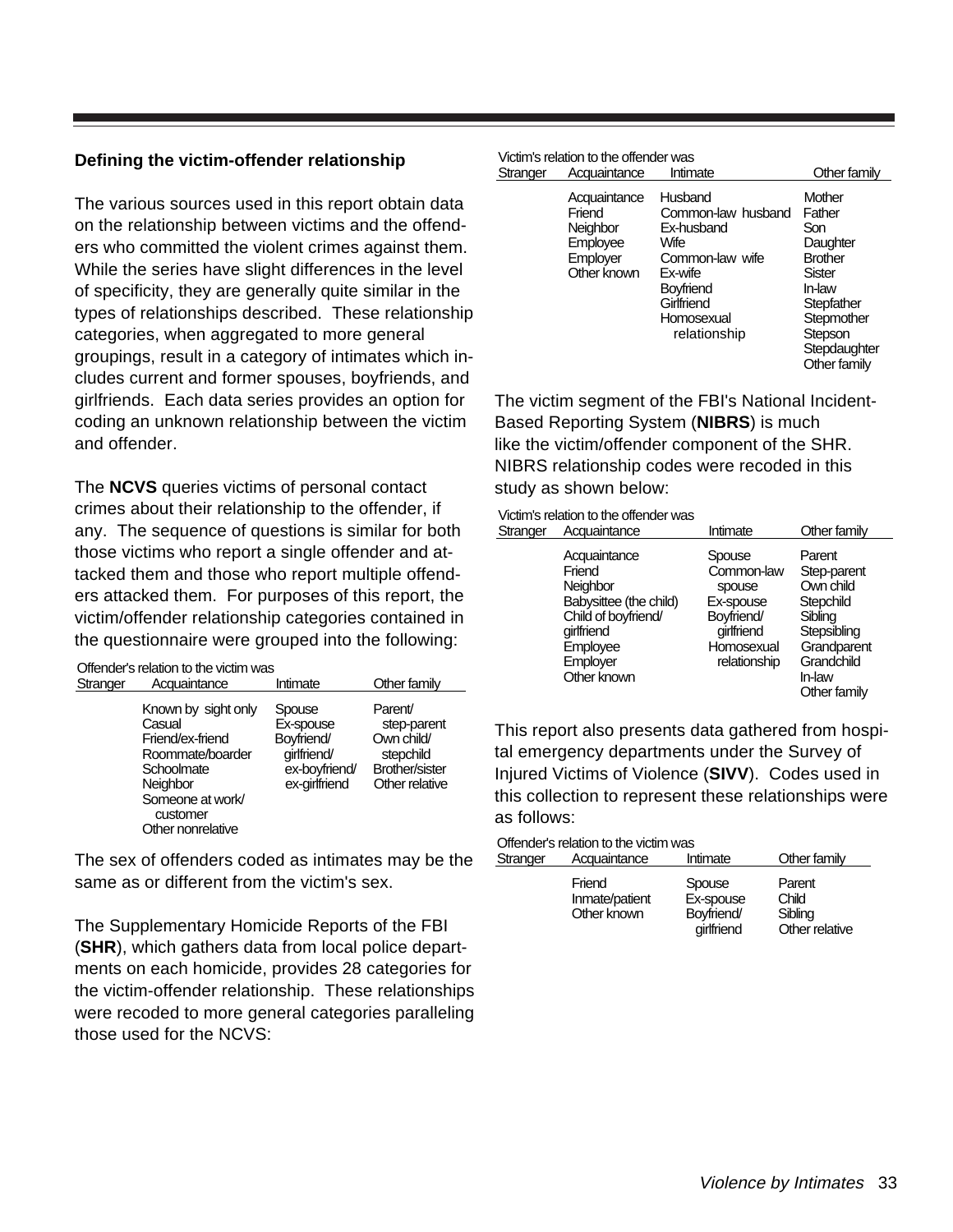The BJS Survey of Inmates in Local Jails and the Survey of Inmates in State Correctional Facilities provide for the collection of detailed victim information from convicted violent offenders. These data were recoded to the same four general categories of victim/offender relationship:

|          | Offender's relation to the victim was-                                                            |                                                                                   |                                                                                            |
|----------|---------------------------------------------------------------------------------------------------|-----------------------------------------------------------------------------------|--------------------------------------------------------------------------------------------|
| Stranger | Acquaintance                                                                                      | Intimate                                                                          | Other family                                                                               |
|          | Known by sight only<br>Casual acquaintance<br>Well-known<br>Friend/ex-friend<br>Other nonrelative | Spouse<br>Ex-spouse<br>Boyfriend/<br>ex-boyfriend<br>Girlfriend/<br>ex-girlfriend | Parent/<br>step-parent<br>Own child/<br>stepchild<br>Sibling/stepsibling<br>Other relative |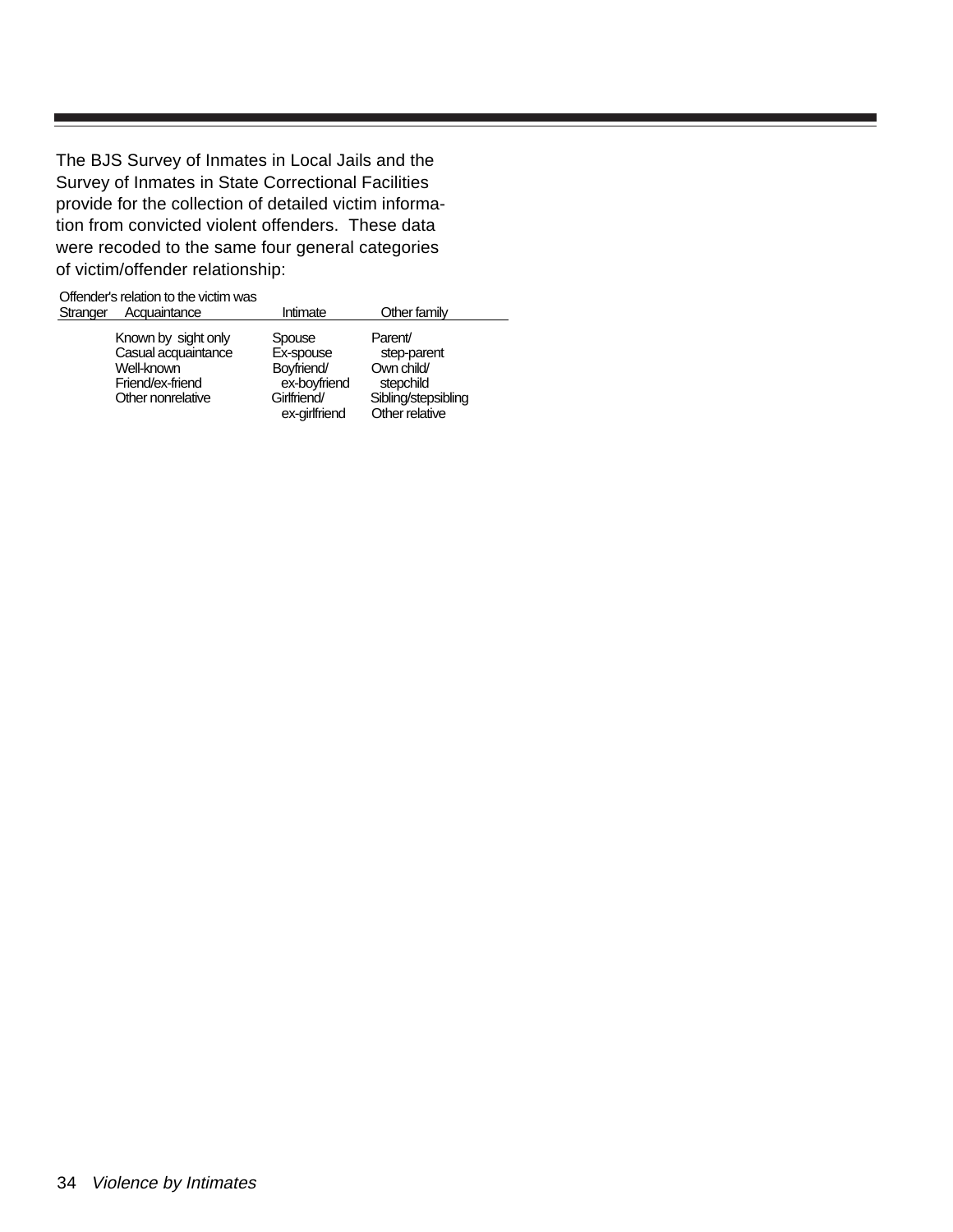## **Appendix 2: Data for graphical figures**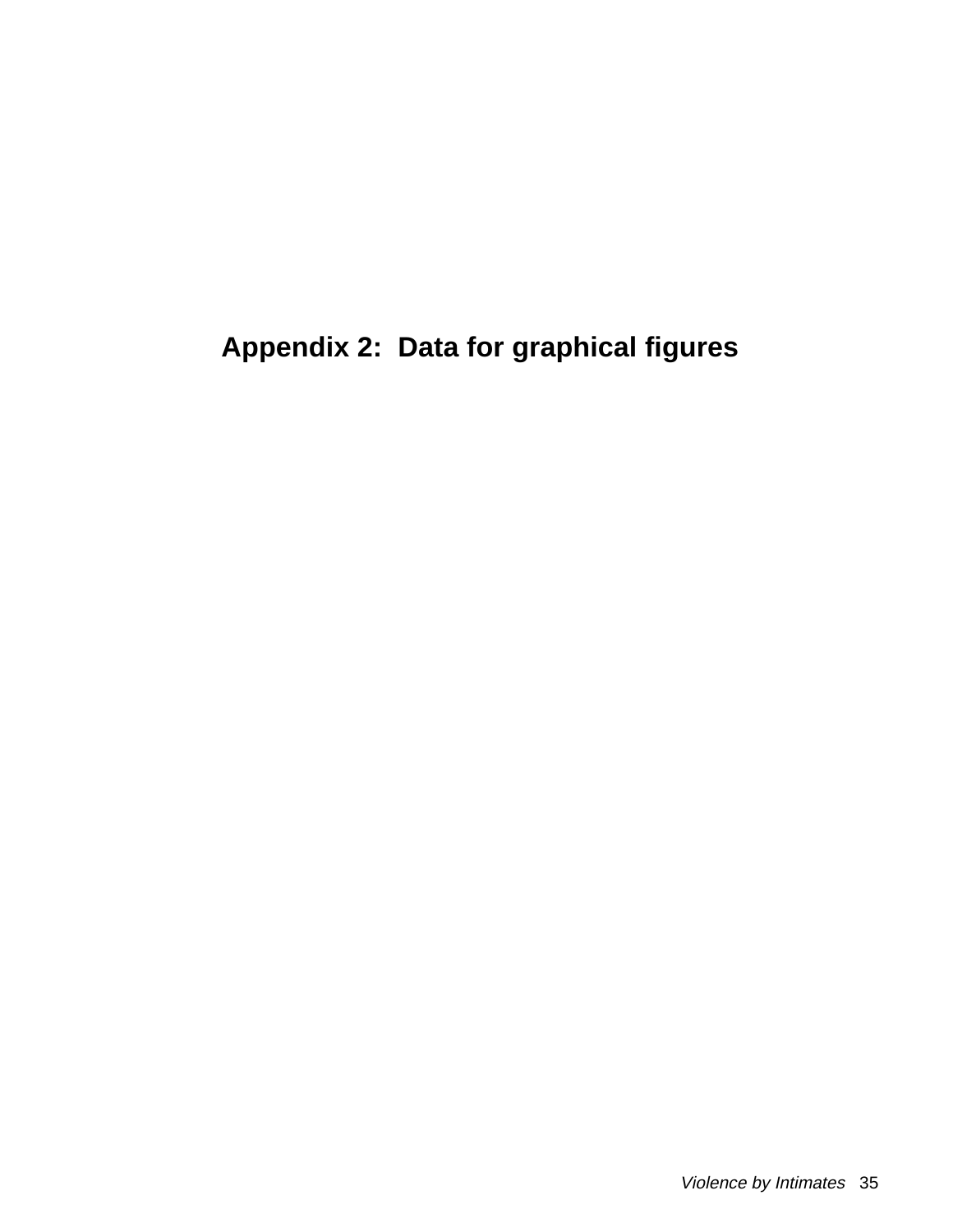#### **Cover and page 5. Intimates committed fewer murders in 1995 and 1996 than in any year since 1976**

|      | Murders of an intimate |         |  |  |
|------|------------------------|---------|--|--|
|      | Male                   | Female  |  |  |
| Year | victims                | victims |  |  |
| 1976 | 1,357                  | 1,600   |  |  |
| 1977 | 1,294                  | 1,437   |  |  |
| 1978 | 1,202                  | 1,482   |  |  |
| 1979 | 1,262                  | 1,506   |  |  |
| 1980 | 1,220                  | 1,550   |  |  |
| 1981 | 1,278                  | 1,572   |  |  |
| 1982 | 1,141                  | 1,480   |  |  |
| 1983 | 1,112                  | 1,462   |  |  |
| 1984 | 989                    | 1,443   |  |  |
| 1985 | 957                    | 1,546   |  |  |
| 1986 | 985                    | 1,586   |  |  |
| 1987 | 933                    | 1,494   |  |  |
| 1988 | 855                    | 1,582   |  |  |
| 1989 | 903                    | 1,414   |  |  |
| 1990 | 858                    | 1,500   |  |  |
| 1991 | 779                    | 1,518   |  |  |
| 1992 | 722                    | 1,456   |  |  |
| 1993 | 708                    | 1,581   |  |  |
| 1994 | 692                    | 1,405   |  |  |
| 1995 | 547                    | 1,320   |  |  |
| 1996 | 516                    | 1,326   |  |  |

Note: Intimates include spouses, exspouses, common-law spouses, same sex partners, boyfriends, and girlfriends. Murder includes nonnegligent manslaughter. Data are for all ages of victims.

Source: FBI, Supplementary Homicide Reports (SHR), 1976-96.

#### **Page 3. Each year from 1992 to 1996 there were more than 960,000 victimizations of women by an intimate**

|        | Number of violent victimizations<br>committed by intimates |                                            |                         |      |      |
|--------|------------------------------------------------------------|--------------------------------------------|-------------------------|------|------|
|        | 1992                                                       | 1993                                       | 1994                    | 1995 | 1996 |
| Male   | 145.650                                                    | 163.558                                    | 176,168 115,483 147,896 |      |      |
| Female |                                                            | 952,188 1,072,072 1,003,16 953,683 837,899 |                         |      |      |

Note: Intimates for the NCVS include current or former spouses, boyfriends, and girlfriends. Intimates for the SHR include spouses, ex-spouses, common-law spouses, same sex partners, boyfriends, and girlfriends. Violent victimizations include rape, sexual assault, robbery, and aggravated and simple assault, as measured by the NCVS, and murder as reported by law enforcement agencies to the FBI. Data are for victims age 12 or older.

Sources: BJS, National Crime Victimization Survey (NCVS), 1992-96, and FBI, Supplementary Homicide

#### **Page 3. Each year from 1992 to 1996 about 8 in 1,000 women and 1 in 1,000 men experienced a violent victimization by an intimate**

|        | Rate of violent victimization by<br>intimates per 1,000 persons |      |      |      |      |  |
|--------|-----------------------------------------------------------------|------|------|------|------|--|
|        | 1992                                                            | 1993 | 1994 | 1995 | 1996 |  |
| Male   | 1.4                                                             | 1.6  | 17   | 11   | 14   |  |
| Female | 8.8                                                             | 9.8  | 9.1  | 86   | 7.5  |  |
|        |                                                                 |      |      |      |      |  |

Note: Intimates for the NCVS include current or former spouses, boyfriends, and girlfriends. Intimates for the SHR include spouses, exspouses, common-law spouses, same sex partners, boyfriends, and girlfriends. Violent victimizations include rape, sexual assault, robbery, and aggravated and simple assault, as measured by the NCVS, and murder as reported by law enforcement agencies to the FBI. Data are for victims age 12 or older.

Sources: BJS, National Crime Victimization Survey (NCVS), 1992-96, and FBI, Supplementary Homicide Reports (SHR), 1992-96.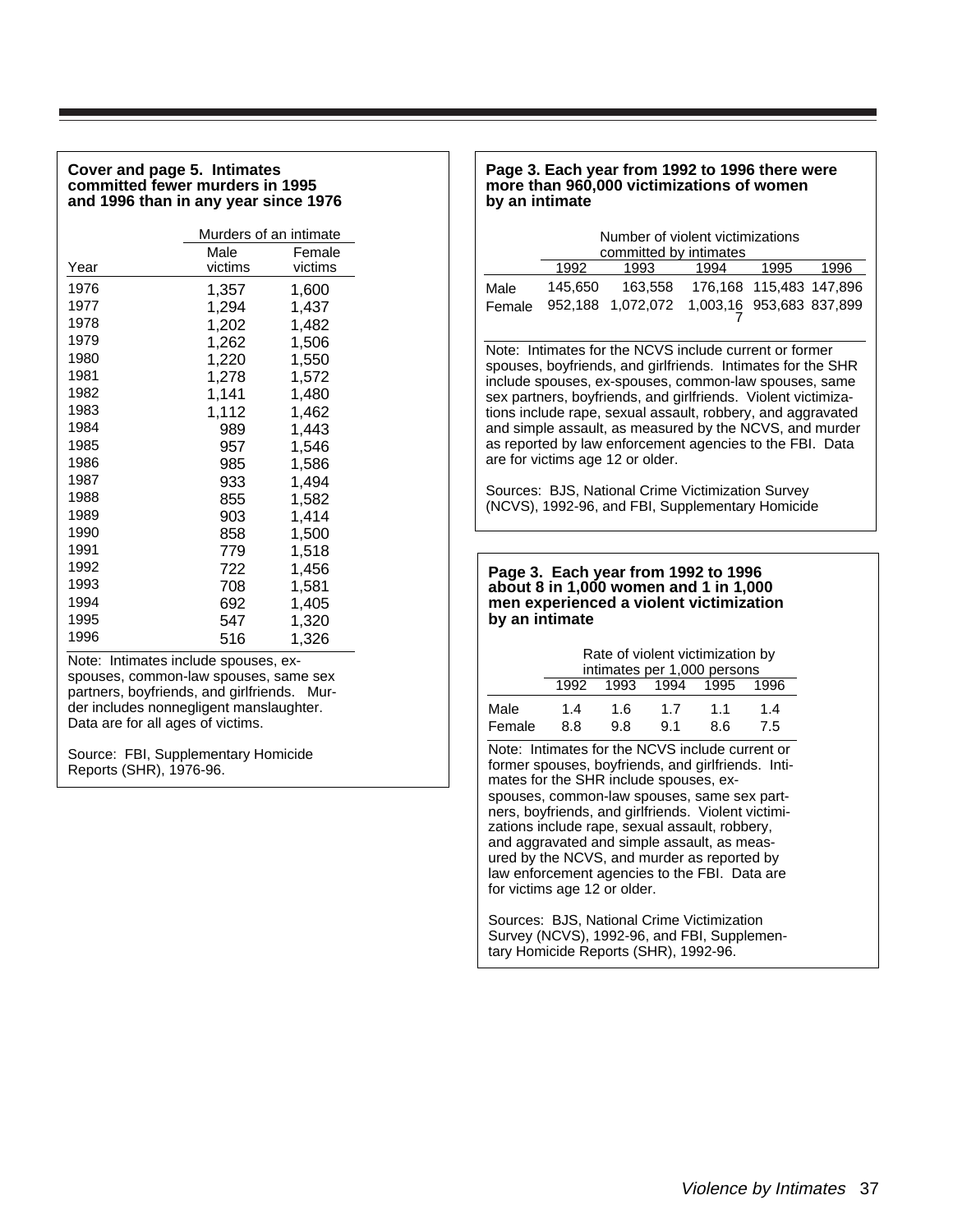#### **Page 4. Among female victims of violence, strangers and friends or acquaintances rather than intimates were responsible for the highest rates of crime**

|                                 | Rate of violent victimization<br>per 1,000 women |      |      |      |      |
|---------------------------------|--------------------------------------------------|------|------|------|------|
| Victim-offender<br>relationship | 1992                                             | 1993 | 1994 | 1995 | 1996 |
| Intimates                       | 8.8                                              | 9.8  | 9.1  | 8.6  | 7.5  |
| Other relatives                 | 27                                               | 3.3  | 2.9  | 22   | 2.8  |
| Friend/acquaintances            | 14.1                                             | 15.9 | 15.3 | 14 2 | 13.7 |
| Stranger                        | 14.8                                             | 15.4 | 16.8 | 13.2 | 11 8 |

Note: Intimates for the NCVS include current or former spouses, boyfriends, and girlfriends. Intimates for the SHR include spouses, ex-spouses, common-law spouses, same sex partners, boyfriends, and girlfriends. Violent victimizations include rape, sexual assault, robbery, and aggravated and simple assault, as measured by the NCVS, and murder as reported by law enforcement agencies to the FBI. Data are for victims age 12 or older.

Sources: BJS, National Crime Victimization Survey (NCVS), 1992-96, and FBI, Supplementary Homicide Reports (SHR), 1992-96.

#### **Page 4. Though less likely than males to experience violent crime overall, females are 5 to 8 times more likely than males to be victimized by an intimate**

|                             | Rate of violent victimization<br>per 1,000 persons |      |                     |      |      |
|-----------------------------|----------------------------------------------------|------|---------------------|------|------|
| Victim                      | 1992                                               |      | 1993 1994 1995      |      | 1996 |
| Total violent victimization |                                                    |      |                     |      |      |
| Males                       | 64 2                                               | 65.2 | 63.6                | 56.4 | 53.0 |
| Females                     | 41.2                                               |      | 45.7 45.5 39.2 37.1 |      |      |
| Victimization by intimates  |                                                    |      |                     |      |      |
| Males                       | 14                                                 | 1.6  | 1.7                 | 11   | 14   |
| Females                     | 8.8                                                | 9.8  | 91                  | 8 6  | 75   |

Note: Intimates for the NCVS include current or former spouses, boyfriends, and girlfriends. Intimates for the SHR include spouses, ex-spouses, common-law spouses, same sex partners, boyfriends, and girlfriends. Violent victimizations include rape, sexual assault, robbery, and aggravated and simple assault, as measured by the NCVS, and murder as reported by law enforcement agencies to the FBI. Data are for victims age 12 or older.

Sources: BJS, National Crime Victimization Survey (NCVS), 1992-96, and FBI, Supplementary Homicide

#### **Page 4. Among male victims of violence, strangers and friends or acquaintances accounted for the highest rates of victimization**

|                      | Rate of violent victimization<br>per 1,000 men |      |      |      |      |
|----------------------|------------------------------------------------|------|------|------|------|
| Victim-offender      |                                                |      |      |      |      |
| relationship         | 1992                                           | 1993 | 1994 | 1995 | 1996 |
| Intimates            | 1.4                                            | 1.6  | 17   | 11   | 1.4  |
| Other relatives      | 11                                             | 1 6  | 22   | 2 በ  | 1.6  |
| Friend/acquaintances | 20.2                                           | 20.3 | 18.5 | 17.3 | 16.7 |
| Stranger             | 39.6                                           | 38.8 | 38.2 | 33.8 | 30 R |

Note: Intimates for the NCVS include current or former spouses, boyfriends, and girlfriends. Intimates for the SHR include spouses, ex-spouses, common-law spouses, same sex partners, boyfriends, and girlfriends. Violent victimizations include rape, sexual assault, robbery, and aggravated and simple assault, as measured by the NCVS, and murder as reported by law enforcement agencies to the FBI. Data are for victims age 12 or older.

Sources: BJS, National Crime Victimization Survey (NCVS), 1992-96, and FBI, Supplementary Homicide Reports (SHR), 1992-96.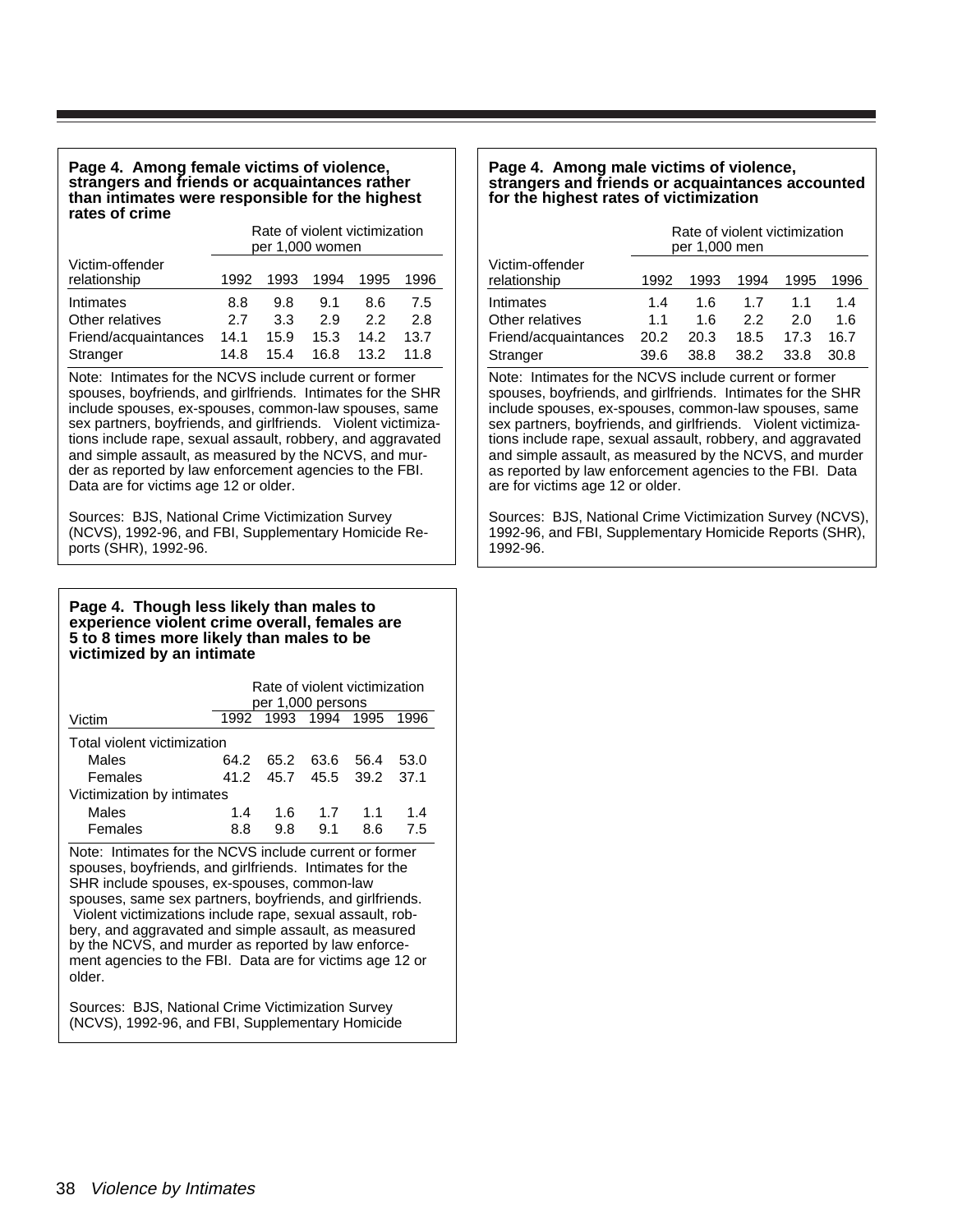#### **Page 5. The number of intimate murders declined 36% from 1976 to 1996 as the number of spouse murders went down 52%**

|      | Number of intimate murder victims |           |                |  |  |
|------|-----------------------------------|-----------|----------------|--|--|
| Year | Spouse                            | Ex-spouse | Boy/girlfriend |  |  |
| 1976 | 2,174                             | 123       | 662            |  |  |
| 1977 | 2,017                             | 110       | 603            |  |  |
| 1978 | 1,940                             | 116       | 629            |  |  |
| 1979 | 1,940                             | 146       | 683            |  |  |
| 1980 | 1,911                             | 115       | 744            |  |  |
| 1981 | 1,946                             | 136       | 768            |  |  |
| 1982 | 1,722                             | 136       | 763            |  |  |
| 1983 | 1,676                             | 128       | 770            |  |  |
| 1984 | 1,501                             | 97        | 833            |  |  |
| 1985 | 1,581                             | 111       | 811            |  |  |
| 1986 | 1,542                             | 127       | 901            |  |  |
| 1987 | 1,489                             | 96        | 841            |  |  |
| 1988 | 1,467                             | 100       | 869            |  |  |
| 1989 | 1,326                             | 78        | 913            |  |  |
| 1990 | 1,371                             | 110       | 879            |  |  |
| 1991 | 1,297                             | 82        | 918            |  |  |
| 1992 | 1,262                             | 81        | 834            |  |  |
| 1993 | 1,232                             | 94        | 964            |  |  |
| 1994 | 1,145                             | 91        | 861            |  |  |
| 1995 | 1,030                             | 60        | 776            |  |  |
| 1996 | 987                               | 73        | 749            |  |  |

Note: Murder includes nonnegligent manslaughter. Data are for all ages of victims.

Source: FBI, Supplementary Homicide Reports (SHR), 1976-96.

#### **Page 5. Declines in the percentage of murders that are attributed to an intimate have been greater among male victims**

|      | Percent of homicide vic-<br>tims killed by an intimate |        |  |
|------|--------------------------------------------------------|--------|--|
| Year | Male                                                   | Female |  |
| 1976 | 11.2%                                                  | 31.3%  |  |
| 1977 | 11.0                                                   | 29.3   |  |
| 1978 | 10.5                                                   | 30.3   |  |
| 1979 | 10.8                                                   | 30.3   |  |
| 1980 | 9.8                                                    | 30.2   |  |
| 1981 | 9.5                                                    | 29.7   |  |
| 1982 | 9.1                                                    | 28.5   |  |
| 1983 | 9.7                                                    | 29.4   |  |
| 1984 | 8.9                                                    | 28.2   |  |
| 1985 | 8.6                                                    | 29.5   |  |
| 1986 | 8.4                                                    | 29.7   |  |
| 1987 | 8.3                                                    | 28.1   |  |
| 1988 | 7.8                                                    | 29.2   |  |
| 1989 | 7.7                                                    | 28.0   |  |
| 1990 | 6.9                                                    | 28.8   |  |
| 1991 | 6.3                                                    | 28.7   |  |
| 1992 | 6.2                                                    | 28.8   |  |
| 1993 | 6.1                                                    | 28.6   |  |
| 1994 | 6.2                                                    | 28.5   |  |
| 1995 | 5.4                                                    | 27.8   |  |
| 1996 | 5.4                                                    | 29.0   |  |

Note: Intimates include spouses, exspouses, common-law spouses, same sex partners, boyfriends, and girlfriends. Murder includes nonnegligent manslaughter. Data are for all ages of victims.

Source: FBI, Supplementary Homicide Reports (SHR), 1976-96.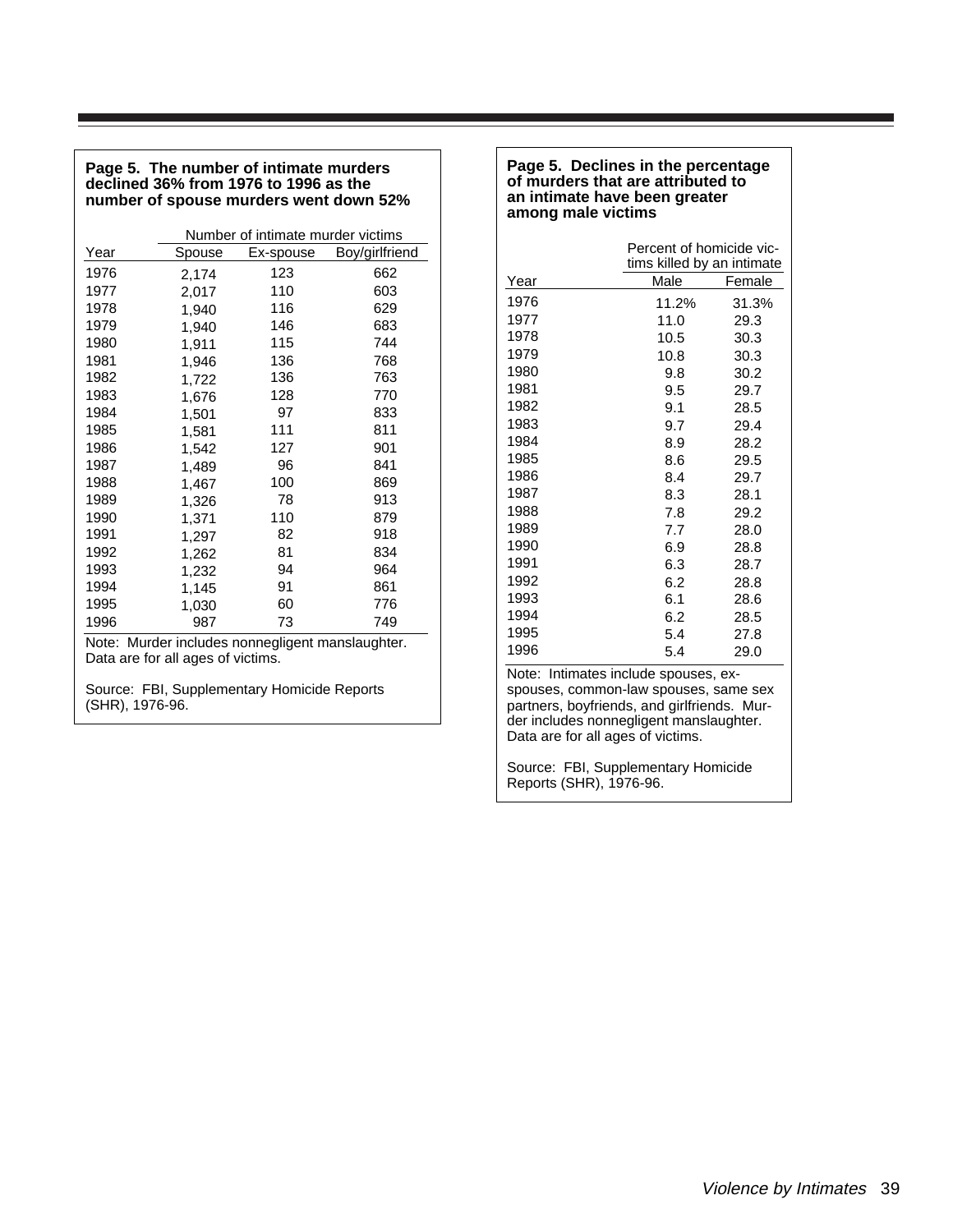#### **Page 7. Over the last two decades intimate murder rates dropped far more rapidly among blacks than among whites, with the sharpest decreases among black male victims**

|      |       |       | Rate of murder by an intimate per 100,000 persons age 20-44 |       |              |        |
|------|-------|-------|-------------------------------------------------------------|-------|--------------|--------|
|      |       | White |                                                             |       | <b>Black</b> |        |
| Year | Total | Male  | Female                                                      | Total | Male         | Female |
| 1976 | 1.31  | 0.89  | 1.72                                                        | 14.01 | 16.51        | 12.01  |
| 1977 | 1.27  | 0.93  | 1.61                                                        | 11.94 | 14.97        | 9.49   |
| 1978 | 1.30  | 0.88  | 1.72                                                        | 11.38 | 13.32        | 9.83   |
| 1979 | 1.35  | 0.97  | 1.73                                                        | 11.10 | 13.34        | 9.33   |
| 1980 | 1.37  | 0.91  | 1.81                                                        | 10.66 | 12.36        | 9.30   |
| 1981 | 1.33  | 0.92  | 1.73                                                        | 9.64  | 11.14        | 8.40   |
| 1982 | 1.30  | 0.82  | 1.77                                                        | 8.33  | 9.72         | 7.17   |
| 1983 | 1.22  | 0.82  | 1.61                                                        | 8.35  | 9.20         | 7.65   |
| 1984 | 1.17  | 0.69  | 1.65                                                        | 7.06  | 7.75         | 6.47   |
| 1985 | 1.20  | 0.70  | 1.70                                                        | 6.95  | 7.46         | 6.53   |
| 1986 | 1.21  | 0.70  | 1.73                                                        | 7.36  | 7.55         | 7.19   |
| 1987 | 1.14  | 0.65  | 1.63                                                        | 6.46  | 6.90         | 6.10   |
| 1988 | 1.13  | 0.59  | 1.68                                                        | 6.60  | 6.62         | 6.58   |
| 1989 | 1.01  | 0.56  | 1.45                                                        | 6.36  | 6.70         | 6.07   |
| 1990 | 1.06  | 0.58  | 1.54                                                        | 6.24  | 6.08         | 6.39   |
| 1991 | 1.02  | 0.53  | 1.51                                                        | 6.02  | 5.36         | 6.58   |
| 1992 | 0.98  | 0.54  | 1.42                                                        | 5.35  | 4.59         | 6.00   |
| 1993 | 1.03  | 0.49  | 1.57                                                        | 5.62  | 4.75         | 6.36   |
| 1994 | 0.99  | 0.47  | 1.51                                                        | 4.84  | 4.55         | 5.09   |
| 1995 | 0.89  | 0.38  | 1.40                                                        | 3.87  | 3.33         | 4.32   |
| 1996 | 0.85  | 0.36  | 1.34                                                        | 3.74  | 2.83         | 4.51   |
|      |       |       | Source: FBI, Supplementary Homicide Reports (SHR), 1976-96. |       |              |        |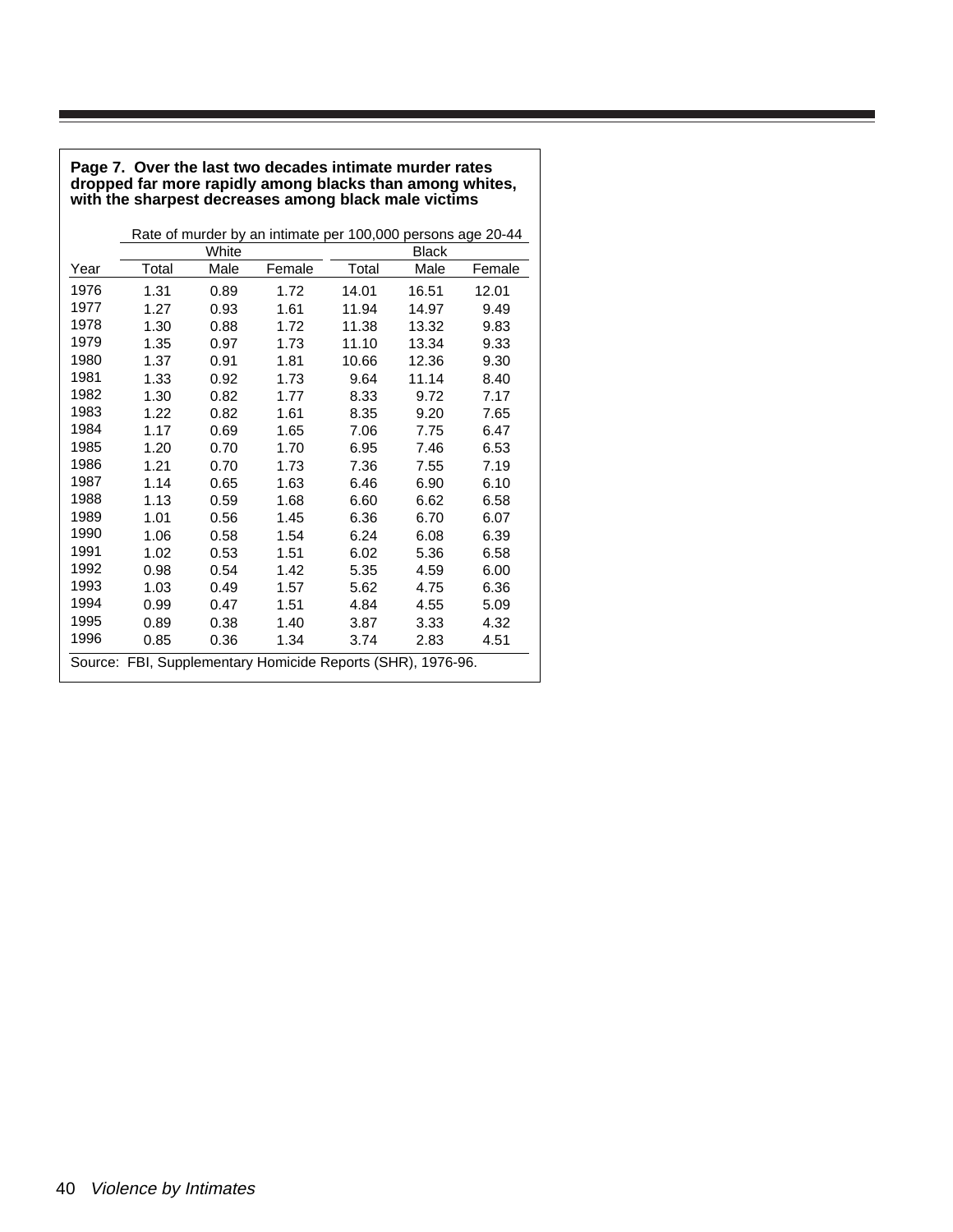#### **Page 8. The decline in the rate of intimate murder per 100,000 has been greater among black victims, especially black men killed by their spouses**

|      | Rate of murder by an intimate per 100,000 persons in each population category |                  |         |            |        |            |              |                  |
|------|-------------------------------------------------------------------------------|------------------|---------|------------|--------|------------|--------------|------------------|
|      |                                                                               | White            |         |            |        |            | <b>Black</b> |                  |
|      | Husband                                                                       |                  | Wife/   |            | Wife/  |            | Husband      |                  |
| Year | Ex-husband                                                                    | <b>Boyfriend</b> | Ex-wife | Girlfriend | Exwife | Girlfriend | Ex-husband   | <b>Boyfriend</b> |
| 1976 | 0.97                                                                          | 0.67             | 1.73    | 1.69       | 12.62  | 10.68      | 18.44        | 12.93            |
| 1977 | 1.01                                                                          | 0.72             | 1.62    | 1.53       | 10.26  | 7.81       | 16.92        | 11.67            |
| 1978 | 0.98                                                                          | 0.61             | 1.74    | 1.63       | 11.19  | 7.43       | 14.99        | 10.66            |
| 1979 | 1.11                                                                          | 0.62             | 1.73    | 1.73       | 9.74   | 8.64       | 15.90        | 9.62             |
| 1980 | 0.99                                                                          | 0.72             | 0.17    | 2.32       | 10.04  | 8.03       | 14.35        | 9.61             |
| 1981 | 1.03                                                                          | 0.67             | 1.76    | 1.65       | 8.47   | 8.29       | 12.89        | 8.89             |
| 1982 | 0.84                                                                          | 0.76             | 1.76    | 1.81       | 7.07   | 7.32       | 10.80        | 8.34             |
| 1983 | 0.91                                                                          | 0.63             | 1.54    | 1.84       | 8.23   | 6.83       | 10.71        | 7.47             |
| 1984 | 0.65                                                                          | 0.79             | 1.56    | 1.97       | 5.90   | 7.27       | 8.37         | 7.11             |
| 1985 | 0.73                                                                          | 0.64             | 1.60    | 2.05       | 6.31   | 6.81       | 7.73         | 7.18             |
| 1986 | 0.70                                                                          | 0.68             | 1.53    | 2.42       | 6.74   | 7.80       | 7.74         | 7.35             |
| 1987 | 0.65                                                                          | 0.64             | 1.48    | 2.15       | 6.10   | 6.09       | 6.86         | 6.95             |
| 1988 | 0.55                                                                          | 0.68             | 1.51    | 2.21       | 6.23   | 7.04       | 6.69         | 6.54             |
| 1989 | 0.53                                                                          | 0.62             | 1.21    | 2.25       | 5.58   | 6.71       | 6.73         | 6.67             |
| 1990 | 0.54                                                                          | 0.66             | 1.39    | 2.03       | 5.83   | 7.07       | 5.77         | 6.40             |
| 1991 | 0.45                                                                          | 0.69             | 1.35    | 2.01       | 6.04   | 7.16       | 5.08         | 5.63             |
| 1992 | 0.56                                                                          | 0.50             | 1.29    | 1.84       | 6.08   | 5.90       | 4.53         | 4.64             |
| 1993 | 0.43                                                                          | 0.60             | 1.29    | 2.46       | 6.05   | 6.70       | 4.53         | 4.94             |
| 1994 | 0.46                                                                          | 0.49             | 1.39    | 1.88       | 4.13   | 6.08       | 4.75         | 4.37             |
| 1995 | 0.39                                                                          | 0.39             | 1.12    | 2.27       | 3.72   | 4.97       | 2.93         | 3.69             |
| 1996 | 0.37                                                                          | 0.37             | 1.10    | 1.90       | 3.63   | 5.19       | 2.28         | 3.21             |
|      | Source: FBI, Supplementary Homicide Reports (SHR), 1976-96.                   |                  |         |            |        |            |              |                  |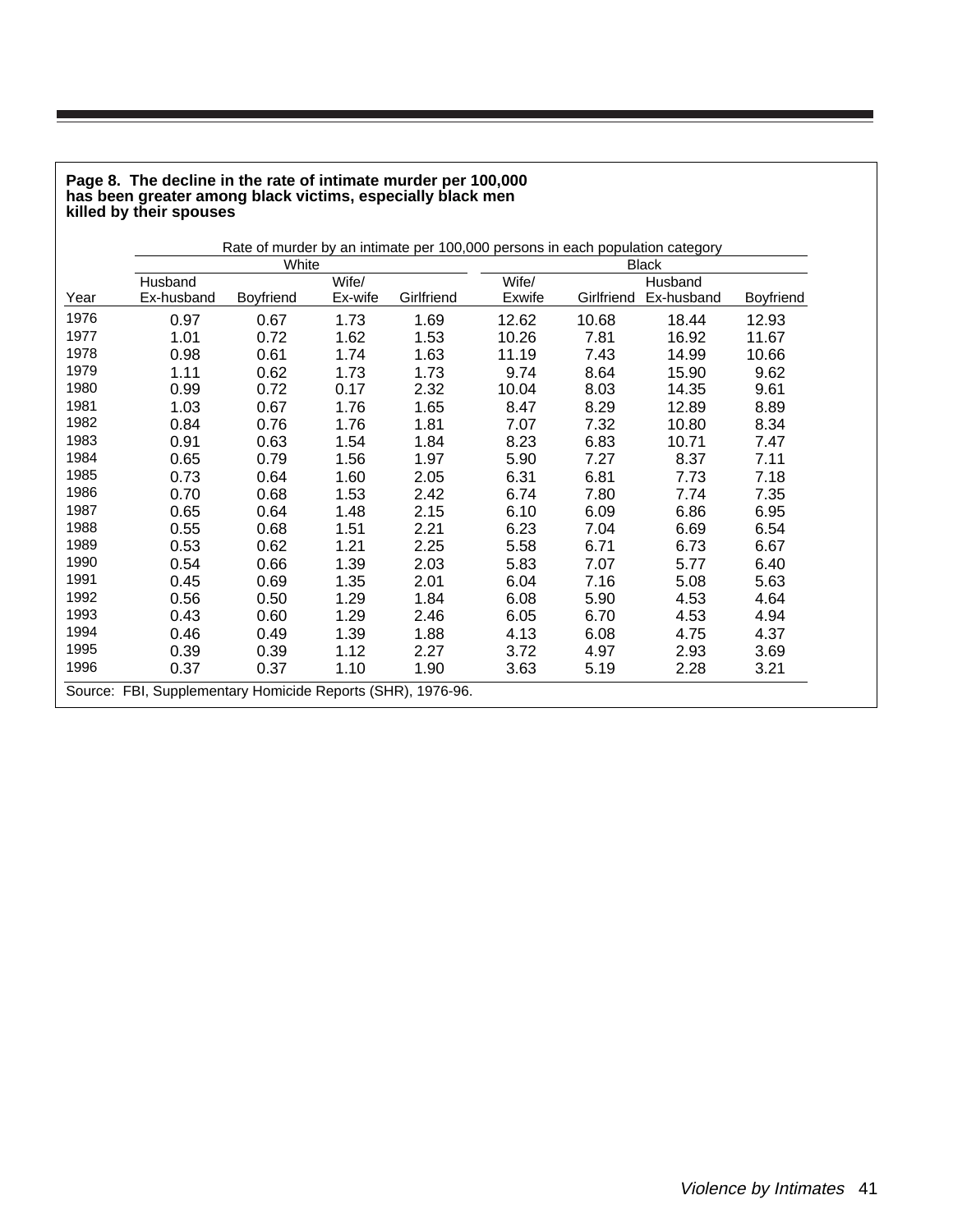#### **Page 9. Females at every age are much more likely than males to be murdered by an intimate**

|               | Percent of murder victims<br>killed by intimates |        |  |
|---------------|--------------------------------------------------|--------|--|
| Age of victim | Male                                             | Female |  |
| 17 or younger | 0.8%                                             | 5.8%   |  |
| 18-24         | 2.5                                              | 28.5   |  |
| $25 - 29$     | 5.5                                              | 36.3   |  |
| 30-34         | 7.6                                              | 41.3   |  |
| $35 - 39$     | 9.3                                              | 44.3   |  |
| 40-44         | 10.6                                             | 41.4   |  |
| 45-49         | 11.7                                             | 40.2   |  |
| 50-59         | 10.8                                             | 31.8   |  |
| 60 or older   | 6.9                                              | 19.3   |  |

Note: Intimates include spouses, ex-spouses, commonlaw spouses, same sex partners, boyfriends, and girlfriends. Murder includes nonnegligent manslaughter.

Source: FBI, Supplementary Homicide Reports (SHR), 1976-96.

#### **Page 10. For both whites and blacks, when intimate murder occurs, increasingly the woman, not the man, is the victim**

|                                                                                                                                                                                                           | Number of women who died for each<br>male victim of intimate murder |                      |  |
|-----------------------------------------------------------------------------------------------------------------------------------------------------------------------------------------------------------|---------------------------------------------------------------------|----------------------|--|
| Year                                                                                                                                                                                                      | White victims                                                       | <b>Black victims</b> |  |
| 1976                                                                                                                                                                                                      | 1.72                                                                | 0.84                 |  |
| 1977                                                                                                                                                                                                      | 1.73                                                                | 0.71                 |  |
| 1978                                                                                                                                                                                                      | 1.77                                                                | 0.83                 |  |
| 1979                                                                                                                                                                                                      | 1.65                                                                | 0.83                 |  |
| 1980                                                                                                                                                                                                      | 1.85                                                                | 0.82                 |  |
| 1981                                                                                                                                                                                                      | 1.72                                                                | 0.84                 |  |
| 1982                                                                                                                                                                                                      | 1.85                                                                | 0.81                 |  |
| 1983                                                                                                                                                                                                      | 1.79                                                                | 0.87                 |  |
| 1984                                                                                                                                                                                                      | 2.12                                                                | 0.88                 |  |
| 1985                                                                                                                                                                                                      | 2.36                                                                | 0.95                 |  |
| 1986                                                                                                                                                                                                      | 2.23                                                                | 1.01                 |  |
| 1987                                                                                                                                                                                                      | 2.28                                                                | 0.98                 |  |
| 1988                                                                                                                                                                                                      | 2.68                                                                | 1.15                 |  |
| 1989                                                                                                                                                                                                      | 2.38                                                                | 0.93                 |  |
| 1990                                                                                                                                                                                                      | 2.42                                                                | 1.11                 |  |
| 1991                                                                                                                                                                                                      | 2.59                                                                | 1.26                 |  |
| 1992                                                                                                                                                                                                      | 2.64                                                                | 1.38                 |  |
| 1993                                                                                                                                                                                                      | 2.99                                                                | 1.50                 |  |
| 1994                                                                                                                                                                                                      | 2.83                                                                | 1.29                 |  |
| 1995                                                                                                                                                                                                      | 3.41                                                                | 1.37                 |  |
| 1996                                                                                                                                                                                                      | 3.32                                                                | 1.70                 |  |
| Note: Intimates include spouses, ex-spouses, common-<br>law spouses, same sex partners, boyfriends, and girl-<br>friends. Murder includes nonnegligent manslaughter.<br>Data are for all ages of victims. |                                                                     |                      |  |

Source: FBI, Supplementary Homicide Reports (SHR), 1976-96.

#### **Page 10. In 1976 guns were used in about 71% of intimate murders; in 1996, in about 61%**

|       |                                | Murders of an intimate |         |  |
|-------|--------------------------------|------------------------|---------|--|
|       |                                | With                   | Without |  |
| Year  |                                | guns                   | guns    |  |
| 1976  |                                | 2,113                  | 846     |  |
| 1977  |                                | 1,916                  | 814     |  |
| 1978  |                                | 1,863                  | 822     |  |
| 1979  |                                | 2,008                  | 761     |  |
| 1980  |                                | 1,939                  | 831     |  |
| 1981  |                                | 1,929                  | 921     |  |
| 1982  |                                | 1,738                  | 883     |  |
| 1983  |                                | 1,663                  | 911     |  |
| 1984  |                                | 1,578                  | 853     |  |
| 1985  |                                | 1,642                  | 861     |  |
| 1986  |                                | 1,673                  | 897     |  |
| 1987  |                                | 1,574                  | 852     |  |
| 1988  |                                | 1,515                  | 921     |  |
| 1989  |                                | 1,441                  | 876     |  |
| 1990  |                                | 1,477                  | 883     |  |
| 1991  |                                | 1,397                  | 900     |  |
| 1992  |                                | 1,378                  | 799     |  |
| 1993  |                                | 1,498                  | 792     |  |
| 1994  |                                | 1,342                  | 755     |  |
| 1995  |                                | 1,163                  | 703     |  |
| 1996  |                                | 1,168                  | 640     |  |
| Note: | Intimates include spouses, ex- |                        |         |  |

Note: Intimates include spouses, exspouses, common-law spouses, same sex partners, boyfriends, and girlfriends. Data are for all ages of victims.

Source: FBI, Supplementary Homicide Reports (SHR), 1976-96.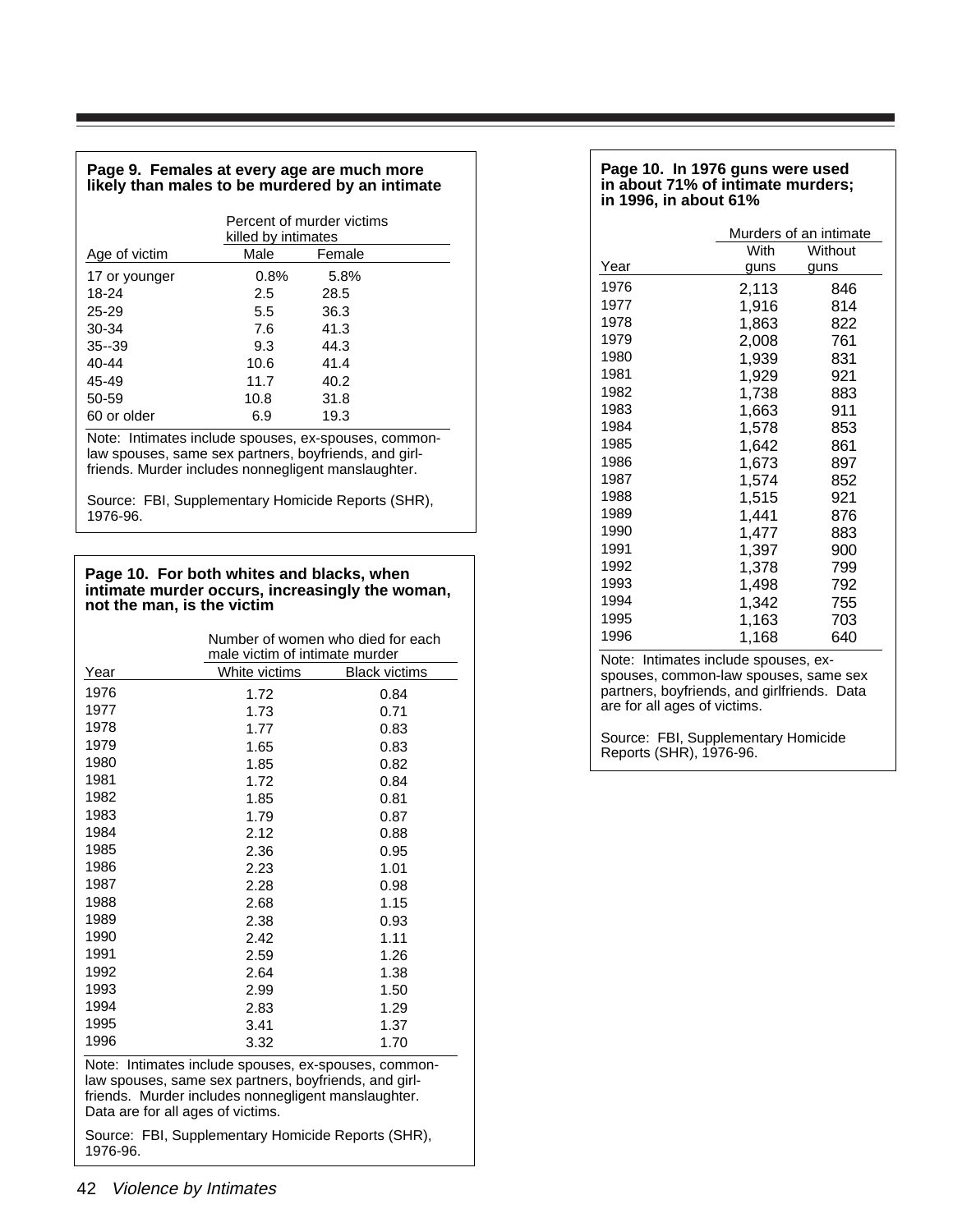#### **Page 13. Among female victims of intimate violence, blacks experienced higher rates than whites in 1994, 1995, and 1996**

|                       | Average annual rate of<br>nonlethal violent victimization<br>by an intimate per 1,000 |        |  |
|-----------------------|---------------------------------------------------------------------------------------|--------|--|
| Victim characteristic | Male                                                                                  | Female |  |
| White                 | 1.4                                                                                   | 8.2    |  |
| Black                 | 2.1                                                                                   | 11.7   |  |
| Other <sup>a</sup>    | .5                                                                                    | 5.6    |  |
|                       |                                                                                       |        |  |
| Hispanic <sup>b</sup> | 1.3                                                                                   | 7.2    |  |
| Non-Hispanic          | 1.4                                                                                   | 8.7    |  |

Note: Nonlethal intimate violence includes rape, sexual assault, robbery, and aggravated and simple assault. Because it is based on interviews with victims, the NCVS does not include murder. Intimates include current and former spouses, boyfriends, and girlfriends.

a Denotes Asians, Native Hawaiians or other Pacific Islanders, Alaska Natives, and American Indians. <sup>b</sup>Hispanic or Latino persons could be of any race.

Source: BJS, National Crime Victimization Survey (NCVS), 1992-96.

#### **Page 14. Women in low-income households experience a higher rate of nonlethal violence from an intimate than do women in households with larger incomes**

|                   | Average annual rate<br>of nonlethal intimate vio-<br>lence per 1,000 persons |        |
|-------------------|------------------------------------------------------------------------------|--------|
| Household income  | Male                                                                         | Female |
| Less than \$7,500 | 2.7                                                                          | 21.3   |
| \$7,500-\$14,999  | 1.4                                                                          | 12.3   |
| \$15,000-\$24.999 | 1.8                                                                          | 10.4   |
| \$25,000-\$34,999 | 1.8                                                                          | 7.2    |
| \$35,000-\$49,999 | 1.1                                                                          | 5.8    |
| \$50,000-\$74.999 | 1.5                                                                          | 4.4    |
| \$75,000 or more  | 0.5                                                                          | 2.7    |

Note: Nonlethal intimate violence includes rape, sexual assault, robbery, and aggravated and simple assault. Because it is based on interviews with victims, the NCVS does not include murder. Intimates include current and former spouses, boyfriends, and girlfriends.

Source: BJS, National Crime Victimization Survey (NCVS), 1992-96.

#### **Page 13. The highest rates of intimate violence affect women ages 16 to 24**

| Age of<br>female victim | Average annual rate of<br>nonlethal violent victimization<br>by an intimate per 1,000 females |
|-------------------------|-----------------------------------------------------------------------------------------------|
| $12 - 15$               | 2.6                                                                                           |
| 16-19                   | 20.1                                                                                          |
| $20 - 24$               | 20.7                                                                                          |
| 25-34                   | 16.5                                                                                          |
| $35-49$                 | 7.2                                                                                           |
| 50-64                   | 1.3                                                                                           |
| 65 or older             | .2                                                                                            |

Note: Nonlethal intimate violence includes rape, sexual assault, robbery, and aggravated and simple assault. Because it is based on interviews with victims, the NCVS does not include murder. Intimates include current and former spouses, boyfriends, and girlfriends.

Source: BJS, National Crime Victimization Survey (NCVS), 1992-96.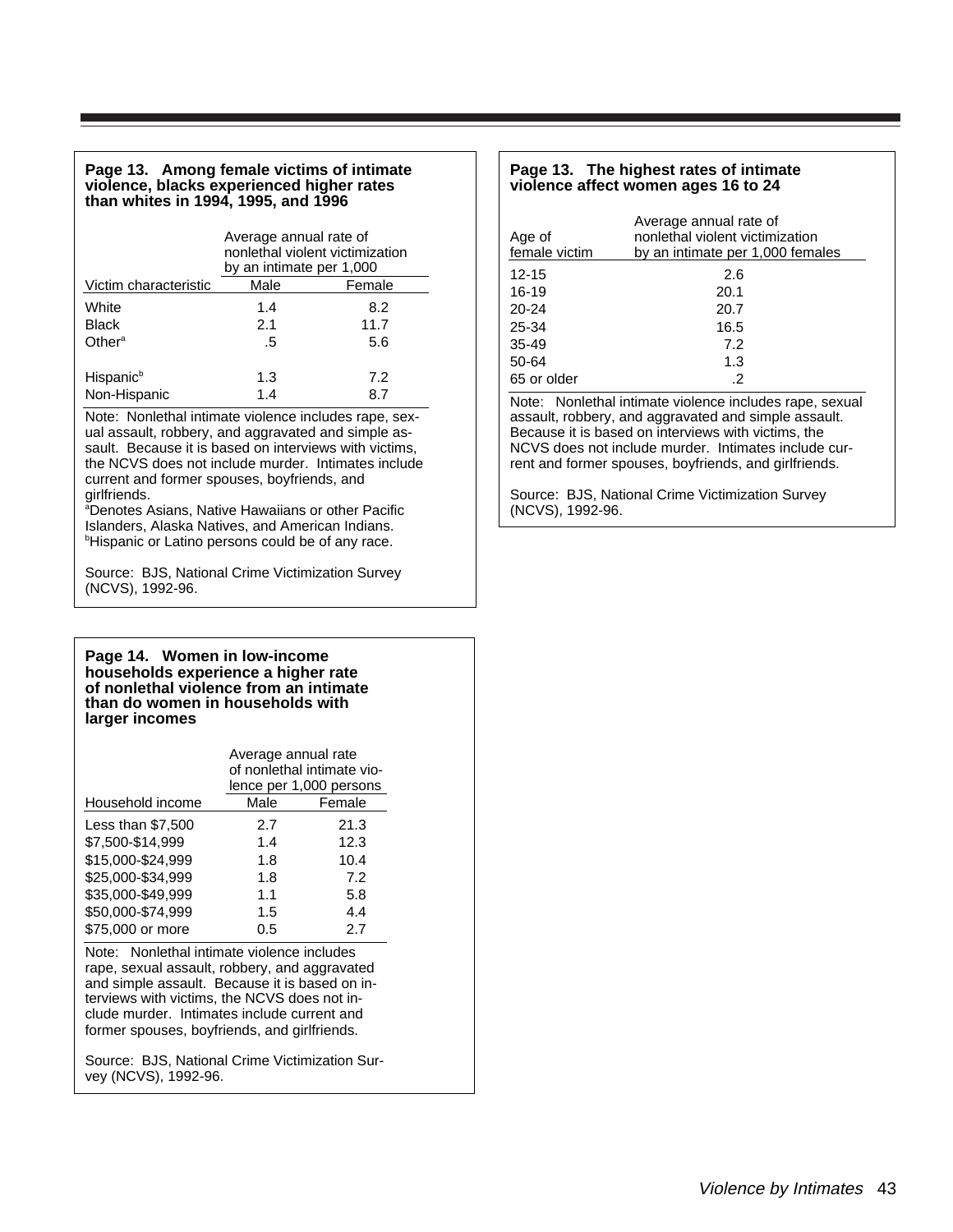#### **Page 14. Urban women experience a higher rate of nonlethal violence by an intimate than suburban and rural women**

Average annual rate of nonlethal violence by an intimate per 1,000 persons Female

|          | ππαισ | ι σιιιαισ |  |
|----------|-------|-----------|--|
| Urban    | 1.5   | 10.0      |  |
| Suburban | 1.4   | 7.9       |  |
| Rural    | 1.3   | 8.0       |  |

Note: Nonlethal intimate violence includes rape, sexual assault, robbery, and aggravated and simple assault. Because it is based on interviews with victims, the NCVS does not include murder. Intimates include current and former spouses, boyfriends, and girlfriends. "Urban" denotes central cities in Metropolitan Statistical Areas (MSA's). "Suburban" denotes the population outside the central cities in MSA's. "Rural" denotes nonmetropolitan areas.

Source: BJS, National Crime Victimization Survey (NCVS), 1992-96.

#### **Page 15. Most intimate violence occurs in or near the victim's home**

|                          | Percent of nonlethal<br>violence by intimates |        |
|--------------------------|-----------------------------------------------|--------|
|                          | Male                                          | Female |
| At or near own home      | 63.0%                                         | 72.2%  |
| At or near other's home  | 18.3                                          | 12.2   |
| Commercial place         | 3.4                                           | 2.8    |
| At school                | 1.1                                           | 1.2    |
| Open area of parking lot | 12.2                                          | 9.1    |
| Other                    | 2.0                                           | 2.5    |

Note: Nonlethal intimate violence includes rape, sexual assault, robbery, and aggravated and simple assault. Because it is based on interviews with victims, the NCVS does not include murder. Intimates include current and former spouses, boyfriends, and girlfriends.

Source: BJS, National Crime Victimization Survey (NCVS), 1992-96.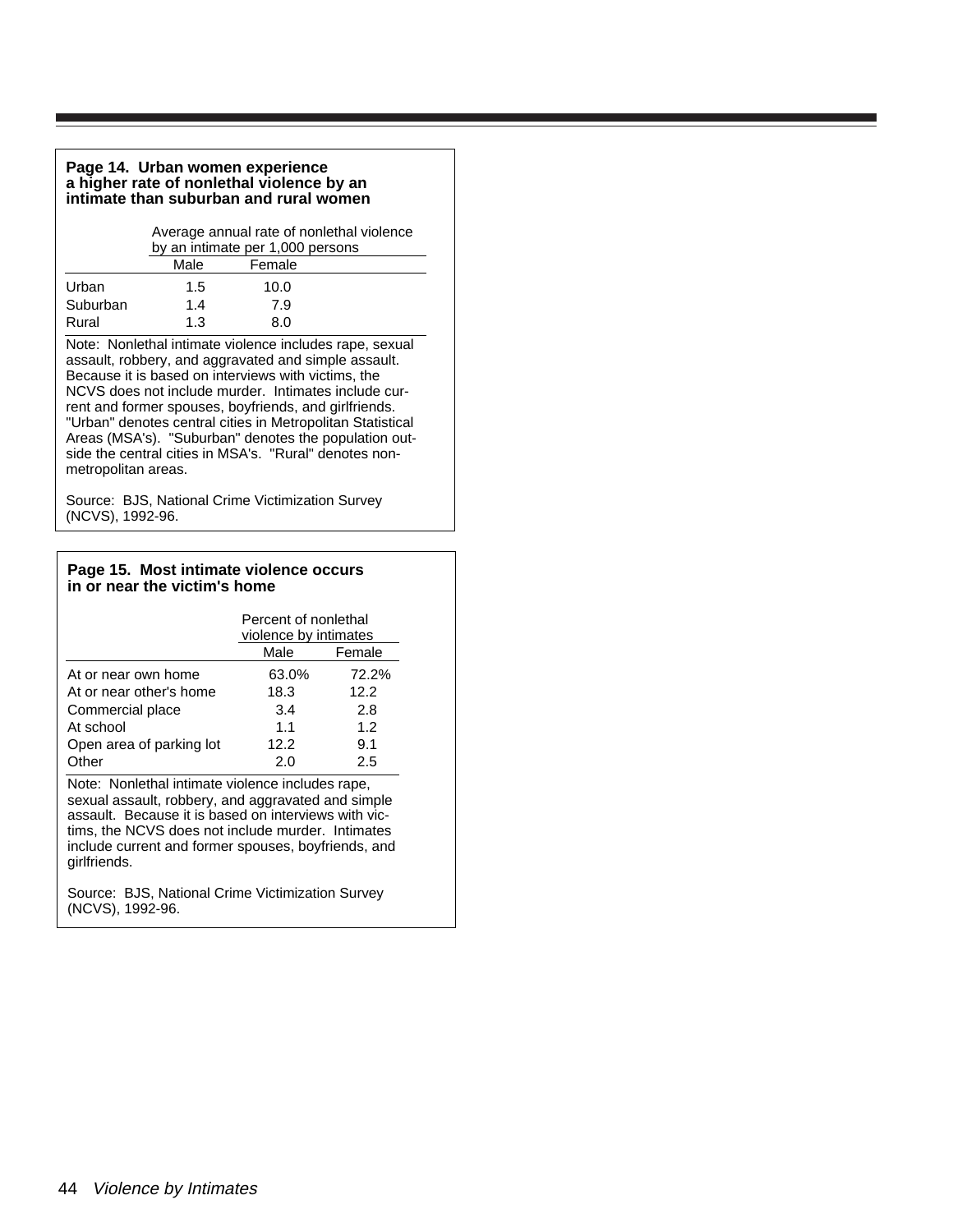#### **Page 16. Almost 30% of intimate violence occurs from 9 in the evening till midnight**

| Time                    | Percent of intimate violence<br>reported to the police |
|-------------------------|--------------------------------------------------------|
|                         |                                                        |
| Midnight                | 7.1%                                                   |
| 1                       | 5.5                                                    |
| 2                       | 4.6                                                    |
| 3                       | 3.3                                                    |
| $\overline{\mathbf{r}}$ | 2.0                                                    |
| 5                       | 1.5                                                    |
| 6                       | 1.4                                                    |
| 7                       | 1.7                                                    |
| 8                       | 2.1                                                    |
| 9                       | 2.2                                                    |
| 10                      | 2.6                                                    |
| 11                      | 2.9                                                    |
| Noon                    | 3.1                                                    |
| 1                       | 3.1                                                    |
| $\overline{\mathbf{c}}$ | 3.2                                                    |
| 3                       | 3.7                                                    |
| $\overline{\mathbf{4}}$ | 4.3                                                    |
| 5                       | 4.9                                                    |
| 6                       | 5.8                                                    |
| 7                       | 6.2                                                    |
| 8                       | 6.7                                                    |
| 9                       | 7.2                                                    |
| 10                      | 7.7                                                    |
| 11                      | 7.4                                                    |
|                         |                                                        |

Note: Intimates for NIBRS include spouses, ex-spouses, common-law spouses, same sex partners, boyfriends, and girlfriends. Violent crimes include murder, rape, sexual assault, kidnaping, robbery, assault, and other violence.

Source: FBI, National Incident-Based Reporting System (NIBRS), 1995.

#### **Page 19. About half the women who are victimized by an intimate report the violence to law enforcement**

|      | Percent of female victims<br>of intimate violence who |
|------|-------------------------------------------------------|
| Year | reported to the police                                |
| 1993 | 48%                                                   |
| 1994 | 50                                                    |
| 1995 | 53                                                    |
| 1996 | 56                                                    |
|      | $\blacksquare$                                        |

Note: Intimates include current or former spouses, boyfriends, and girlfriends. Nonlethal violent victimizations include rape, sexual assault, robbery, and aggravated and simple assault.

Source: BJS, National Crime Victimization Survey (NCVS), 1993-96.

#### **Page 20. Nearly 6 in 10 women who called the police when victimized by an intimate said that the police arrived within 10 minutes**

| Police<br>arrived<br>within $-$ | Percent of female victims<br>of intimate violence who<br>reported to the police |
|---------------------------------|---------------------------------------------------------------------------------|
| 5 minutes                       | 25.2%                                                                           |
| 10 minutes                      | 32.2                                                                            |
| 1 hour                          | 34.6                                                                            |
| More than 1 hour                | 7.9                                                                             |

Note: Intimates include current or former spouses, boyfriends, and girlfriends. Nonlethal violent victimizations include rape, sexual assault, robbery, and aggravated and simple assault.

Source: BJS, National Crime Victimization Survey (NCVS), 1992-96.

#### **Page 22. Women injured by intimates accounted for about 1 in 5 visits to hospital emergency departments for injuries arising from intentional violence**

| Number of injury cases treated in hospital |
|--------------------------------------------|
| emergency departments                      |

| Intimate<br>violence | Other types<br>of violence | Unrecorded<br>relationship |
|----------------------|----------------------------|----------------------------|
| 243,316              | 700.777                    | 383,633                    |
| 38,958               | 487.814                    | 287,233                    |
| 204.358              | 212,963                    | 96,400                     |
|                      |                            |                            |

Note: Intimates for SIVV include current and former spouses and current boyfriends and girlfriends.

Source: BJS, Study of Injured Victims of Violence (SIVV), 1994.